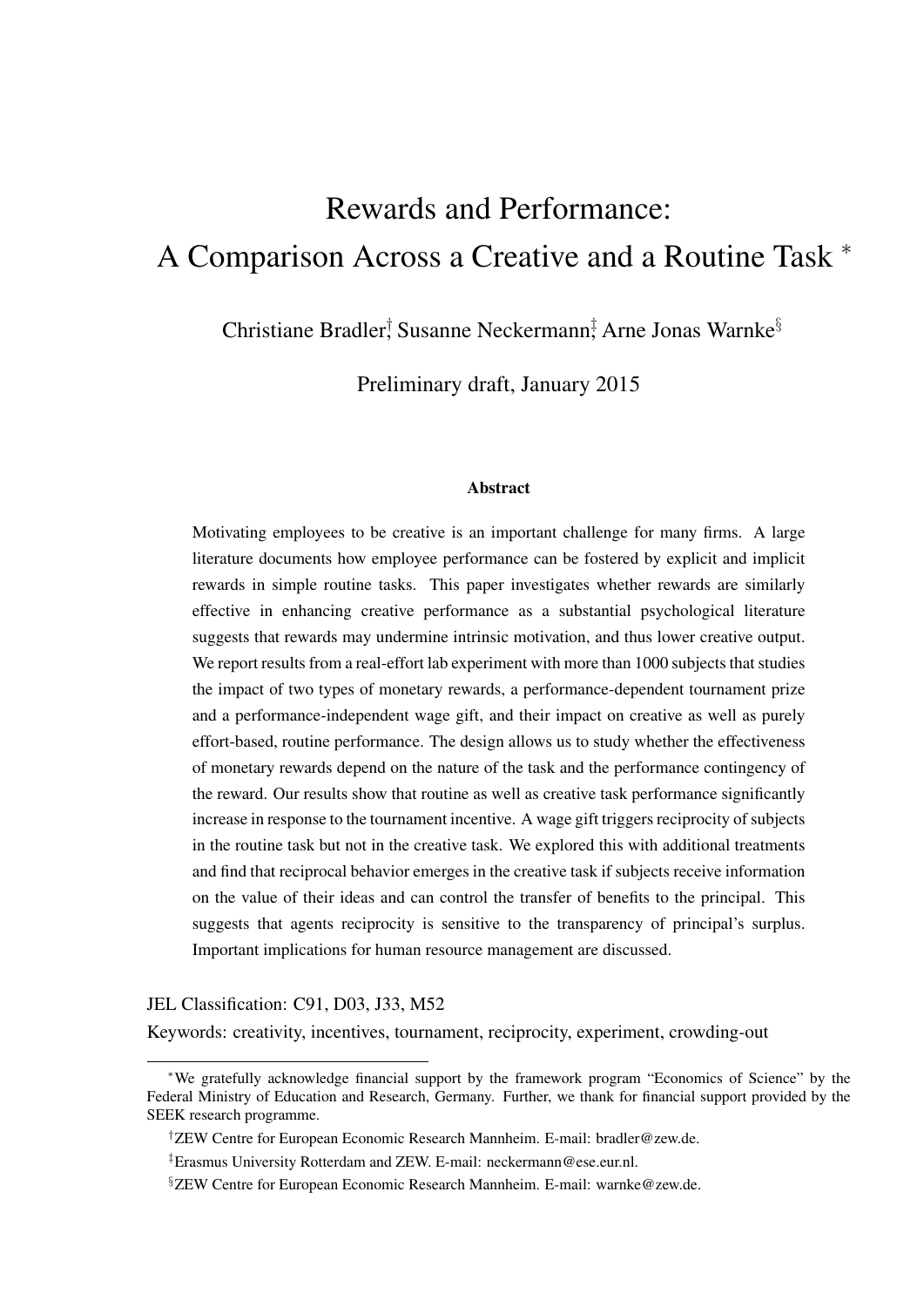## 1 Introduction

The share of workers performing on non-routine tasks that require creative thinking has strongly increased during the last decades (Autor et al., 2003; Florida, 2002). For organizations, this poses the challenge how to motivate employees to make full use of their creative potential.

Extensive empirical evidence has demonstrated that financial rewards can significantly enhance work motivation and performance of employees. However, a substantial number of studies show that the impact of rewards may fundamentally differ when tasks involve a high level of intrinsic motivation as assumed to be particularly pronounced for employees in creative jobs. Specifically, evidence has been provided which suggests that extrinsic rewards may crowd-out intrinsic motivation and thereby lower performance. Based on this concern, many scholars have argued that motivating creative output of employees is fundamentally different from motivating routine performance (for instance, Amabile, 1996; Shalley et al., 2004; Byron and Khazanchi, 2012).

The present study investigates whether creative performance can be fostered by explicit and implicit financial rewards. We conducted a large-scale experiment which allows (1) to compare the effectiveness of two main types of monetary rewards, a performance-dependent reward vs. a performance-independent wage gift, and (2) to study their impact on performance in a non-routine creative task as well as in a simple routine task. Thus, we are able to directly compare how explicit performance rewards as well as implicit rewards, such as wage gifts, affect creative vs. routine task performance in one experimental set-up.

There is a long tradition in economics to investigate the impact of work incentives on motivation and productivity in simple and routine jobs (see Prendergast, 1999, for an overview). In the field, researchers observed work performance, for instance, when installing wind shields (Lazear, 2000), picking fruits (Bandiera et al., 2005), or planting trees (Shearer, 2004); in the laboratory, subjects have been rewarded for typing letters (Dickinson, 1999), cracking walnuts (Fahr and Irlenbusch, 2000), or filling envelopes (Falk and Ichino, 2006). A main advantage of these tasks is that they offer a precise and easily observable measure of the quantity (and the quality) of workers' output. Most studies on routine tasks confirm what standard economic theory predicts: financial incentives have a positive effect on performance because agents increase effort as long as their benefits from additional output exceed their effort costs (Holmstrom and Milgrom,  $1991$ .<sup>1</sup>

However, explicit financial incentives are not the only way to trigger workers' performance. An established literature on gift exchange documents that people reciprocate gifts that are assigned

<sup>1</sup>Positive incentive effects have been demonstrated for different types of performance dependent rewards such as piece rates, where workers are rewarded according to their absolute output (e.g., Lazear, 2000) or tournaments, which reward workers on the basis of their relative performance (Harbring and Irlenbusch, 2003).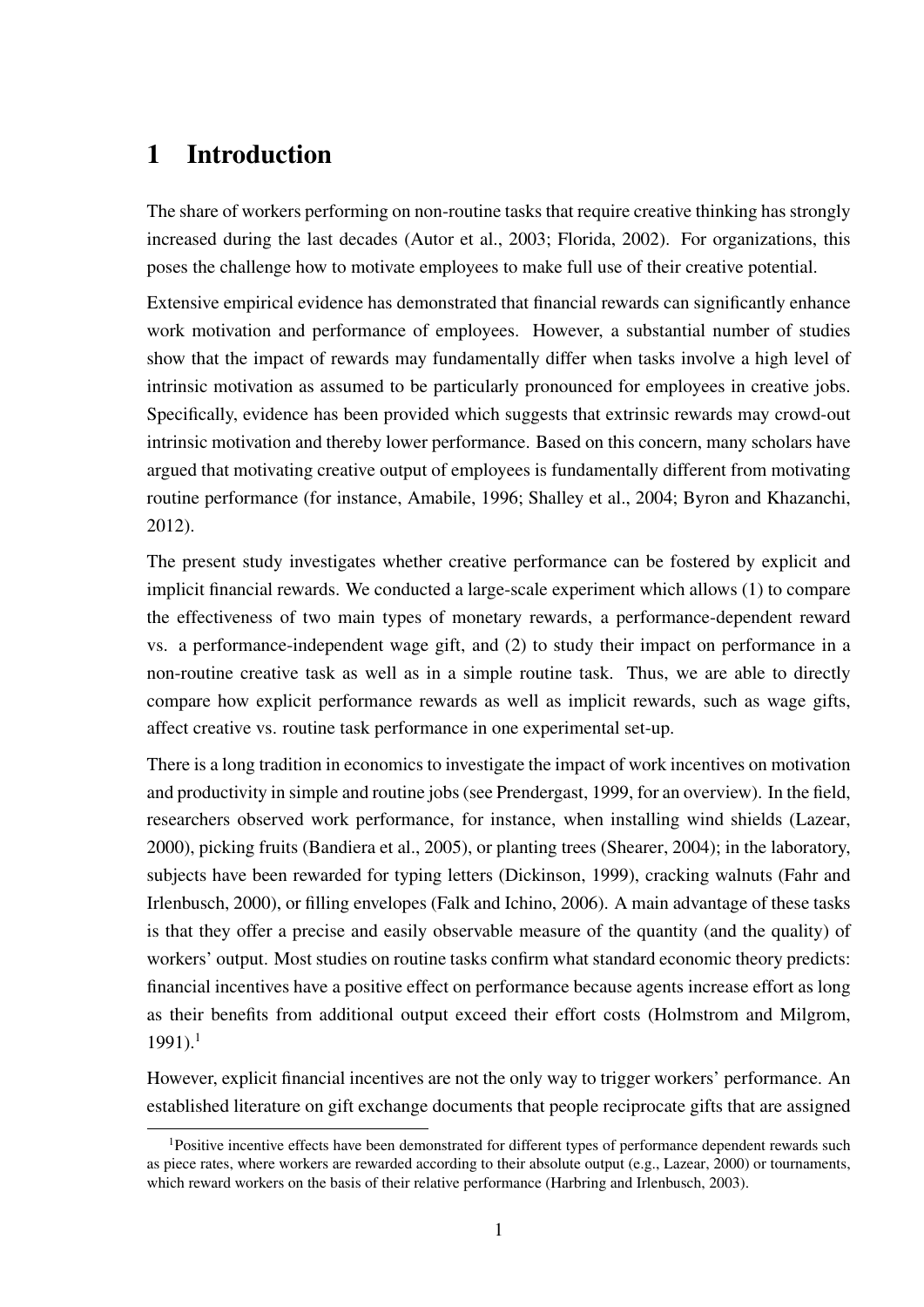independently of performance, such as above market clearing wages (see Fehr and Gächter, 2000, for an overview). A myriad of laboratory experiments shows that subjects increase chosen effort levels subsequent to receiving a monetary gift (for instance, Fehr et al., 1997). More recently, the positive wage-effort-relationship has also been demonstrated in real-effort tasks in the laboratory, such as in solving math equations (for instance, Brueggen and Strobel, 2007), stuffing envelopes (for instance, Hennig-Schmitt et al., 2010), coding tasks (for instance, Englmaier and Leider, 2010) or real work tasks in the field such as tree planting (Bellemare and Shearer, 2009).

Taken together, these findings inform human resource management on how to optimally reward employees in jobs that involve a clearly defined and repetitive workflow. Yet, it is critical to understand whether these insights into the effectiveness of different rewards also hold for jobs which rely on creative performance.<sup>2</sup> So far, economic theory does not predict that the effectiveness of rewards depends on the nature of the task. However, studies which review the existing evidence on the impact of explicit financial incentives on task performance show that a positive relationship is less likely to be observed for tasks which are cognitively more complex, such as creative problem-solving tasks (Bonner et al., 2000; Camerer and Hogarth, 1999). A controversially debated reason for why financial incentives sometimes fail to increase performance is the presence of a high intrinsic motivation on the task.<sup>3</sup> A substantial number of studies demonstrated that financial incentives can even harm performance by causing a crowding-out of intrinsic motivation (Deci et al., 1999). A large body of this literature can be found for creative tasks as they are a very prominent type of task where intrinsic motivation is assumed to be vital and strongly attached to the task (for an overview, see Amabile, 1996; Shalley et al., 2004).

Several psychological theories offer explanations for why individuals' creativity may suffer if exposed to external motivators. According to self-perception theory (Bem, 1972), a reward causes a shift in peoples' perception about why they perform a task: own behavior is attributed to the reward and not to the enjoyment of the activity itself. As a result, if the reward is removed again, individuals are less motivated to perform on the task. This "overjustification hypothesis" has been confirmed in several studies (for instance, Deci, 1971; Lepper et al., 1973). Based on these findings, Edward Deci and Richard Ryan (1980, 1985) developed cognitive evaluation theory, which posits that intrinsic motivation is determined by the psychological needs for

<sup>&</sup>lt;sup>2</sup>According to the dominant scholarly definition, creativity is defined as the production of ideas, solutions or products that are novel (i.e., original) and appropriate (i.e., useful) in a given situation (Amabile, 1997). In contrast, a task can be defined as routine "if it can be accomplished by machines following explicit programmed rules." (Autor et al., 2003, p. 1283). The addition of "simple" refines this definition by restricting the set of tasks to those that are simple to understand and perform, i.e., that do not require much instruction, skill or prior knowledge.

<sup>&</sup>lt;sup>3</sup>Other reasons which have been discussed are, for instance, that incentives may leave performance unaffected or even harm performance if they cause people to overlearn a heuristic, to exert "too much effort" when a low effort habit would suffice or when arousal caused by incentives raises self-consciousness behind an optimal level (Camerer and Hogarth, 1999).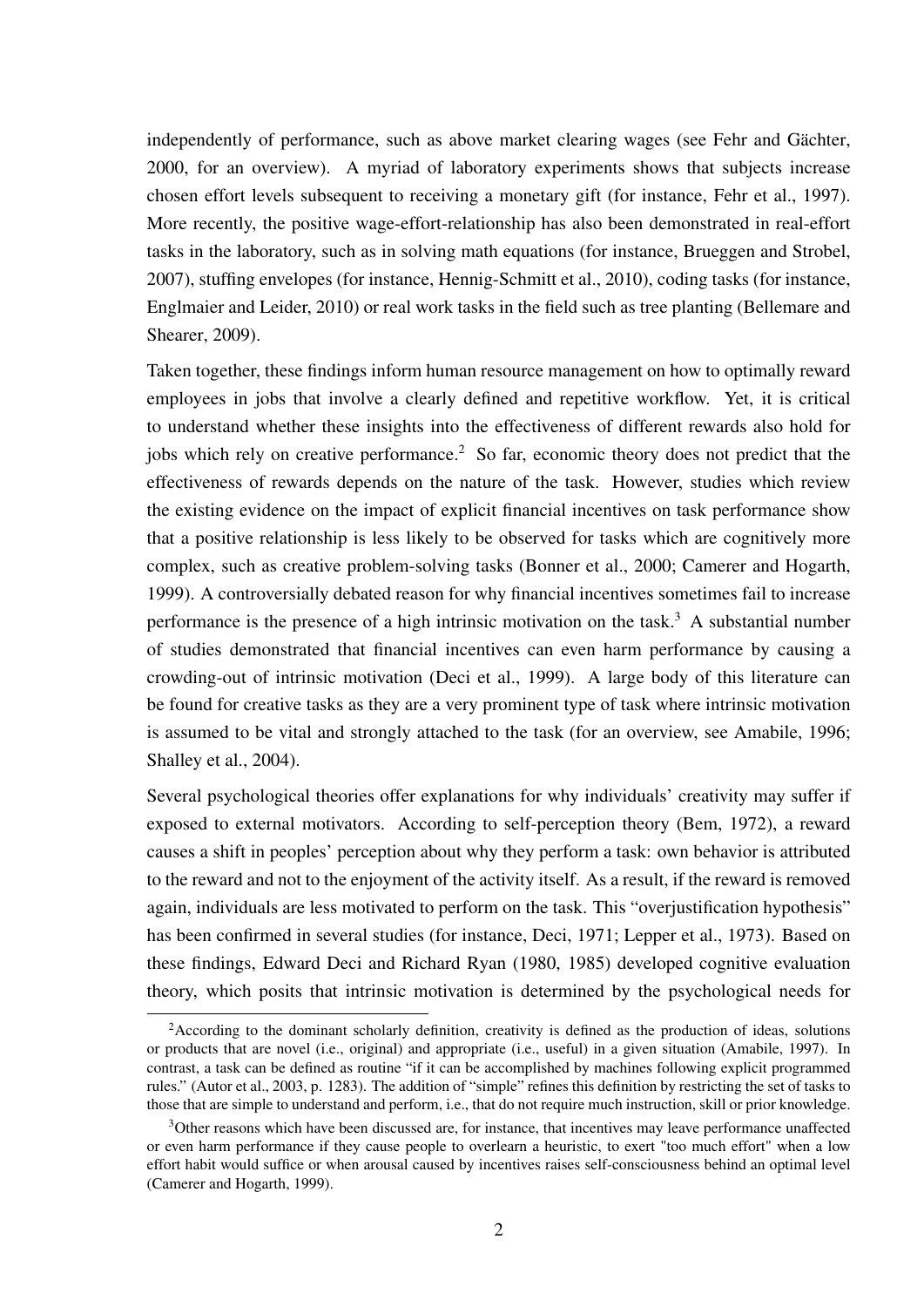autonomy and competence. Subsequently, a substantial number of studies emerged that show negative effects of rewards on intrinsic motivation and argue that the controlling aspects of rewards decrease the feeling of autonomy, and thus intrinsic motivation (Amabile, 1988, 1996; Joussemet and Koestner, 1999; Deci et al., 1999). In contrast, rewards have also be shown to positively affect intrinsic motivation and creative output which has been related to their informational aspects. In particular, performance-dependent rewards were discussed to enhance feelings of self-determination as they signal the lack of control of the principal on agents effort, and satisfy individuals' need for competence if assigned for excellent performance (Eisenberger et al., 1999; Eisenberger and Rhoades, 2001).

Still, "despite the many studies examining rewards and creativity in the psychological, educational and organizational literature, rewards' effects on creativity – and the factors that serve to mitigate or enhance those effects – remain unclear." (Byron and Khazanchi, 2012, p.1). Most notably, it remains an open question whether the types of rewards which are of economic relevance in many principal-agent relationships, such as tournament bonuses or wage gifts, provoke undermining effects on intrinsic motivation in creative tasks.

The present study investigates the impact on creative performance if principals provide a wage gift as an unconditional performance reward or a tournament incentive as an explicit reward which is made conditional on performance. We contribute to the economic literature where crowding-out effects have so far been studied mainly in the context of intrinsically motivated activities other than creative tasks (see, for instance, Frey and Jegen, 2001 or Gneezy et al., 2011, for an overview) and their prevalence is controversially debated (for instance, Fang and Gerhart, 2012; Fehr and Falk, 2002; Charness and Gneezy, 2009). Some exceptional economic studies on the effectiveness of rewards on creativity either focused on how effects differ depending on the size of the reward (Ariely et al., 2009) or the type of creative task (Charness and Grieco,  $2012$ ).<sup>4</sup> We extend the nascent economic literature on creativity by investigating to which extent previous findings for the effectiveness of monetary rewards in routine tasks can be transferred to creative tasks. Moreover, Fehr and Falk (2002) stated a general need to study how intrinsic motivation interacts with implicit incentives such as wage gifts, as previous economic studies on the crowding-out effect have only examined the interaction between intrinsic motivation and explicit rewards which are conditional on task performance. Our study contributes to this existing literature on crowding-out effects by directly comparing effects of performance-dependent vs. performance-independent rewards on creativity. Any differences between reward groups and a control group can be causally attributed

<sup>4</sup>A further exception in the economic literature is Eckartz et al. (2012). They implemented a creative task, and for comparison two control tasks (Raven's IQ and a number-adding task) in an experimental set-up. They find that neither a tournament reward nor a piece rate scheme had an effect on any task, which makes it hard to draw clear conclusions on whether the rewards did not enhance creative performance or other limiting factors, such as a high baseline motivation of subjects may hampered performance effects in their study.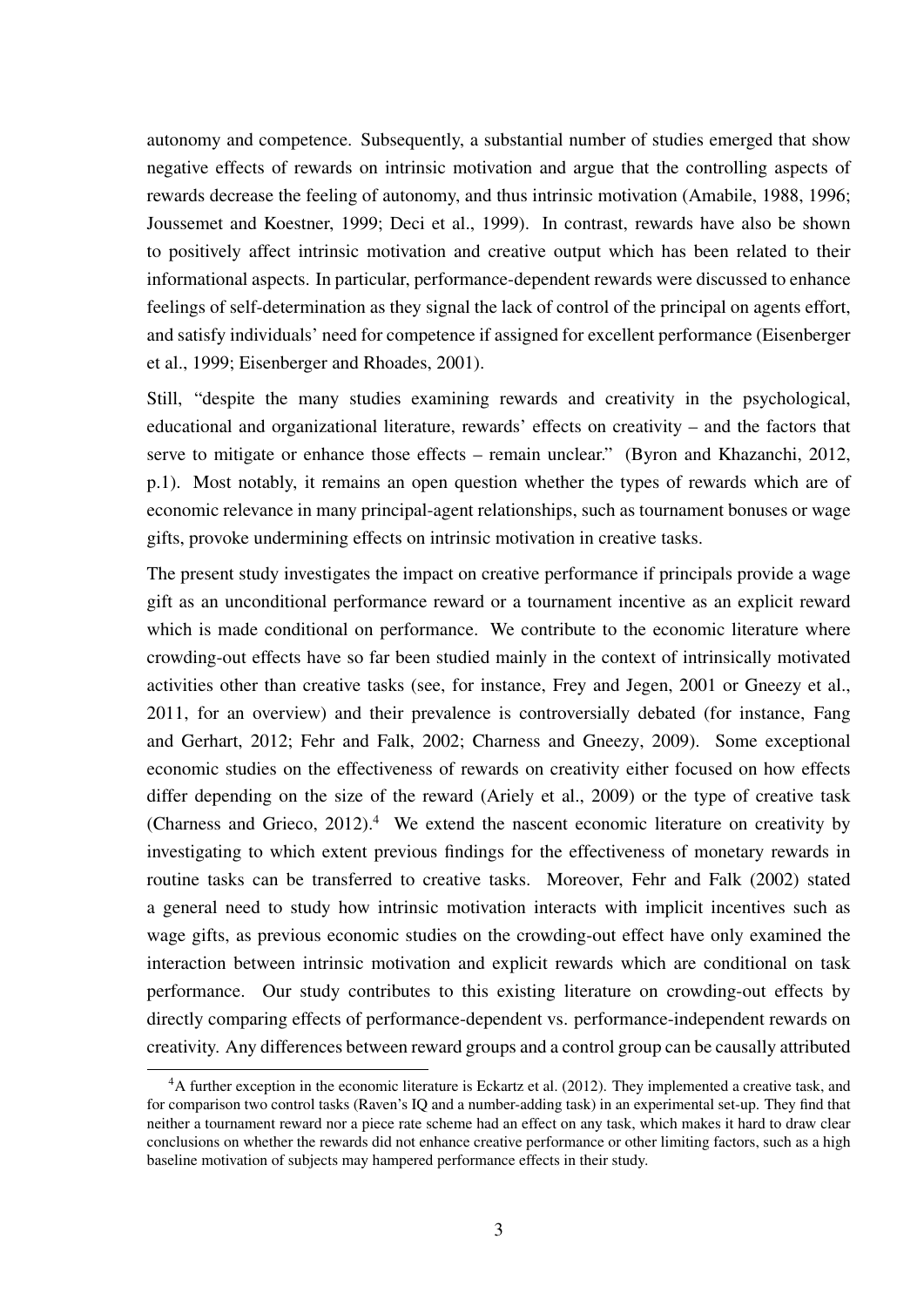to the type of reward and comparisons across tasks allow to causally attribute differences in the effect to the type of task. Further, a three stage design allow us to observe performance effects of individuals before, during and after the presence of a reward. This is particularly interesting for the performance-dependent reward to study whether intrinsic motivation is affected only after explicit incentives are withdrawn again.

We conducted a laboratory experiment with more than 1000 subjects who were randomly assigned the role of a principal ("employer") or an agent ("employee"). In the experiment, four agents worked for three periods for one principal on either a creative or a routine task. In the basic set-up, the payoff of principals depended on the work effort by their four agents who received an exogenously given fixed wage in each period. The first period provides a measure of an individual's baseline performance comprising agents' ability, intrinsic motivation to perform on the task and other-regarding preferences towards the principal. After period 1, principals could decide whether they would like to assign additional rewards to their agents (at own expenses). In the *Tournament* treatment, the principal could opt to institute an additional monetary prize to the 50% best performing agents in his group. In the *Gift* treatment, the principal could opt for a monetary gift, half as high as the tournament prize, to all agents in his group. Both reward schemes had identical costs to the principal and identical benefits to the group of workers; they differed only in the distribution of benefits among workers. Thus, we can evaluate which of the two schemes is preferable given a fixed budget for rewards. Whether or not the principal opted for or against the rewards was announced right before the start of period 2. This second period, therefore, allows us to observe whether the performance-independent gift or the performance-dependent tournament reward leads to an increase in effort of the agents and whether or not the effort response depends on the nature of the task. After period 2, winners and losers of the tournament were privately revealed. Then, subjects were asked to work for the principal for one more period without additional rewards (identical to period 1) in order to investigate whether the treatment effect of the gift is lasting and if tournament participants show a motivational response to the information of being a winner or loser in the competition. In addition to the two monetary reward treatments, we ran a control group for each task in order to be able to take learning and exhaustion effects into account. Moreover, an additional *Feedback* treatment allows us to disentangle the effects of the monetary reward from the effect of the relative performance information per se, that is inherent in the *Tournament* treatment. In this treatment, the principal could for informing agents whether they belong to the two best performing agents of their group or not. This information was free of cost for the principal and was not associated with a material consequence for the agents.

We find a substantial and positive incentive effect of the *Tournament* in both tasks (routine and creative) in the second period. About one third of this performance increase is driven by a concern for good relative standing as is revealed in the *Feedback* treatment. Subsequent to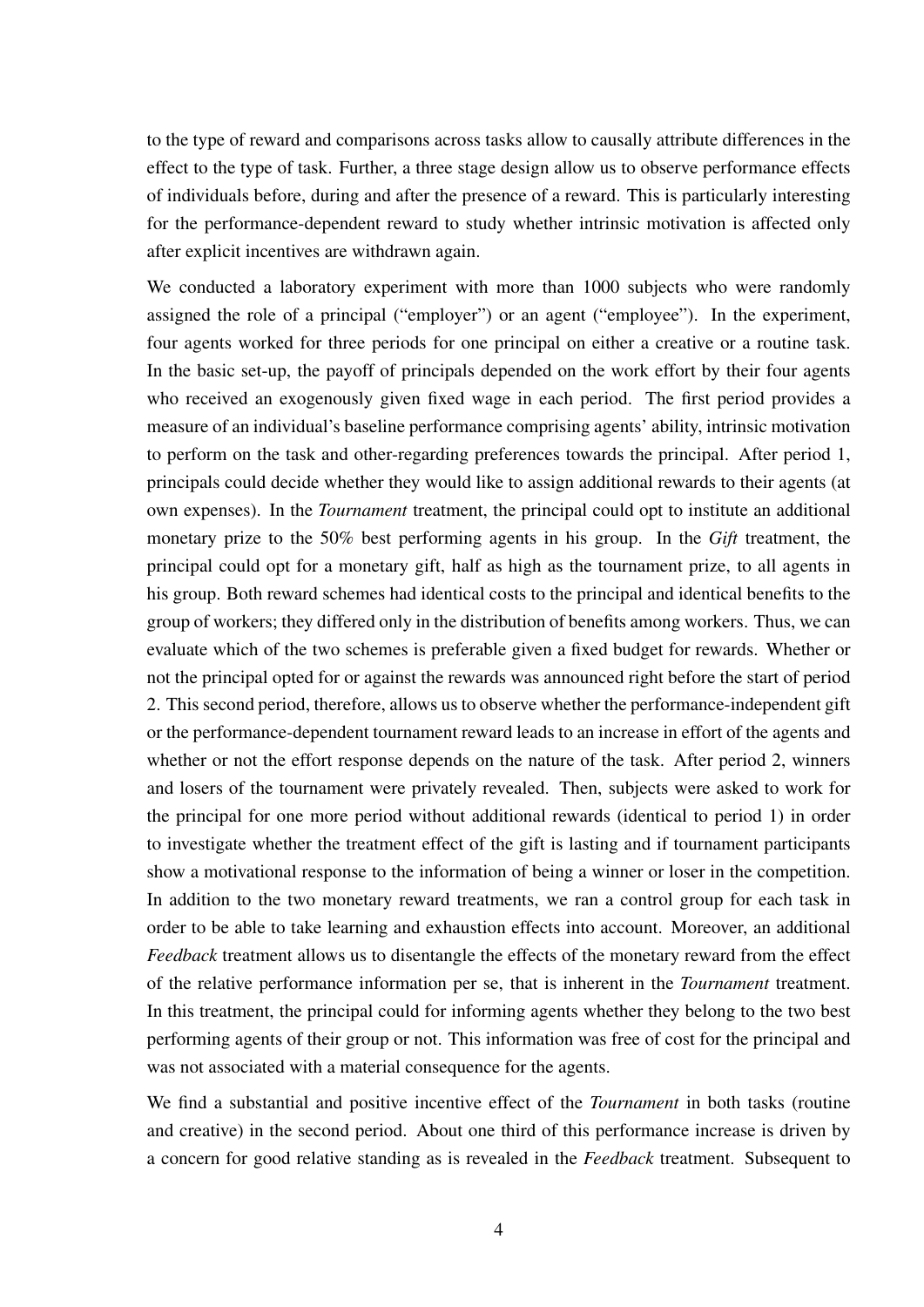learning whether they were winners or losers at the end of period 2, winners in the *Tournament* perform better than the control group in period 3 even though there is no further tournament that they compete in. This evidence is inconsistent with the notion that financial rewards crowd-out intrinsic motivation, and thus creative performance. To the contrary, it suggests that a performance-dependent rewards in the form of a tournament incentive increases creative performance and has even long-lasting effects on intrinsic motivation of tournament winners. Two supplementary tournament treatments with mixed tasks (creative and routine in alternating orders) show that this increase in intrinsic motivation is task-specific and does not spill-over to a different task. Interestingly, our results show an asymmetry of agents' responses to the performance-independent gift between the two tasks. Subjects in the routine task respond to the gift with an economically and statistically significant increase in their performance. The effect size is similar to that typically found in the literature on gift exchanges (see, for instance, Fehr and Gächter, 2002). However, agents do not reciprocate the gift in the creative task. This finding is surprising and suggests an asymmetry in behavioral responses to performance-independent rewards between routine and creative tasks.

In order to investigate this asymmetry, we conducted two further supplementary treatments with the creative task. A potential reason for the contrary effect is that the agent's generated surplus for the principal is easily observable in the routine task but intransparent in the creative task. In the latter, agents were asked to submit creative ideas without knowing the value of their ideas. This is typically the case in creative tasks in practice as the value of ideas is not known until they are evaluated or implemented. In the supplementary treatments, agents are asked to perform on the same creative task, but receive feedback after each period how much surplus they generated by their ideas for the principal. Subsequently, agents could choose how much of the generated surplus they actually want to transfer to the principal whereas non-transferred surplus is lost. In order to investigate whether the introduction of surplus information and transfer possibility triggers reciprocity, we implemented one treatment group where principals could assign a gift in period 2 and a control group with surplus information and transfer decision but without reward. The results demonstrate that the introduction of transparency on the value of agents' effort to the principal evokes reciprocal behavior. This finding suggests that wage gifts for employees in creative tasks may not be efficient in inducing reciprocal behavior if the information on principals surplus is not transparent. This is in line with evidence from previous studies showing that transparency on payoffs is important to a positive wage-effort-relationship (Hennig-Schmitt et al., 2010).

The paper is structured as follows. Section 2 describes the experimental set-up, the tasks and treatments. We briefly summarize our hypotheses in Section 3 and present our results in Section 4. Section 5 concludes.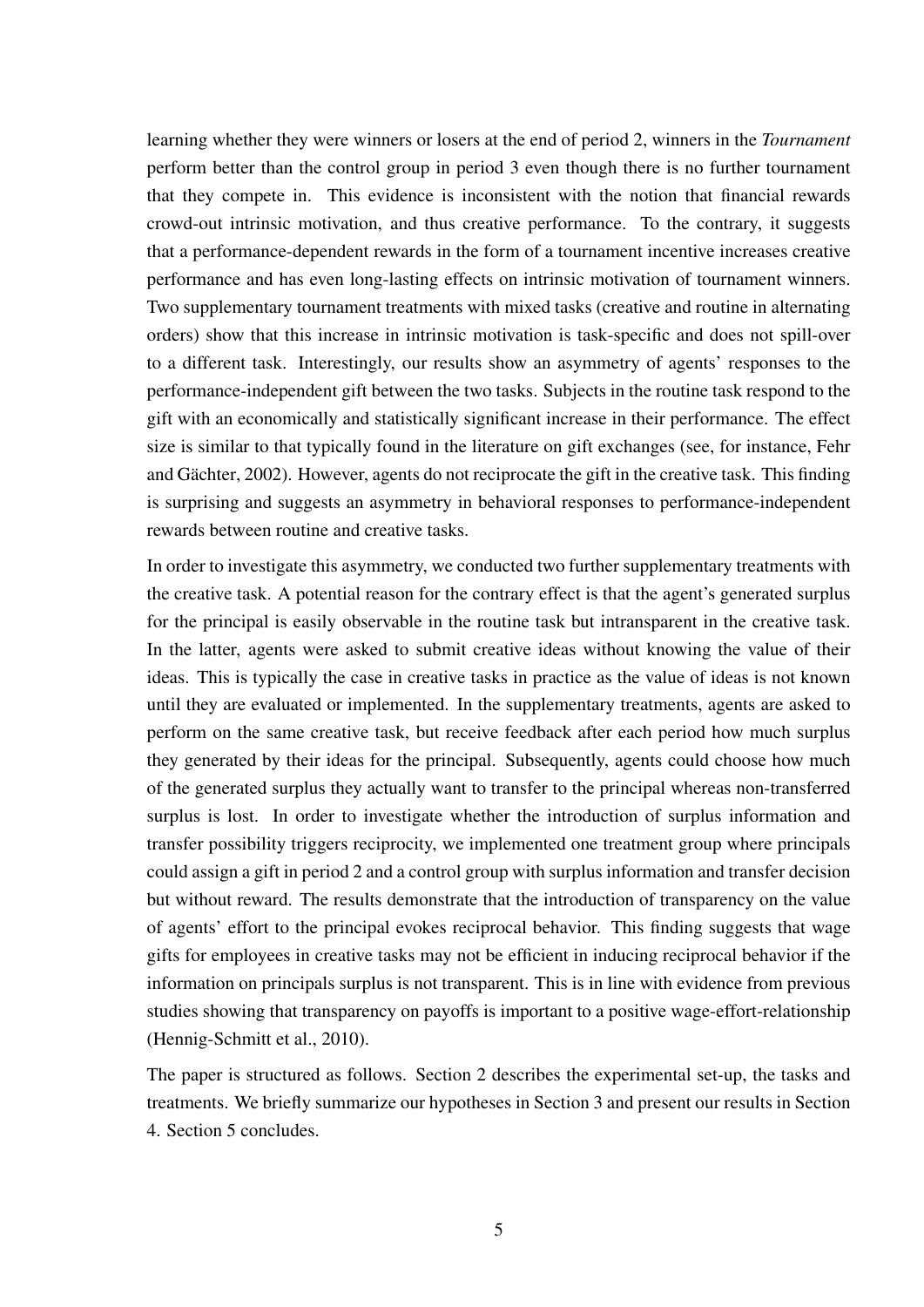### 2 The Experiment

Does the response to rewards systematically differ in creative compared to simple routine tasks? And given a fixed budget, which type of reward is preferable to foster creativity: a bonus for the most creative employees or a monetary gift to all employees which may induce reciprocal behavior? We designed an experiment that addresses these research questions as well as the underlying theoretical mechanisms. In the following, we introduce the experimental tasks, the set-up and treatments as well as the experimental procedures.

### 2.1 The Tasks

In order to assess the effectiveness of rewards for routine and creative tasks, we implemented both types of tasks in the experiment.

We use the "slider task" as a simple routine task (Gill and Prowse, 2012) which requires real-effort of agents. The slider task has a number of desirable attributes. It is easy to explain and to understand, and it does not require prior knowledge. It is identical across repetitions, involves little randomness, and leaves no scope for guessing. The task consists of a computer screen displaying 48 sliders on scales that range from 0 to 100. Initially, all sliders are positioned at zero. The aim of the task is to position as many sliders as possible at exactly 50 within 3 minutes by using the mouse. Each slider can be adjusted and re-adjusted an unlimited number of times. While moving the mouse, the subject cannot be sure whether they positioned the slider at exactly 50. The exact position of the slider is displayed to the right of the scale as soon as the subject stops using the mouse. The number of correctly positioned sliders at the end of the allotted time corresponds closely to the effort exerted by the subject, and therefore measures subject's performance.<sup>5</sup> Before period 1 started, subjects were given one minute to practice the task.

In order to measure creative performance, we implemented the "Unusual Uses Task". Originally developed as Guilford's Alternative Uses Task (Guilford, 1967), it was later on also incorporated in the Torrance Test of Creative Thinking ("TTCT", Torrance, 1968).<sup>6</sup> The TTCT is the most widely used test to assess an individual's capacity for creativity, and its validity has been confirmed in a large number of studies (Kim, 2006). In the unusual task, participants are asked to name as many, as different, and as unusual uses for an ordinary item, such as a tin can. The unusual uses task captures a central element in applied business innovations: a recombination

<sup>&</sup>lt;sup>5</sup>Keyboards were disconnected during the task to prevent the usage of the arrow keys. Figure 1 in the Appendix shows an example of the screen as it was presented in the experiment.

<sup>&</sup>lt;sup>6</sup>In order to assess overall creative potential, the TCTT also comprises a number of figural elements, which require drawing skills. Unusual uses, however, best presents the type of creativity that we want to study.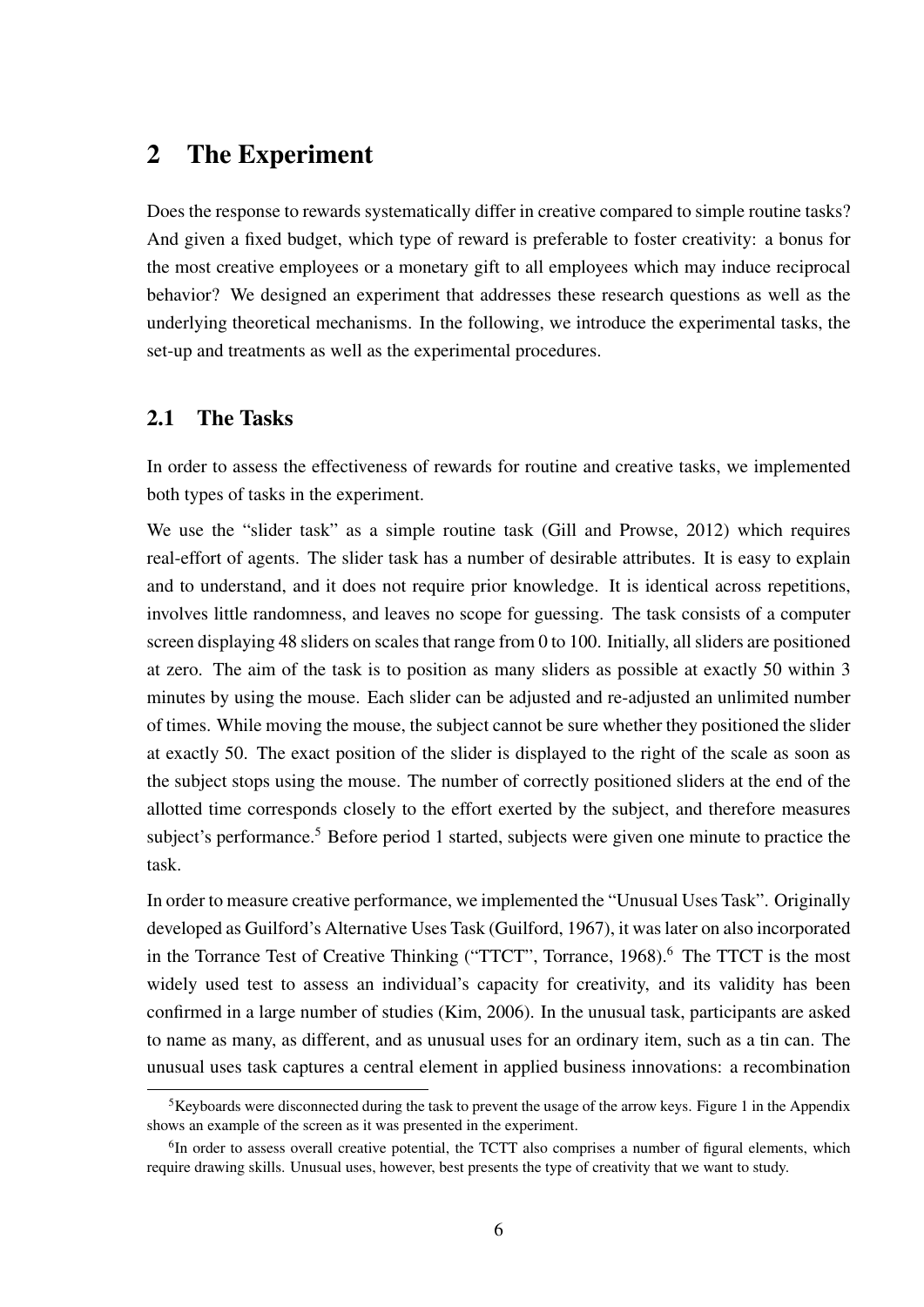of existing bits of knowledge in novel ways (Weitzman, 1998; Simonton, 2004).<sup>7</sup> Specifically, the task requires divergent thinking, known as "out-of-the-box" thinking, which is among the most important components of the creative process (Runco, 1991). In order to test whether the creative task is more intrinsically motivating than the routine task, we asked about 100 subjects to rate their interest in the tasks on a Likert-scale from 1 to 7. According to this assessment, the creative task was rated as statistically significantly more interesting than the routine task (Wilcoxon rank-sum test, p=0.02).

In the experiment, subjects had to sequentially work on three different items: a sheet of paper, a tin can, and a cord. Subjects were informed that they should not limit themselves to one particular size of the item. Moreover, the unusual use can require more than one of the items, for instance, the use can require more than one sheet of paper or several tin cans. The order in which subjects had to work on the items was fixed: (1) paper, (2) tin can, (3) cord.<sup>8</sup>

In the creative task, just as in the slider task, subjects had a test period of one minute. In this test period, the item "old tire" was given to familiarize with the task and the entry mask on the screen. We used the three standard measures to evaluate subjects' responses: fluency, flexibility, and originality (Guilford, 1959) and informed subjects about the evaluation procedure.<sup>9</sup> Fluency refers to the number of valid answers. An answer is valid if the stated use is possible to implement and the realization is at least vaguely conceivable. Fantastic or impossible uses beyond all possible reality are not counted. Examples for a valid use of a tin can are, for instance, a flower pot, a pen container or a drum. In contrast, examples for invalid answers are to use a tin can as a television, a computer or a window.<sup>10</sup> In the experiment, each valid use is scored with one point.

The second evaluation measure, flexibility, reflects the variety of a subject's responses and is determined by counting the number of different categories into which responses fall. For instance, a candleholder falls into the category decoration; a baking-tin into the category molds, while a rattle or a drum are music instruments. For each category which is mentioned, the subject receives one point in the experiment. Frequent categories for the tin can are "non-food containers" (for instance, a pen container), "sport devices" (for instance, a football), and

 $<sup>7</sup>$ Different types of creativity economists have looked at are, for instance, word formation from a given letter set</sup> Eckartz et al. (2012), open problem solutions (Charness and Grieco, 2012) or exploration in a computer simulation game (Ederer and Manso, 2012).

<sup>&</sup>lt;sup>8</sup>Controlling for order effects is not important in our design as we use the same order in the control group and only look at changes in performance between periods and between treatment and control group.

<sup>&</sup>lt;sup>9</sup>The original Guilford Test uses a fourth criterion for scoring, elaboration, which refers to the detailedness of the answers. We refrained from using this fourth dimension because it is largely effort-based and would have constrained our capacity to score answers within the time frame of the experiment.

 $10$ Usual uses, such as storing food in case of the tin can, were also not scored in the original version of Guilford's Alternative Uses Task or the TTCT. However, the original instructions of the test (as well as our instructions) do not explicitly exclude usual uses from scoring. That is why we also scored usual uses as valid answers. Excluding usual uses does not alter our results (results available upon request).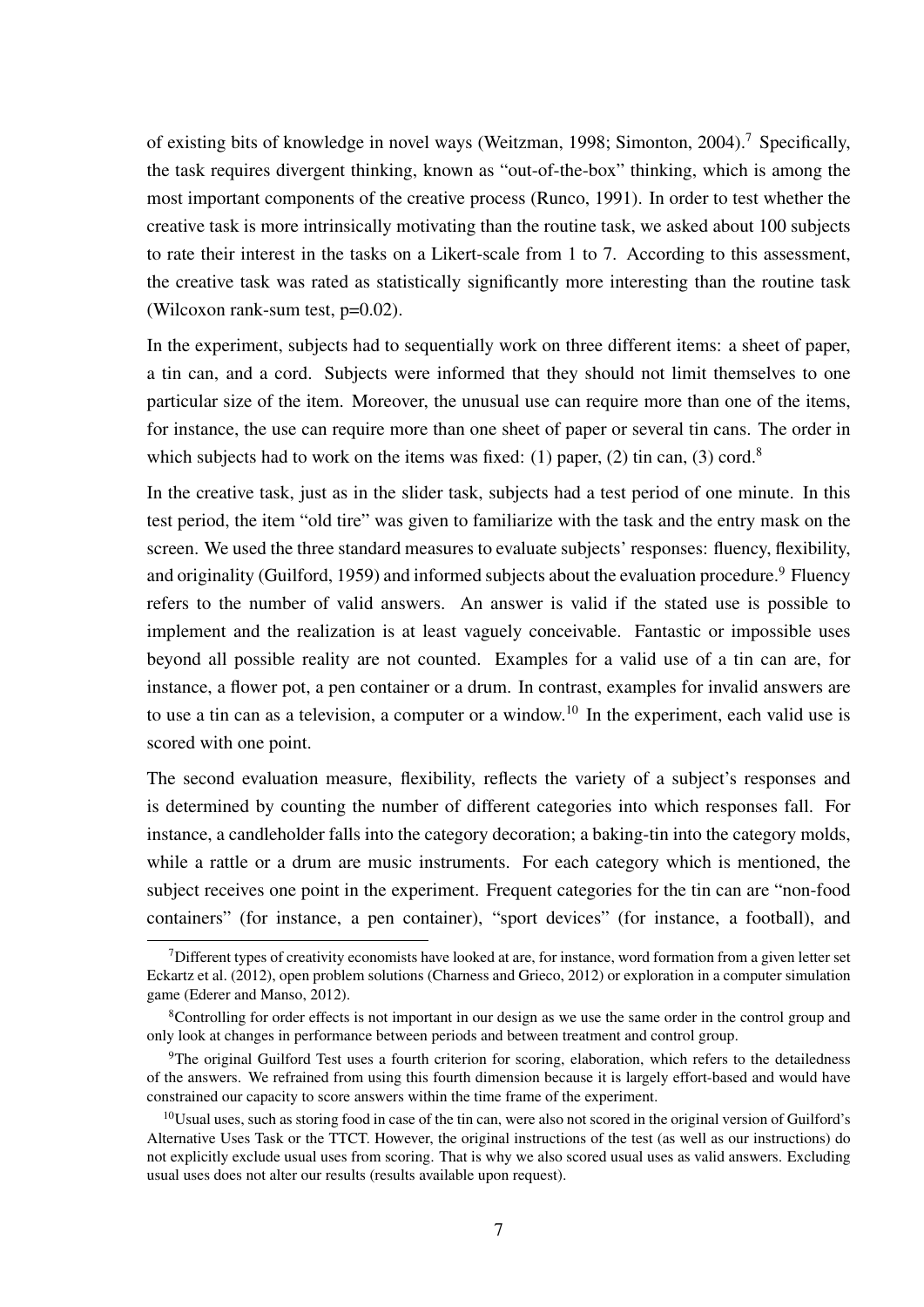"communication" (for instance, a tin can phone). $^{11}$ 

Finally, the originality of responses was measured by the statistical infrequency of answers. Examples for an 'original' use of a tin can are an insect trap, a bedstead or an animal house. 'Very original' answers include using it as a scarecrow, a shower head, a treasure chest or a grill. Table 1 illustrates further examples of frequent answers and categories as well as original, very original, and invalid example responses for all items.

In order to get an idea of the frequency of responses, we conducted a pre-test with 127 participants that worked on the three items under a fixed wage scheme. We tabulated all valid answers of an item according to their frequency and constructed a rating scale to assess answers in the experiment. This scale allotted one point to an answer if it belonged to the 8% most rare answers in the pre-test ("original") and two points to answers that belonged to the 1% most rare answers in the pre-test ("very original"). Scoring was conducted by research assistants who were carefully acquainted with the scoring procedures and blind to the treatments. In comparison to expert ratings, evaluating originality in this manner is more objective due to the statistical approach. However, some scope for subjectivity remains in the evaluation of the unusual uses task, too, as this is a typical feature for creative tasks.

### 2.2 Basic Set-up

The experiment uses a principal-agent set-up, where subjects are randomly assigned to the role of a principal ("employer") or an agent ("employee"). This feature is important for reciprocity considerations as it allows 1) voluntary financial transfers from the principal to the agent, and 2) agents' effort to affect the principal's payoff. At the start of the experiment, subjects were assigned to groups of five participants, each consisting of one principal and four agents. The role and group assignment remained fixed throughout the experiment.

All sessions were identical in their basic structure: employees were asked to work for the principal for three periods à 3 minutes, depending on the treatment either on the routine or the creative task. Employees received a fixed wage for each period which was exogenously given by the experimenter and announced before each period. Depending on the treatment, principals could assign a reward before period 2 which agents receive on top of their fixed wage. In period 3, agents received again a fixed wage without additional rewards. The three-period design allows us to measure baseline performance of agents under fixed wage in period  $1<sup>12</sup>$ , the performance response to the reward in period 2, as well as ex-post performance under a fixed

<sup>&</sup>lt;sup>11</sup>The number of categories is comparable between items and adds up to approximately 55 per item.

 $12$ As agents work for a fixed wage in period 1, their effort does not affect their own payoff. It does, however, affect the payoff of their principal. Therefore, baseline performance in period 1 provides us with a joint measure of intrinsic motivation for the task, the social preference towards the principal as well as a subject's ability.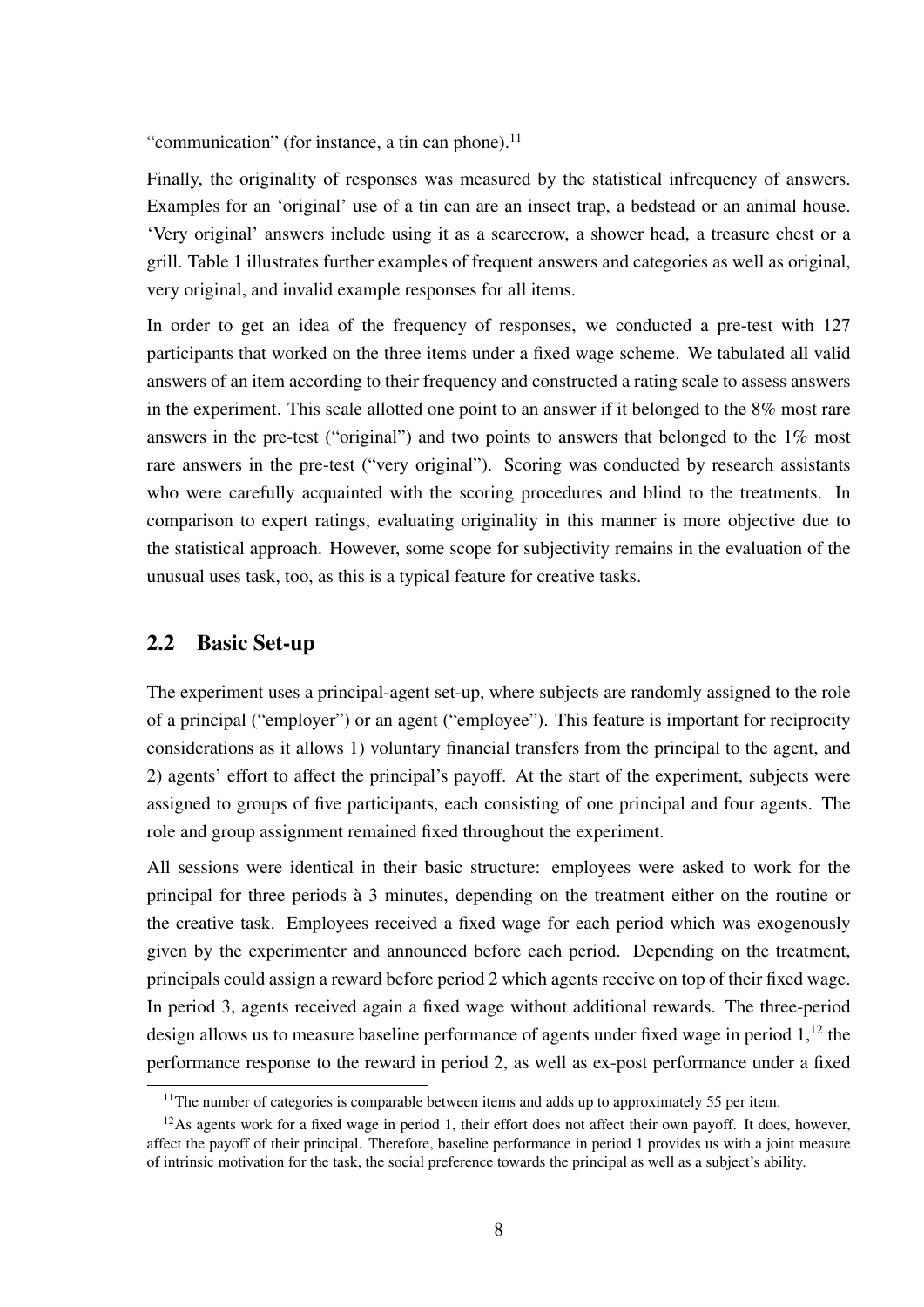wage in period 3. Detrimental effects of the rewards on intrinsic motivation cannot necessarily be detected when rewards are present as they might be outbalanced by positive incentive or reciprocity effects of the rewards. Therefore, we observe performance in period 3 to measure potential long-term effects of rewards on intrinsic motivation. Employers payoff consisted of a fixed wage component and a variable amount determined by the total performance of the four agents in their group. All payoffs assigned during the experiment were stated in "Taler" as the experimental currency unit.<sup>13</sup> In the routine task, principals received 5 Taler for each slider correctly positioned by their four agents. In the creative task, principals received 5 Taler for each validity point (valid answer), 5 Taler for each flexibility point (category mentioned) as well as 5 Taler for each originality point, hence, 5 Taler per original answer and 10 Taler per very original answer given by their four agents. Agents were informed about the scoring procedure in detail in the instructions.

In order to implement opportunity costs of working, we offered agents a *time-out button* (Mohnen et al., 2008) which was displayed at the bottom of the screen during all working periods. Each time agents clicked the time-out button, the computer screen was locked for 20 seconds, prohibiting the entry of creative ideas or the movement of sliders, and 5 Taler were added to the agent's payoff. This procedure has been used in a variety of experiments to ensure that experimental subjects do not merely work on the experimental tasks out of boredom and due to the absence of alternative activities (Eckartz et al., 2012; Mohnen et al., 2008).<sup>14</sup>

### 2.3 Implementation of Treatments

In order to address the research questions raised above, we implemented the possibility for the principal to offer a costly reward before period 2. In the *Tournament* treatment, principals were able to announce a performance reward for the top 50% performers in the work group.<sup>15</sup> In the *Gift* treatment, the principal could assign a monetary gift to all employees in the group. The two reward treatments are complemented by a control group and a *Feedback* treatment without financial reward as comparison groups. Thus, the experiment has a 4x2 design, that is, four treatments were conducted for each of the two tasks. Independent of principal's decision on the reward, agents were informed about the principal's possibility to administer an additional reward (or feedback) as well as its cost and benefits. In the financial reward treatments, both

<sup>&</sup>lt;sup>13</sup>The exchange rate was  $100$  Taler = 1 Euro.

<sup>&</sup>lt;sup>14</sup>Subjects could push the time-out button as long as the remaining time in the working period was at least 20 seconds. In order to ensure that subjects were aware of the time-out button and understood its usage, we had a 60 seconds trial period in which subjects could test the time-out button.

<sup>&</sup>lt;sup>15</sup>Tournaments are a widespread form of performance rewards for creative performance and innovations in practice (Brunt et al., 2012; Kremer and Williams, 2010). For instance, companies increasingly allocate creative tasks to online platforms with creative contests (such as Innocentive or Jovoto) to complement their in-house research and development. These platforms offer tournament-based compensation for various creative tasks such as scientific problem-solving, software development, and graphic art design (Boudreau et al., 2011).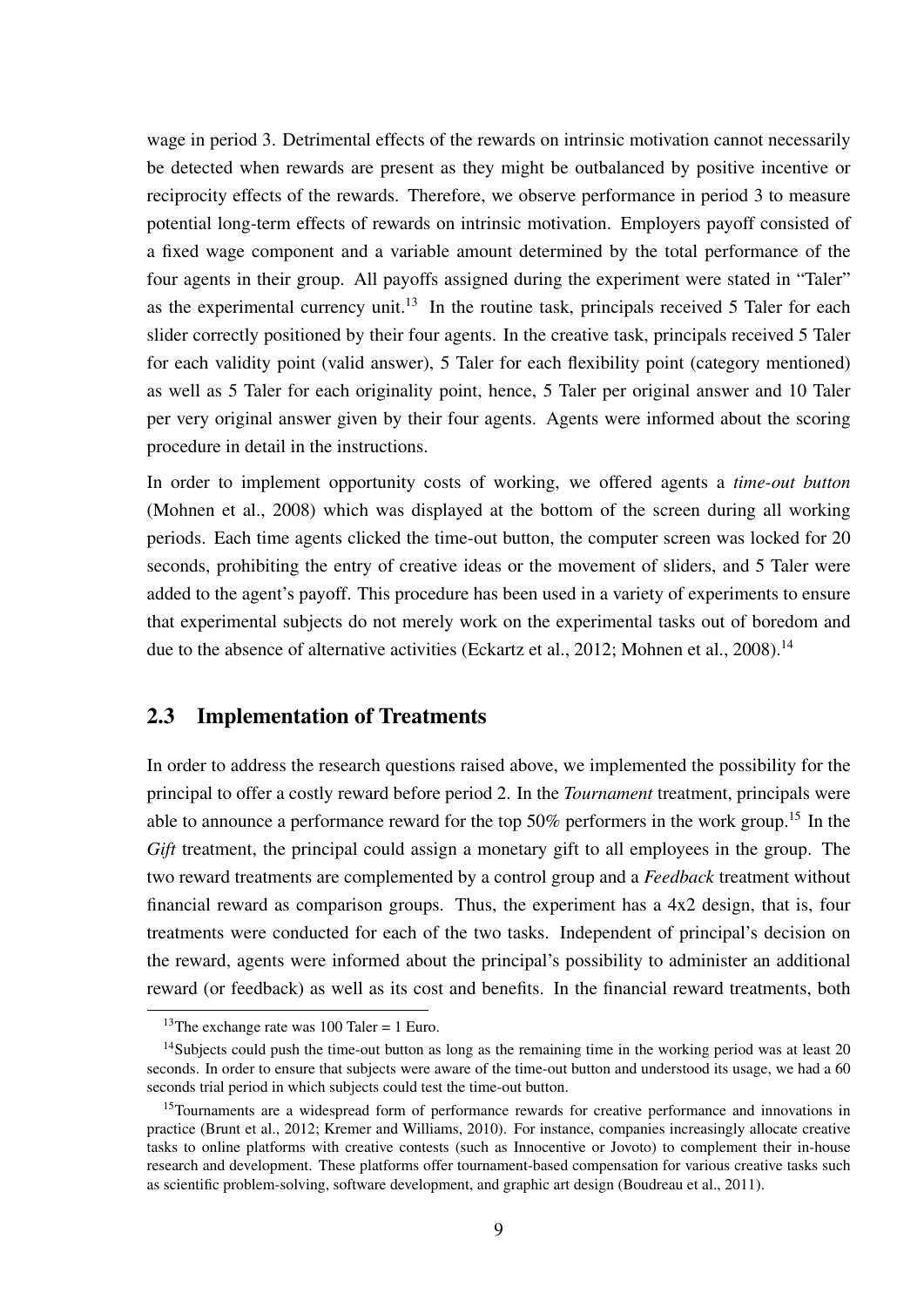principals and agents received a fixed wage of 300 Taler at the beginning of each period. In the *Tournament* and in the *Gift* treatment, principals were given the choice, before period 2 started, to allocate rewards worth 1200 Taler to their agents, at a cost of 200 Taler. This results in an efficiency factor of 6, which renders the reward relatively attractive.<sup>16</sup>

Subjects were instructed that principals did not receive any information on the performance of their agents until the very end of the experiment. Thus, agents knew that the reward decision was independent from their performance in period 1. This avoids an endogenous selection of agents who receive the reward.

The reward sizes in the *Tournament* and the *Gift* treatment were chosen such that the cost of their provision for the principal as well as expected payoffs of the agents were identical across these two treatments. However, the treatments differed in the way the rewards were allocated to the agents. In the *Gift* treatment, all four agents of a group received an immediate gift of 300 Taler if their principal opted for the reward implementation.

In the *Tournament* treatment, the same amount of 1200 Taler was at stake, but payment was linked to the performance of the agents. In case the principal opted for the reward, it was announced at the start of period 2 that the best-performing 50% of the agents in this period (hence, two out of four) would receive a tournament bonus of 600 Taler at the end of period 2. Subjects were also told that the evaluation of performance was done immediately by the experimenter based on the criteria detailed in the written instructions. Between periods 2 and 3, subjects in the *Tournament* treatment were informed whether they won the reward or not. Prior to period 3, subjects in all treatments were informed that there would be no further rewards or feedback and that endowments and payment structure were identical to period 1.

In the control group and the *Feedback* treatment the fixed wage was also 300 Taler in periods 1 and 3. In period 2, the fixed wages in these two treatments mirrored those in the monetary reward treatments in case the reward was implemented, that is 100 Taler for the principal and 600 Taler for each agent (given that agents have an expected payoff of 300 Taler in the *Tournament* treatment). This ensures that any performance differences in the monetary treatments compared to the control group or the *Feedback* treatment are solely driven by the rewards and not by other motivations such as distributional concerns or income effects. Inequality aversion and concerns about relative payoffs have been shown to significantly influence subjects' behavior (Fehr and Schmidt, 1999) and should be separated from pure intention-based reciprocity, which goes beyond distributional concerns (Charness, 2004). Table 2 provides an overview of the fixed and variable pay components for all periods, treatments, and roles.

<sup>&</sup>lt;sup>16</sup>This is important in our setting as we are mainly interested in agents' response to a positive reward decision rather than whether or not principals opt for the reward. Multiplying monetary transfers by an efficiency factor like the one we use is a standard procedure in gift exchange games (see, for instance, Brandts and Charness, 2004).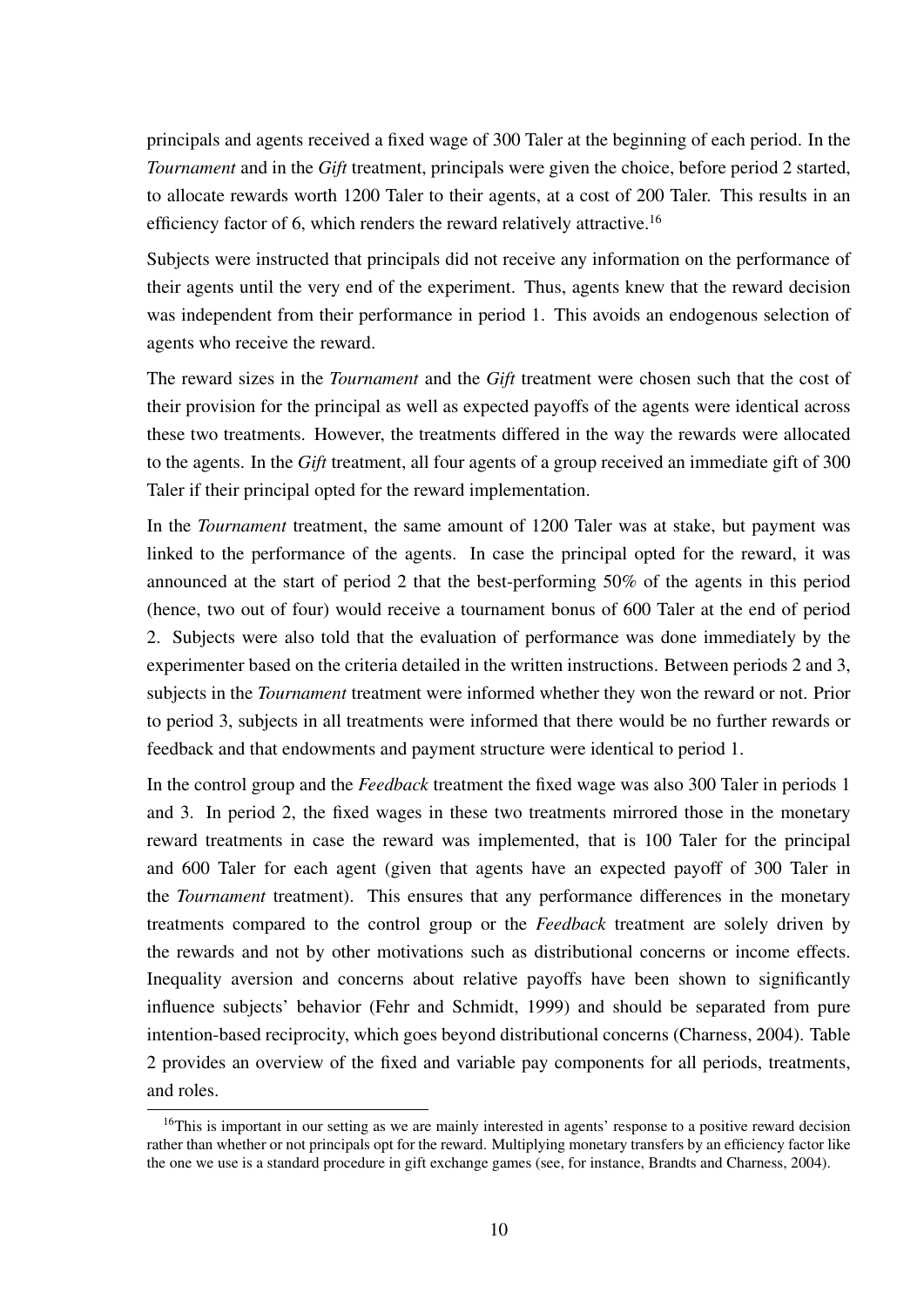The *Feedback* treatment was identical to the *Tournament* apart from the monetary consequences. In this treatment, the principal had to decide before the start of period 2 whether or not relative performance information should be provided to the agents of their group at the end of period 2. The implementation of relative performance feedback was costless to the principal. In case they opted for feedback provision, agents were informed between periods 2 and 3 whether or not they belonged to the best 50% of their group. This treatment was designed to disentangle the reward from the feedback effect in the *Tournament* treatment.<sup>17</sup>

In this study, we are mainly interested in agents' response to the implementation of the reward and fixed payoffs as well as reward sizes are chosen such that a comparison of treatments and the control group is possible. If the principal decided against the reward, agents and principal received 300 Taler as fixed endowment for period 2 in the *Gift* and *Tournament* treatment. In this case, period 2 endowments differ between the monetary reward treatments on the one hand, and the control group and *Feedback* treatment on the other hand. Therefore, we are not able to directly compare the performance effects of agents in sessions where the reward was not implemented by the decision of the principal. However, we will present some descriptive statistics on the frequency of reward implementations across treatments and tasks as this provides some interesting insights to which extent principals already anticipate the efficiency of the different rewards and to which extent this may differ across tasks. Further, we elicit some information why principals decided in favor of or against the reward.

After period 3 ended, agents were confronted with a couple of brief decision tasks which included incentivized control measures for subjects' risk and tournament aversion and social preferences. Moreover, we included some questions about subjects' socio-demographic characteristics such as their gender, field of study, education and high school grade, and leisure activities as well as questions regarding their personality traits including the BigFive.<sup>18</sup>

 $17$ As described in the introduction, feedback itself might have an effect on the intrinsic motivation of agents as it is supposed to affect agents' perceived competence and self-determination (Eisenberger et al., 1999).

<sup>&</sup>lt;sup>18</sup>Risk aversion was elicited with a simple multiple price list design which allows to infer subjects' certainty equivalent for a given lottery (see, for instance, Bradler, 2009). Tournament aversion was observed with a 3-minute counting task (see Abeler et al., 2011) where subjects could choose between a piece rate and a tournament reward scheme. Additionally, we implemented a measure for the social preference type (Murphy et al., 2011) as well as people's reciprocal inclinations in a simple gift-exchange game similar to Englmaier and Leider (2010). For each incentivized control measure subjects were informed that they interacted with a different randomly matched subject. At the end of the experiment, one of these four incentivized measures was randomly chosen for payoff. The personality scales that we used were the Big Five and reciprocity questions from the Socio-Economic Panel (see Gerlitz and Schupp, 2005) as well as the Gough scale, which is a validated scale for creative personality measured by a 30-items adjective check list (Gough, 1979).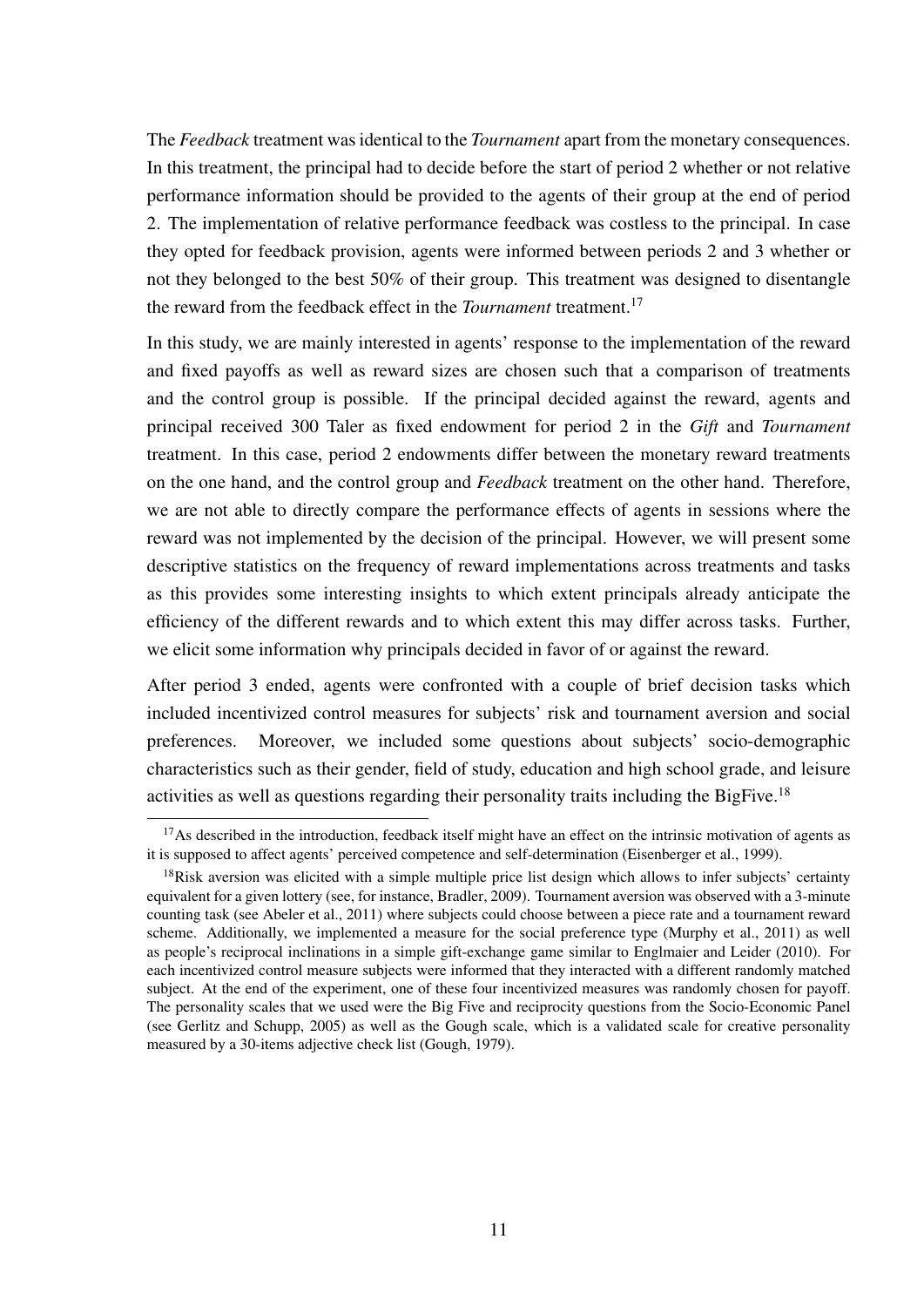### 2.4 Procedures

The experiment was conducted at the experimental laboratories of the universities of Frankfurt, Mannheim and Heidelberg, Germany. Participants were recruited via the Online Recruitment System ORSEE (Greiner, 2004). The experiment was computerized using the software z-Tree (Fischbacher, 1999).

All interactions within the experiment were anonymous and communication was not allowed. Subjects were seated randomly at a computer workstation upon arrival. Written instructions informed them about the random matching of groups and roles ("employer" or "employee"), the basic structure of the experiment, the work task (routine or creative depending on the treatment) and the scoring of the task. A translation of the original instructions can be found in the Appendix A. Further information on subsequent fixed wages in periods 2 and 3, as well as on the assignment of rewards were presented on the computer screen. Before the experiment started, subjects had to complete control questions on how actions determine payoffs.

As principals' active part in the experiment was limited to the reward decision, they were offered to work on the respective task as well in order to avoid boredom. However, they were informed that their payoffs were not influenced by their own performance. A session lasted about 75 minutes on average. For payment, the subjects' payoff in the experimental currency unit "Taler" was converted into Euros at an exchange rate of 100 Taler = 1 Euro. Average earnings were approximately 15 Euros.

# 3 Hypotheses

For our empirical analyses, we derive hypotheses from established economic theories. However, we will analyze and discuss to which extent our experimental results are line with theories on crowding-out and crowding-in effects on intrinsic motivation which have been controversially discussed in the economic as well as psychological literature.

According to standard principal-agent-theory, financial incentives, such as tournaments for a monetary prize, have a relative price effect. That is, they increase the marginal benefit of exerting effort when there is a direct link between effort and performance, and thus, should increase performance. For the prediction of a positive incentive effect of a tournament prize on performance, no differentiation is made between tasks of different nature (Alchian and Demsetz, 1972; Lazear and Rosen, 1981):

### H1a: *The tournament incentive increases performance in period 2. The magnitude of the effect is similar in the creative as in the simple routine task.*

The effect of performance-dependent rewards on creative output was controversially debated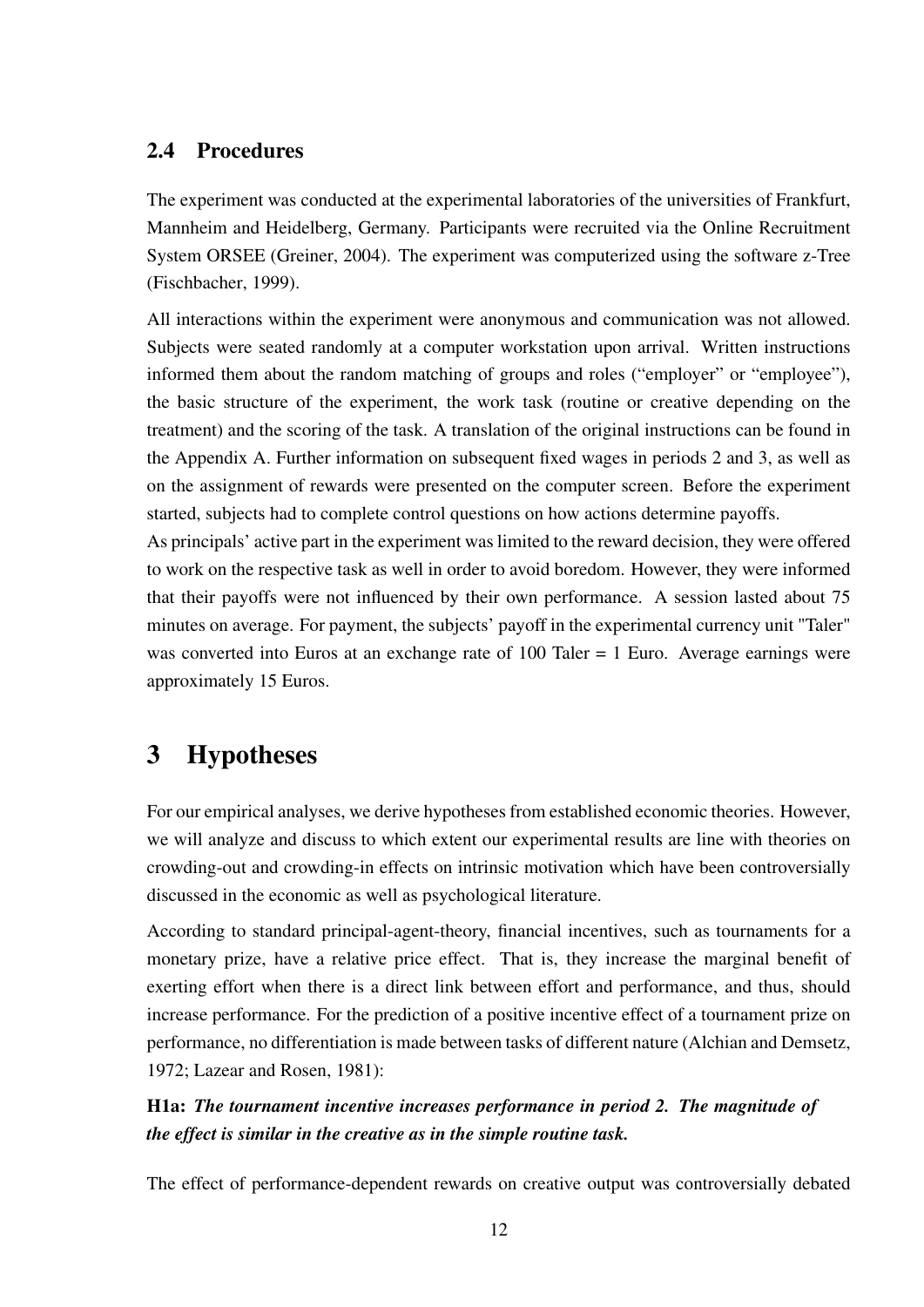in the psychological literature. One camp in the literature argues that conditional rewards have informational aspects that increase intrinsic motivation and thereby, creative performance. Several channels have been discussed for this relationship. First, perceived autonomy increases as the implementation of an explicit, performance-based reward signals to agents that the principal has little control over what the agents do in the absence of such a reward (Eisenberger et al., 1999; Eisenberger and Cameron, 1996). Secondly, if rewards are assigned conditional for excellent creative performance, they increase agents' feelings of competence. And thirdly, they signal to the agent that the task is of particular importance for the principal. We will refer to this approach as a "crowding-in" of intrinsic motivation. A positive performance response in period 2 can therefore reflect both, an incentive effect and/or a crowding-in effect of intrinsic motivation.

Another camp in the psychological literature argues that conditional rewards may predominantly be perceived as controlling agents' self-determination which may cause a "crowding-out effect" on intrinsic motivation (for instance, Deci, 1972; Lepper et al., 1973; Deci et al., 1999). However, it depends on the magnitude of the incentive effect relative to the crowding-out effect if the overall effect on intrinsic motivation is positive or negative. A detrimental effect would only occur when crowding-out effects overcompensate the incentive effect (see Bowles and Polania-Reyes, 2012 for a recent overview). In contrast, a positive performance effect in period 2 does not necessarily mean that no crowding-out effect occurred but it may be dominated by a strong incentive effect. In order to further disentangle a potential crowding-out or crowding-in effect, we study performance effects in period 3 where the tournament incentive is withdrawn again and lasting effects on intrinsic motivation become apparent.<sup>19</sup>

In the absence of learning or fatigue, that we control for via the control group, standard economic theory predicts that performance returns to baseline level in period 3, which is predicted to be zero for egoistic agents. Thus, the *Tournament* should not reveal a significant difference between performance in period 3 and 1 (compared to the control group):

### H1b: *The tournament has no significant ex-post effect on performance in period 3, neither in the creative nor in the simple routine task.*

In contrast, if performance-depended rewards cause a crowding-in effect, performance in period

<sup>19</sup>Further, we isolate the *Tournament* effect from the effect of an announcement of performance evaluation by comparing the *Tournament* with the *Feedback* treatment. Standard economic theory assumes that the announcement of relative performance feedback without monetary consequence should have no effect on an individuals' performance in both tasks. Thus, performance in the *Tournament* treatment should be larger than in the *Feedback* treatment in period 2. In contrast, several studies in the psychological literature show that the mere announcement of performance evaluation can reduce creative performance (Amabile, 1979; Deci et al., 1999) due to its controlling aspects. However, it has been argued that a monetary reward attached to a performance evaluation is assumed to sharpen the undermining effect. Thus, we expect that if crowding-out effects occur, they should be more pronounced in the *Tournament* than in the *Feedback* treatment.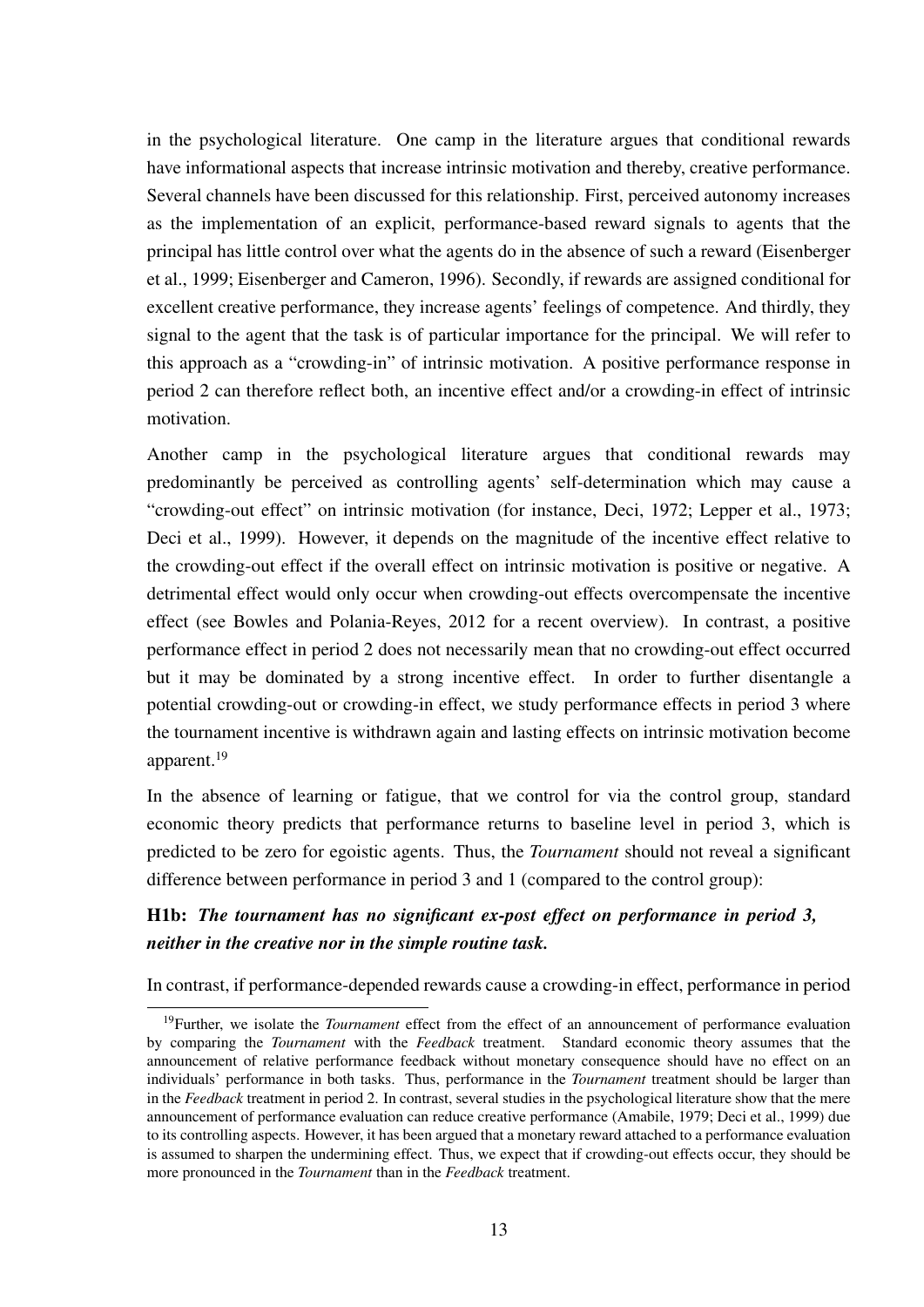3 should remain higher than baseline due to heightened intrinsic motivation. Vice versa, if performance-depended rewards cause a crowding-out effect, performance in period 3 should decrease below the baseline level.<sup>20</sup>

For the *Gift* treatment, we expect that agents reciprocate the gift by the principal with increased effort. This hypothesis represents the famous gift-exchange hypothesis (Akerlof, 1982; Levine, 1998; Dufwenberg and Kirchsteiger, 2004; Falk and Fischbacher, 2006) which does not differentiate between different types of tasks.

### H2: *In the creative and the simple routine task, the monetary gift increases performance in periods 2 and 3 due to positive reciprocal behavior of agents towards the principal.*

In contrast, the psychological approach focusing on controlling aspects of rewards argue that rewards which are assigned independent on performance should not affect intrinsic motivation as no controlling aspect is involved in such rewards (Deci et al., 1999). A different argument has been raised, if informational aspects of rewards are important. Performance-independent rewards may decrease intrinsic motivation and thereby creative performance, because they are perceived to reward "average" or inadequate performance (Eisenberger et al., 1999). Further, they may signal that the individual who is offering the reward is uninterested in the quality of their performance (Eisenberger and Rhoades, 2001). Thus, performance-independent rewards may also crowd-out intrinsic motivation and lower creative performance in the gift treatment in period 2 and 3.

<sup>20</sup>Identical to period 2, a comparison of the *Tournament* to the *Feedback* treatment will allow us to disentangle the effect of mere feedback from the tournament effect. Standard economic theory would not expect any performance changes in the *Feedback* treatment, neither in period 2 nor 3. However, a number of recent economic studies show significant performance effects of relative performance feedback. Azmat and Iriberri (2010) and Blanes i Vidal and Nossol (2011), for example, find positive performance effects of feedback whereas Barankay (2011) documents detrimental effects of performance rankings. Psychological studies largely agree that the announcement of positive feedback should enhance feelings of competence, and thus intrinsic motivation (Deci et al., 1999; Vansteenkiste and Deci, 2003). Thus, recipients of positive performance feedback should reveal a positive ex-post effect on creative performance in period 3 in both, the *Tournament* as well as the *Feedback* treatment. However, a significantly lower performance in the *Tournament* than in the *Feedback* treatment in period 3 would suggest a crowding-out effect due to the financial reward. In contrast, a crowding-in effect on intrinsic motivation of the financial reward would become apparent when the *Tournament* has a positive ex-post effect on winners performance which exceeds the response of agents towards positive feedback.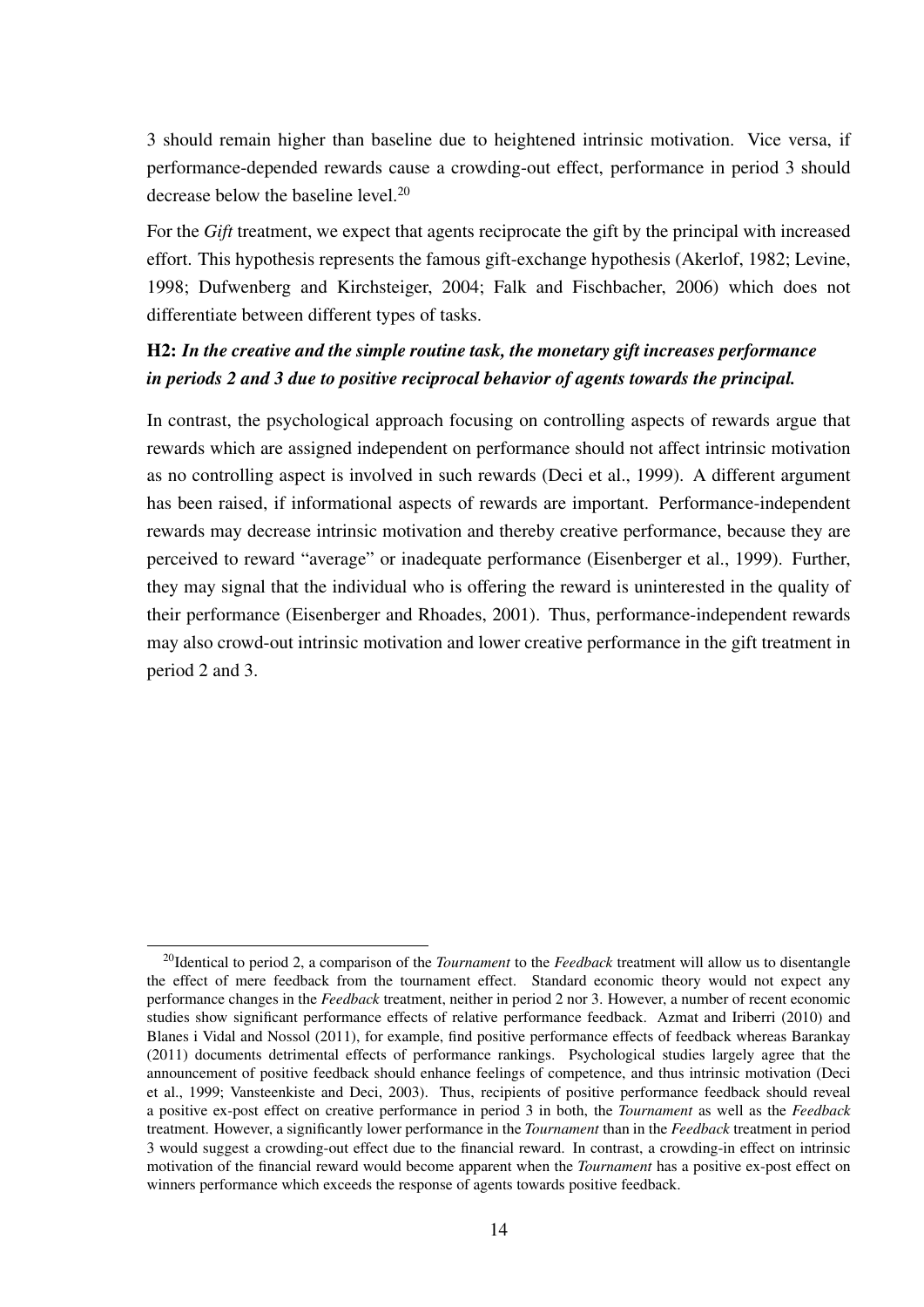### 4 Results

In the following, we first present descriptive statistics on the experimental results. Subsequently, we analyze treatment effects in period 2 and 3, and investigate underlying mechanisms with supplementary treatments.

### 4.1 Descriptive Statistics

Table 3 provides an overview of observations per treatment and tasks. Overall, our sample contains 1126 subjects, where 227 subjects were assigned the role of a principal and 899 the role of an agent.<sup>21</sup> As we are interested in assessing how rewards affect performance, we run sessions until the sample comprises round about 60 observations of agents, who were rewarded by their principal, for each treatment.<sup>22</sup> For our analysis, we mainly focus on behavior of rewarded agents, which amount to 232 in our main treatments with the slider task, 240 in our main treatments with the creative task, and 240 in four supplementary treatments which are introduced further below. The treatments are largely balanced with regard to the location of the experiment, gender, age, and field of study albeit some differences are statistically significant, see Table 3. However, as we will show in our analyses, controlling for these characteristics does not alter the results.

At the bottom of Table 3, we report means and standard deviations of the baseline performance in period 1 across treatments and tasks. Baseline performance provides a measure of agents' motivation to work on the task in the absence of rewards and comprises agents' ability, intrinsic motivation for the task as well as social preferences towards the principal. Mean performance varies between 17 and 22 in the slider task, where performance is measured as the number of correctly positioned sliders within the three minute work period. In the creative task, average performance varies between 16 and 18. It is measured as the total score for a subject's answers in the creative task (see Section 2 for details on the scoring procedure). There are no statistically significant differences between the treatments and the respective control groups in either task apart from the tournament in the slider task, which exhibits a somewhat larger performance in period 1 as compared to the control group (Wilcoxon rank-sum test, p<0.05).

In the following, we analyze results from our main treatments. In a simple analysis, we first look at how performance varies from period 1 to period 2 within each treatment. Figure 2 displays

<sup>&</sup>lt;sup>21</sup>We excluded 9 participants in the role of agents from the analysis due to an insufficient knowledge of the German language and severe problems to understand the experiment.

 $^{22}$ Principals did not receive any information on agents performance in period 1, and agents knew this. Thus, as expected, our data does not reveal a significant association between reward implementation and baseline performance. We will report statistics on principals' decisions on the reward implementation as well as agents behavior in case of a reward denial further below in this Section.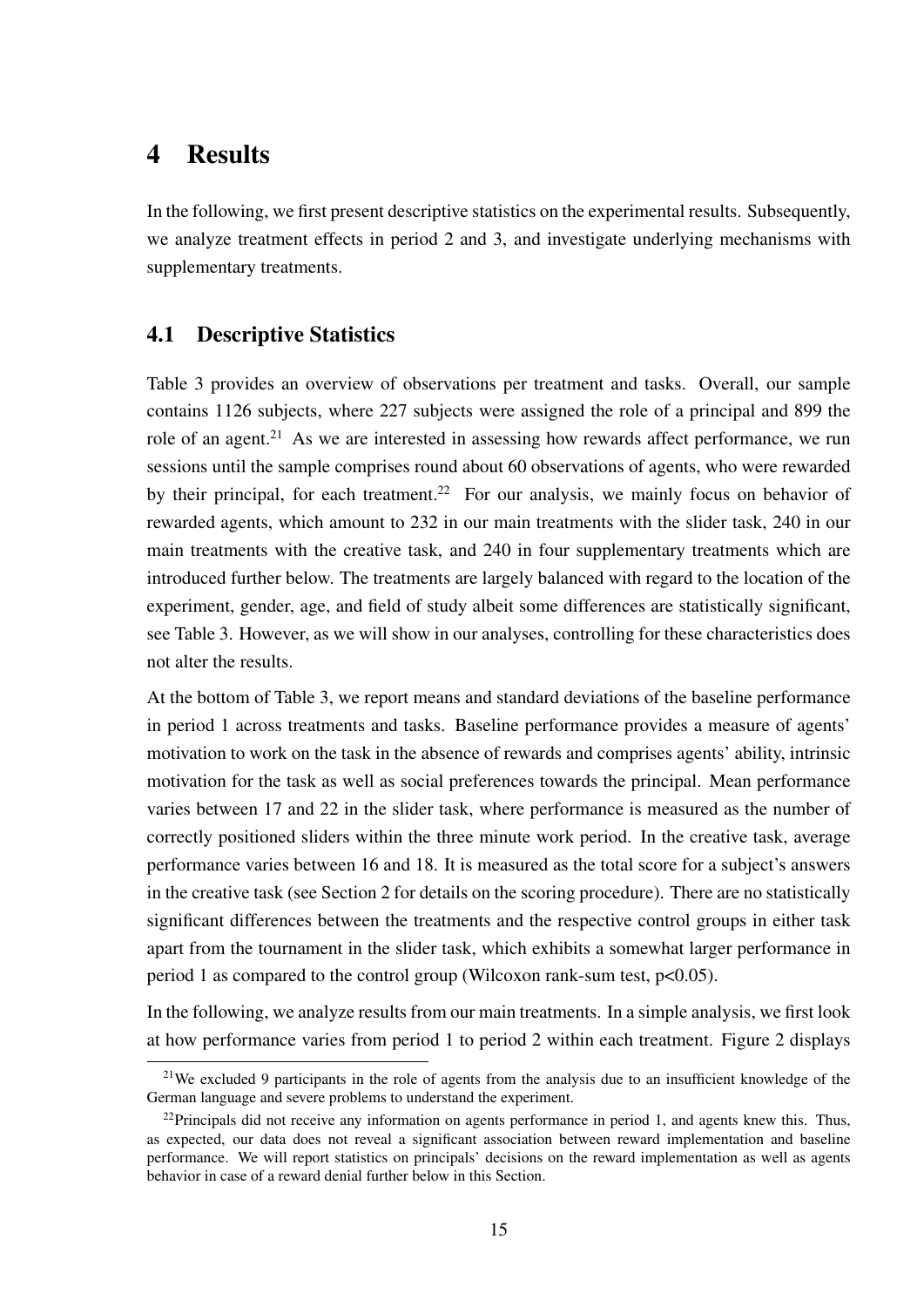the change in performance from period 1 to period 2 by treatment and task. Let us first consider the slider task. In this task, all treatment groups increase their performance significantly from period 1 to period 2 (Wilcoxon signed-rank test, p<0.01). The control group shows a moderate increase in performance which may comprise learning effects or a response to the wage increase of 300 Taler which was exogenously given in control group, independent of a decision by the principal. The identical wage increase in the control group and the *Gift* treatment allows us to disentangle the pure effect of reciprocity towards the gift from a mere effect of the wage increase.

In order to account for the increase in performance within each treatment, we now compare the change in performance of slider-task treatments to the change in the control group. We find an increase of approximately 6 sliders in the *Gift* treatment which is significantly larger than the increase of 3 sliders in the control group (Wilcoxon rank-sum test, p=0.07). The *Tournament* shows the largest improvement with an average increase of more than 10 sliders (Wilcoxon rank-sum test against the control group,  $p<0.01$ ). The *Feedback* treatment only shows a small improvement comparable and not significantly different to the change in the control group.

Now, let us consider the creative task where the pattern of results is different. Here, only agents in the *Tournament* increase their performance between periods 1 and 2. The magnitude of the increase of roughly 8 points is sizeable and highly significant in comparison to the control group (Wilcoxon rank-sum test,  $p<0.01$ ), where performance remains unchanged. There are no notable changes in mean performance for the *Gift* and the *Feedback* treatment in the creative task, neither over periods nor in comparison to the control group.

This asymmetric pattern in the response towards the gift also carries over to period 3. Figure 3 displays performance changes from period 1 to period 3 by treatment and task. Agents in the *Gift* treatment of the slider task increase their performance significantly more than agents of the control group from period 1 to period 3 (Wilcoxon rank-sum test, p=0.07). In contrast, the *Gift* treatment in the creative task does not induce any performance improvement to period 3, neither compared to period 1 nor compared to the control group. Remarkably, average performance in the *Tournament* treatments remains in period 3 at a level which is still significantly higher than in period 1. However, compared to the respective control group this change is only significant in the creative task (Wilcoxon rank-sum test, p=0.02). The provision of feedback does not increase performance to period 3 in both treatments, neither compared to period 1 nor against the change in the respective control group.

### 4.2 Empirical Approach and Main Analyses

In order to make performance between the different items of the creative task as well as between the creative and the routine task directly comparable, we use standardized performance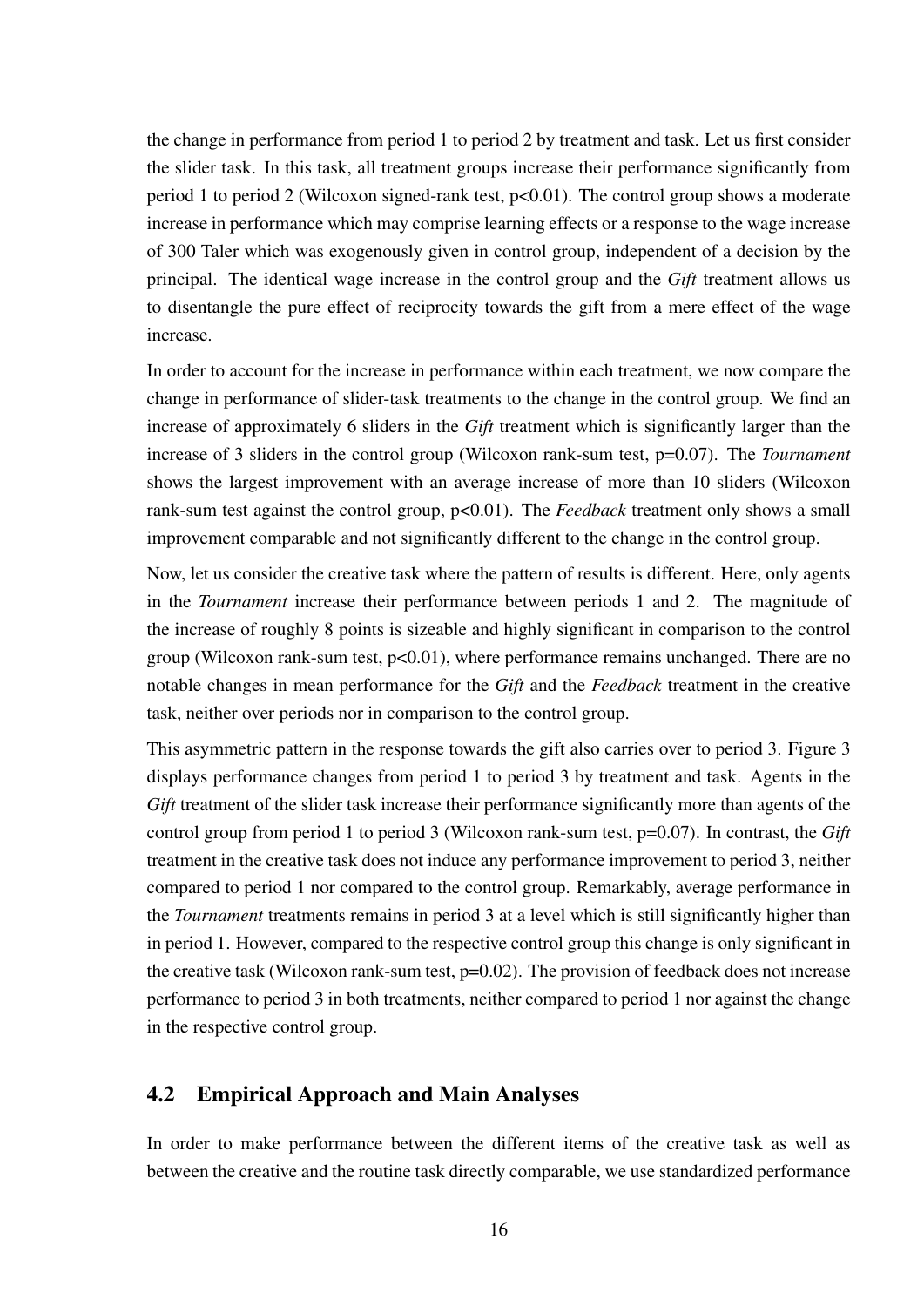measures for the following analysis.<sup>23</sup>

A frequent concern in studies using repeated observations is regression towards the mean (Barnett et al., 2005). This implies that low and high performing individuals will perform closer to the average performance in the next period irrespective of any intervention. This is also the case in our study where regression to the mean can be detected for both tasks and of similar magnitude. A participant in the control group who performs one standard deviation above the mean in period 1 performs 0.22 standard deviations worse in the slider task and 0.29 standard deviations worse in the creative task in the next period.<sup>24</sup> We use a regression approach, a standard technique for randomized experiments (Imbens and Wooldridge, 2009), where we address mean reversion by controlling for baseline performance. Further, this allows us to additionally to control for the some imbalances between the treatments we have seen in Table 3 and to exploit the panel structure of our experiment.

In our main specification, we regress standardized performance in period 2 as the dependent variable on treatment dummies as well as the baseline performance in period 1, using the ordinary least squares (OLS) method:

Std. Performance period 
$$
2_i = \beta_0 + \beta_1
$$
 (Std. Performance period 1)<sub>i</sub>

\n
$$
+ \beta_2 \text{ Gift}_i + \beta_3 \text{ Tournament}_i + \beta_4 \text{ Feedback}_i + \epsilon_i
$$
\n(1)

The control group serves as the reference group. Further, we adjust standard errors for potential heteroscedasticity in all regressions.<sup>25</sup> Column II of Table 4 shows the results for equation (1). Column III adds additional control variables including age, age squared, sex, field of study, time period (semester, exam period, semester break) and location which does not alter our results.<sup>26</sup> Similarly, the exclusion of the baseline performance does not alter the interpretation of our results, as shown in Column I of Table 4. For the following analyses, we will refer to our main specification (Column II).

The *Tournament* has a substantial and significant positive effect on performance in both

<sup>&</sup>lt;sup>23</sup>We use the standard approach of subtracting the mean performance of the control group (in the respective working period and task) and dividing the resulting difference by the standard deviation of the control group in the respective task. Therefore, the standardized performance of the control group has a mean of zero and a standard deviation of one. Standardization is a linear transformation, which eases the interpretation of the results, but does not affect the results per se as it does not change the shape of the distribution of the variables. Treatment dummies remain non-standardized to ease interpretation.

 $^{24}$ In a simple linear regression for the control group where we regress the standardized performance in period 1 on the standardized performance in period 2, the coefficient of the standardized performance in period 1 is 0.78 in the slider task and 0.71 in the creative task (both p-values  $\ll 0.01$ ).

<sup>&</sup>lt;sup>25</sup>The results are robust to using cluster-robust standard errors (by session) to control for potential intra-session correlation.

<sup>&</sup>lt;sup>26</sup>We also run more comprehensive specifications with further control variables, such as the Big Five and incentivized risk and reciprocity measures, but they do not alter our results. Column IV also includes supplementary treatments which will be discussed in Chapter 4.3.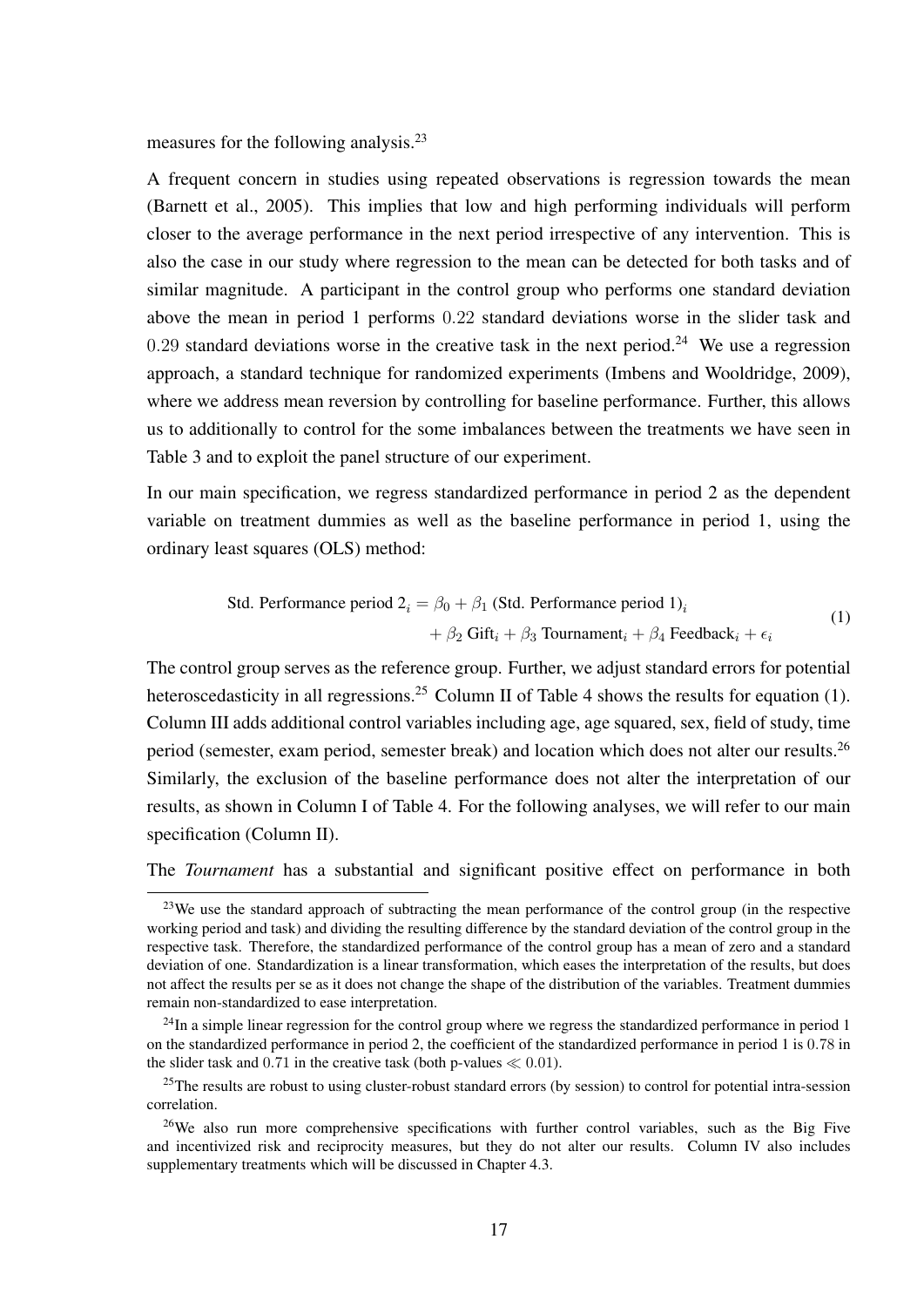tasks. The effect is substantially larger than that of the *Gift* or *Feedback* treatment in both tasks.<sup>27</sup> Moreover, the tournament effect does not differ significantly between the two types of tasks: an agent in the *Tournament* treatment increases his performances by approximately 0.7 standard deviations compared to the control group in both tasks. Therefore, we confirm a positive treatment effect of similar magnitude across tasks as predicted by standard economic theory (H1a). In our study, creative performance did not suffer under the tournament incentive as this would be the case if a strong crowding-out on intrinsic motivation outweighs positive incentive effects. In order to test whether the *Tournament* particularly affects highly intrinsically motivated agents, we analyzed the effect of the tournament incentive separately for agents who performed above and below average in period 1. We do not find that high and low performers respond differently to the *Tournament* in the creative task. In Section 4.4, we will further investigate whether a crowding-out effect occurs in period 3 when the incentive is withdrawn again. Moreover, the effect of the *Tournament* may vary by gender. The literature on gender effects suggests that men perform better in tournaments than women (Croson and Gneezy, 2009). Running a regression with gender-specific treatment effects (not reported) reveals that men perform slightly better in the *Tournament* than women in both tasks, but the difference is not significant.

The *Feedback* treatment increases performance by about 0.18 standard deviations which is marginally significant and does not differ between the two tasks. Hence, about one fourth of the increase that we observe in the *Tournament* treatment may be driven by concerns for relative standing while the remainder is driven by the desire to win the tournament prize, that is, the monetary incentive. Thus, although the *Tournament* effect is significantly larger than the effect in the *Feedback* treatment in both tasks, the mere announcement of a relative performance evaluation has a moderate positive effect, too.

Concerning the gift, we find diverging results between the slider and the creative task: the *Gift* treatment induces an economically and statistically significant effect only in the slider task ( $p<0.05$ ). The coefficient for the *Gift* treatment, 0.21, is substantial but still only about 33% of the tournament effect size. This is in line with the notion that a monetary gift induces a reciprocal effort increase of agents. However, contrary to the prediction of reciprocity models, there is no evidence for reciprocity in the creative task, the coefficient is actually slightly negative. Thus, for the period 2, we reject can hypothesis H2 that agents react reciprocal and increase their performance towards the monetary gift in both tasks. We can only confirm a positive reciprocal effect for the slider task but not for the creative task.<sup>28</sup> Significant differences

<sup>27</sup>A Z-test yields p=0.1 for *Gift* vs. *Tournament* in the slider task, and p<0.05 for all other comparisons

 $^{28}$ In the experiment, we implemented opportunity costs of working via a time-out button (see Section 2.2). This provides us with the opportunity to examine whether treatment effects in the *Tournament* as well as in the *Gift* treatment are driven by a reduction in the number of breaks or whether the task performance during actual work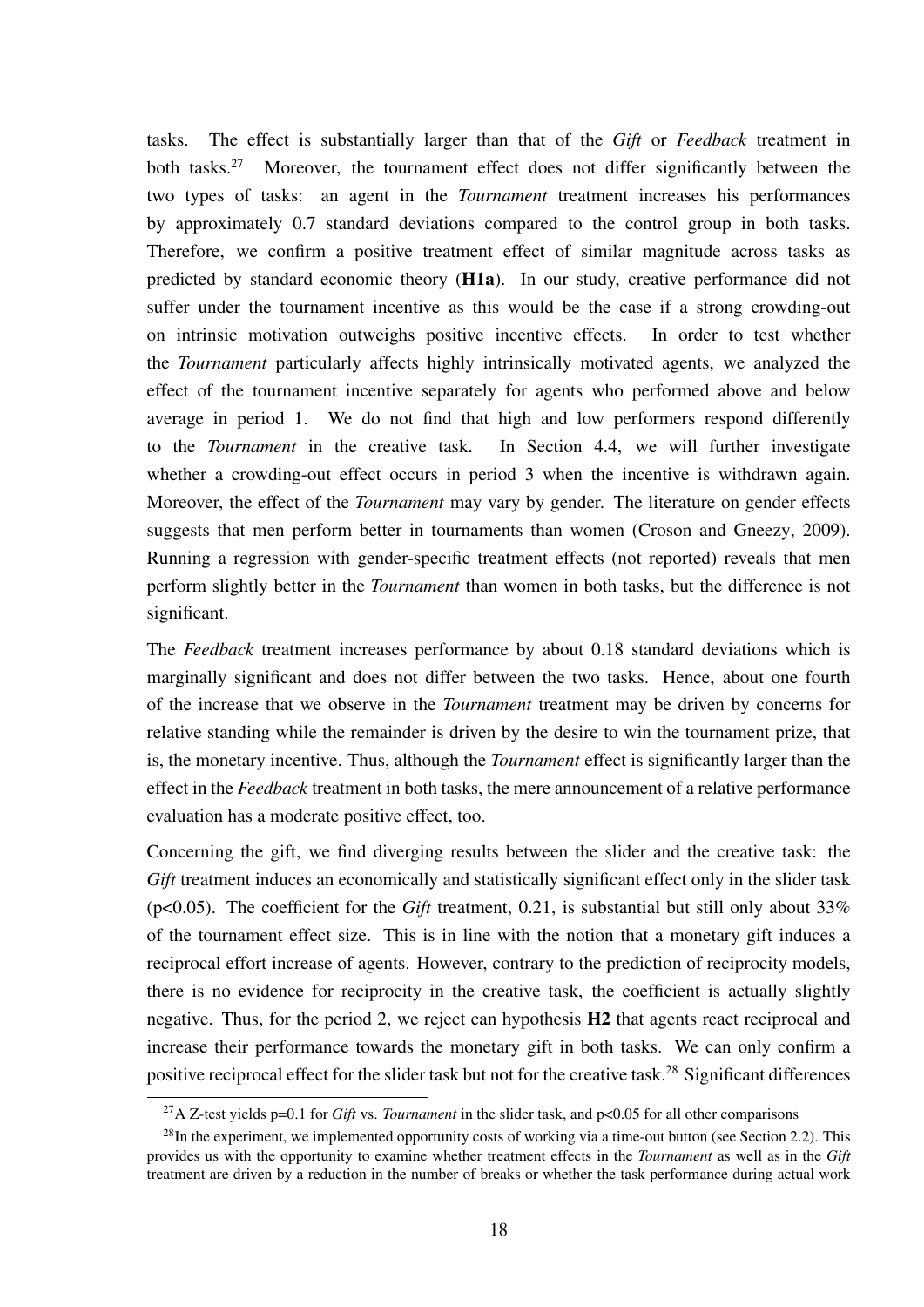in the response to the *Gift* by gender are not supported by our data.

The slider task is uni-dimensional and, hence, a performance increase in this dimension is unambiguously positive for the principal. Performance in the creative task, by comparison, is multi-dimensional and a concern might be that subjects increase their score by, for example, substituting originality of their answers with quantity. We score answers in the creative task by evaluating the number of valid uses (validity) as well as their diversity (flexibility - number of categories) and originality (statistical frequency of a response). Thus, the score in the main analysis above represents a summary measure. Table 5 shows the results split up by these different dimensions. The pattern of results that we discussed for the overall score in our main analyses is reflected in all three dimensions of creativity. There is, for example, no evidence that the strong performance increase in the *Tournament* treatment comes at the expense of the originality of the answers. To the contrary, the share of originality points of the total number of points – referred to as "originality rate" in the table – is even slightly higher in the *Tournament* treatment. That is, agents do not only increase performance by the total number of uses but also by the total number of original uses, and hence by the share of original answers of all answers. This is strong evidence against the notion that individuals substitute quantity for quality. As the originality of answers is measured by the infrequency of responses, we also checked whether our results change when we use subjective originality ratings. Therefore, we asked two research assistants blind to the treatments to evaluate the answers with regard to their creative originality. The evaluators were instructed to assign one point to answers they perceive as original and two points to answers they perceive as very original, and zero points otherwise. Using the score from this subjective originality assessment as dependent variable does not alter our results. Again, we see a positive and significant effect of the tournament and no treatment effect of the gift in period 2.<sup>29</sup>

It is also insightful to look at the decisions of principals regarding the reward implementation. While the majority of principals (88% in the slider task and 94% in the creative task) implemented the costless *Feedback*, about three quarters of the principals invested in the *Tournament* in both tasks. The *Gift* was implemented by exactly three quarters of the principals in the slider task. In contrast, only approximately half of the principals opted for the *Gift* in the creative task. This is suggestive evidence that a substantially higher share of principals anticipated that the *Gift* would induce a positive reciprocal reaction by their agents in the simple, routine task, but not in the creative task.<sup>30</sup>

time improved. Table B.1 in Appendix B reports results from analyses where we add the number of breaks in period 1, the change in breaks between periods 1 and 2, as well as interactions of the two to our main specification (Equation 1). The *Tournament* effect remains positive and significant even after controlling for the number of breaks (albeit much smaller). In contrast, the performance increase in response to the *Gift* in the slider task seems to be solely driven by a reduction in breaks and, hence, an extension of actual working time.

 $29$ These results are available from the author upon request.

<sup>&</sup>lt;sup>30</sup>We find no evidence for intra-session-correlation regarding the reward implementation. Results upon request.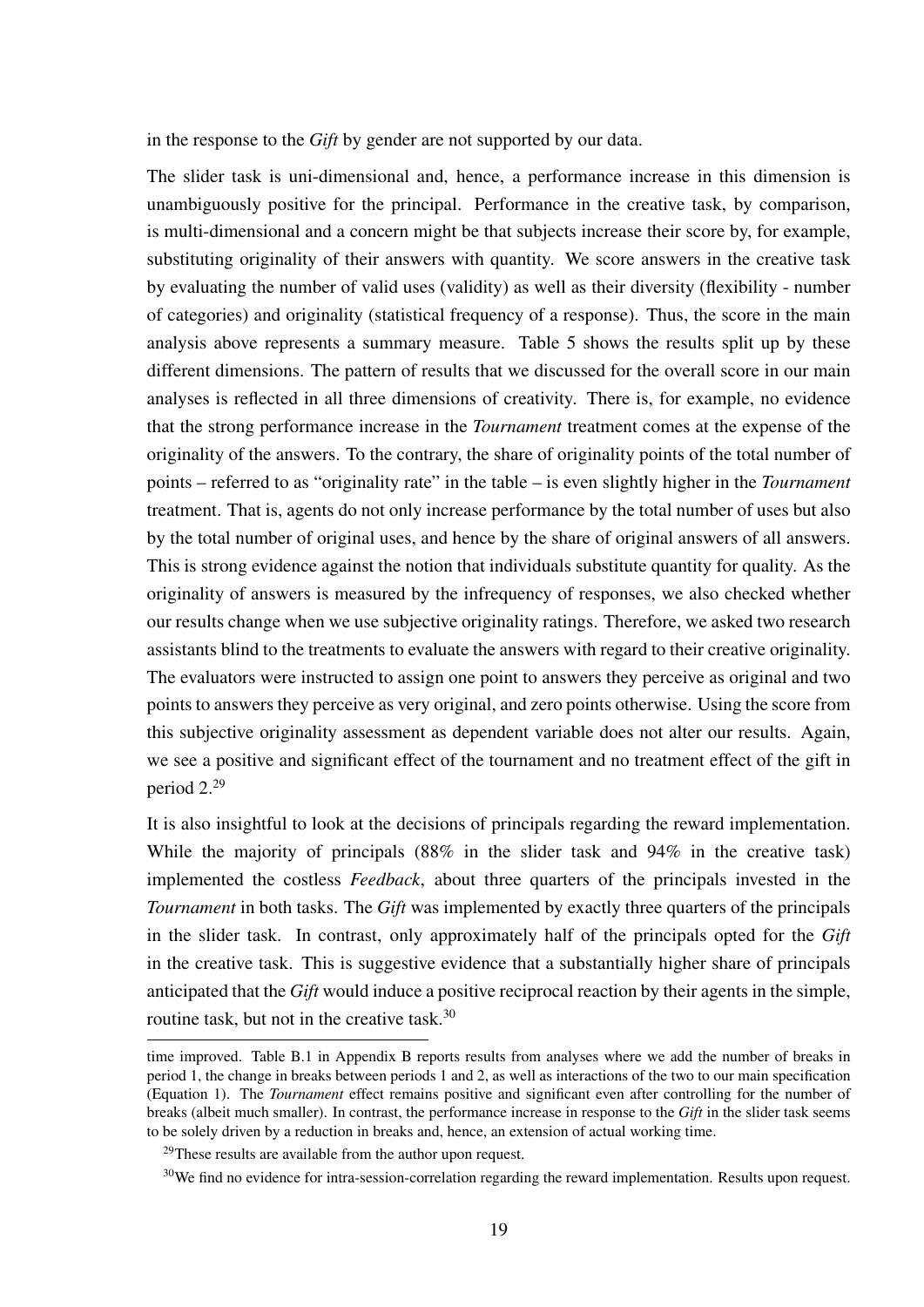We also asked principals to provide reasons for why they decided in favor of or against the implementation of the reward.<sup>31</sup> Roughly about half of the principal indicated that they implemented the *Tournament* in order to maximize their own payoff, in both tasks. The other half of the principals either stated efficiency concerns (maximizing the total payoff of the group) or to reward good performance with similar shares in both tasks. In case of the *Gift*, the majority of principals (approximately two thirds) indicated own profit maximization as the main reason for a positive reward decision. Thus, the expectation of positive reciprocity seems to be the main driver for the provision of the *Gift* in both tasks. However, while all remaining principals in the slider task indicated efficiency concerns, in the creative task only 14% do so, and 21% indicated that they want to treat their agents nicely. Moreover, virtually all principals who denied to provide the *Gift* in the creative task indicated that they do not expect own monetary utility form assigning the gift. Only approximately half of the principals do so in the slider task while the other half marked "other reasons".

Finally, we turn to the effort behavior of agents when the principal refused to implement the reward. These results have to interpreted with care as (1) the numbers of observations are very low for some treatments (in particular for the *Feedback* treatment), and (2) by design, the fixed payoffs for principals and agents were different when rewards were not implemented. Hence, fixed endowments are not identical across treatment and control group when looking at negative bonus decisions.<sup>32</sup> In total, 128 agents were affected by a negative reward decision of the principal (in our main treatments). Figure 4 shows that agents do not react negatively compared to the control group when the principal refused to implement the *Tournament*. However, we find a very strong negative effect on performance when principals do not assign the *Gift* in the slider task which is more than three times as large as the positive response. It is frequently observed that negative reciprocity is a stronger phenomenon than positive (Kube et al., 2013). But agents in the creative task only weakly reduce their performance when the *Gift* was denied. Thus, the pattern of reciprocal behavior towards the *Gift* seems to be mirrored for negative reward decisions.

The following section will further investigate the surprising asymmetry in reciprocity which we observe between the slider and the creative task.

 $31$ Principals could mark whether they opted in favor of the reward to (1) maximize own profits, (2) be nice to the agents, (3) to maximize the total payoff of all participants in their group, (4) to reward good performance (in case of the *Tournament*) or (5) other reasons. In case the principal denied the reward, they could mark whether they (1) think that rewards are not profitable for their own payoff, (2) do not want agents to earn more, (3) do not want agents to earn more than themselves or (4) other reasons.

 $32$ In case the rewards are not implemented, both principals and agents earn a fixed wage of 300 Taler in period 2, whereas the fixed wage of principals amounts to 100 Taler and 600 Taler for agents in the control group.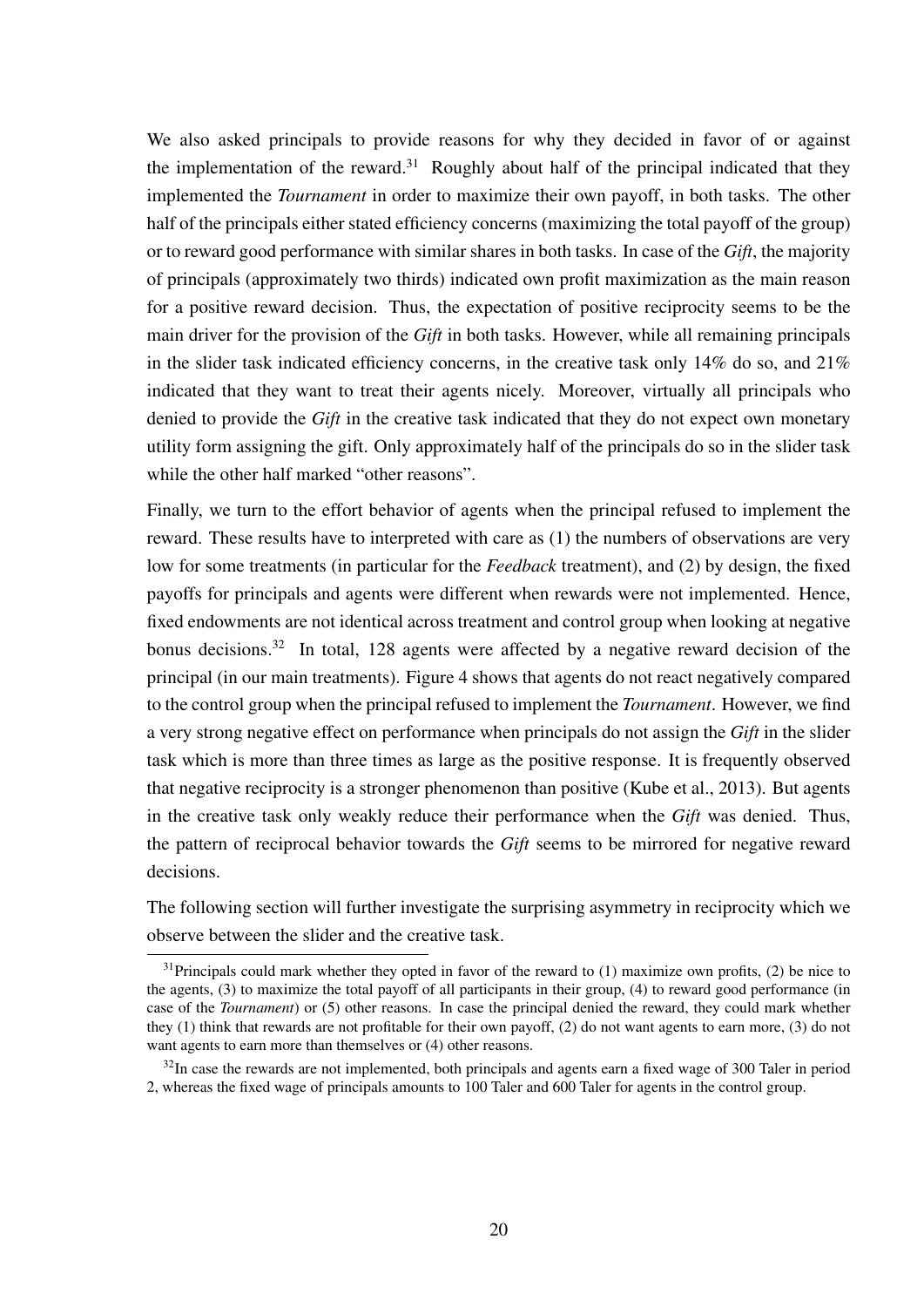## 4.3 Why Do We Not Observe Reciprocity Towards a Gift in the Creative Task?

In the following, we will discuss potential mechanisms that can explain why agents do react reciprocal in response to a monetary gift in the routine task, but not so in the creative task.

Various reasons may explain this asymmetry. One issue might be that subjects in the creative task use a so-called "moral wiggle room" as an excuse for not performing well. Creative tasks might be thought of as having a weaker link between effort and outcome. Hence, one might have tried hard but still not performed well. Agents who are motivated by image concerns and want to appear reciprocal (rather than be reciprocal) might therefore use this as an excuse for not increasing effort assuming that performance does not clearly reflect effort and that the principal is aware of this. However, a study by van der Weele et al. (2010) has shown that reciprocal behavior is robust to the availability of "excuses" to not perform well. Hence, this mechanism should not explain our results.

Further, it might be the case that people have higher effort costs in the creative task. This would suggest that the same reciprocal inclination would result in a smaller performance increase in the creative task. However, this explanation is incompatible with the fact that subjects increase their performance similarly (in terms of standard deviations of the control group) for the same tournament prize in both tasks. This suggests that effort costs are, in fact, very similar in both tasks.

Finally, a possible explanation might be a higher uncertainty about the payoff consequences of own effort to the principal in the creative task. That is, in the creative task it was not exactly known to agents how many Taler they generated by their effort for the principal. Although the scoring procedure was exemplified in the instructions, subjects could not perfectly observe their score, as in the slider task, because it depended on whether their ideas were judged as valid, on the concrete categories answers were assigned to as well as on the statistical frequency of their answers which was not known to subjects. It is a typical feature of creative ideas that their value is a priori not known. It needs thorough evaluation and sometimes the implementation of an idea until benefits from an idea can be observed. Prior studies have shown that the uncertainty about payoff consequences for the principal reduces reciprocity (Hennig-Schmitt et al., 2010; Englmaier and Leider, 2010).

In order to investigate whether this may explain the results, we ran two supplementary treatments *Creative Transfer Control* and *Creative Transfer Gift*. These treatments were identical to the control group and the *Gift* treatment in the creative task apart from one aspect: agents additionally received the information after each period how many Taler they generated and could decide how much of this surplus they actually want to transfer to the principal.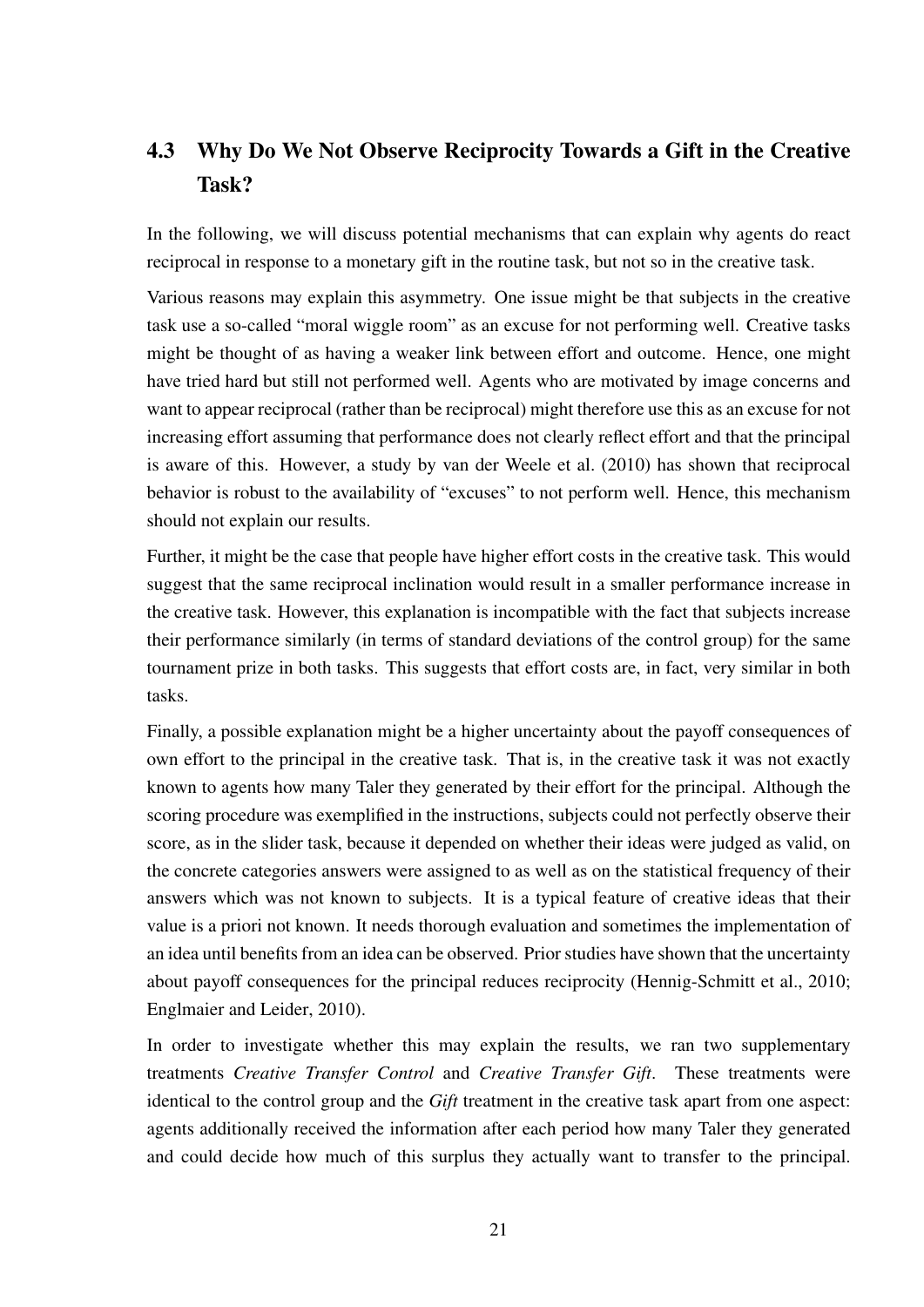Principals and agents were informed about this procedure in the experimental instructions. Identical to the creative *Gift* treatment, *Creative Transfer Gift* allowed the principal to assign a monetary gift of 300 Taler before the start of period 2. The treatment *Creative Transfer Control* serves as an additional control group to disentangle the reward effect from the mere effect of an announcement of the generated surplus and the transfer possibility.

Baseline performance is very similar between *Creative Transfer Control* and *Creative Transfer Gift* (approximately 21, see Table 3) but significantly higher compared to the other treatments with the creative task. This is not surprising since agents who like to perform on the task for intrinsic reasons but do not want the principal to benefit can do so and nevertheless transfer little (or nothing). In fact, only two thirds of all subjects transfer the maximum amount in period 1. About 20% transfer less than half of the generated surplus while the remaining subjects transfer amounts in between. Agent's mean transfer to the principal is higher in the *Creative Transfer Control* compared to *Creative Transfer Gift* (17.5 vs 15.1) but the difference is not statistically significant (Wilcoxon rank-sum test, p=0.19). In order to account for these initial performance difference, we control for baseline performance in all regressions.

In the *Creative Transfer* treatments, neither the *Gift* treatment nor the control group increases their performance significantly from round 1 to 2. However, if we look at transfers rather than performance, we see that agents in *Creative Transfer Gift* increase transfers significantly compared to round one (Wilcoxon signed-rank test, p<0.01) as well as relative to *Creative Transfer Control* (Wilcoxon rank-sum test, p<0.05). Figure 5 depicts the differences between all *Gift* treatments and their respective control group. The bars show coefficients from separate OLS regressions analyzing the effect of the *Gift* treatment (compared to the respective control group) on effort (transfer) in period 2 controlling for baseline performance. The figure demonstrates that agents increase their transferred effort in *Creative Transfer Gift* similarly as agents increased their effort in the *Gift* treatment of the slider task. We also analyzed the effects on transferred effort with regressions which include all other treatments. Column IV of Table 4 as well as Columns II and IV of Table adds the observations from the *Creative Transfer* treatments and show similar results for the increase of transfers in period 2.<sup>33</sup>

This analysis indicates that payoff uncertainty explains the discrepancy between the effect of the gift in the slider task and the creative task. The evidence contradicts arguments brought forward by Robert Eisenberger and co-authors, who suggested that performance independent rewards may crowd-out intrinsic motivation as they signal that "average" or inadequate performance is identically rewarded as outstanding performances. We do not find any evidence for a crowding-out effect of the gift, neither in period 2 nor 3. The fact that the treatment *Creative Transfer Gift* shows reciprocal behavior of similar magnitude as we observed in the slider task supports reciprocity theories as discussed in the economic literature. However, our study

<sup>33</sup>Reciprocal behavior in the treatment *Creative Transfer Gift* is not significantly different for males and females.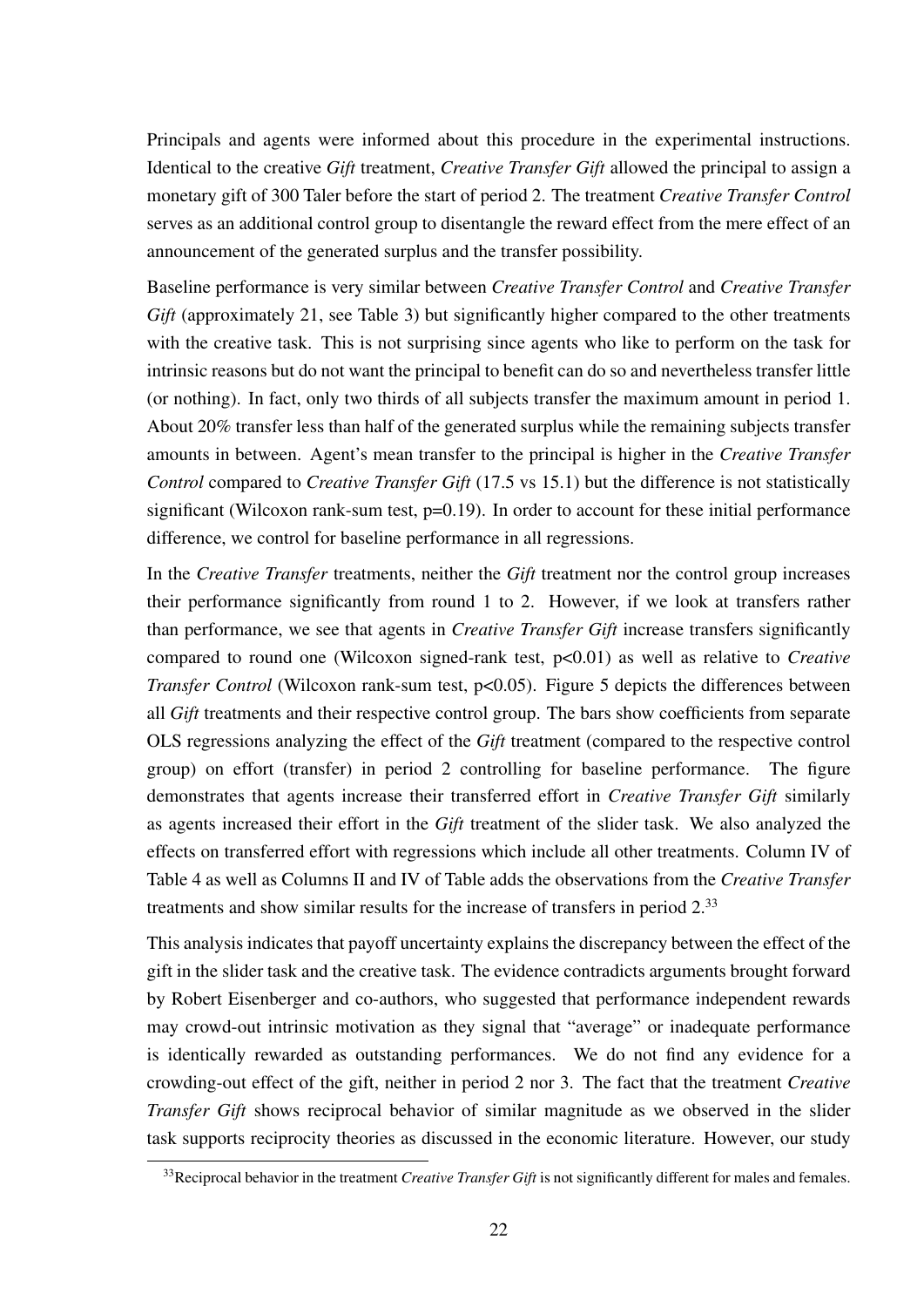demonstrates that reciprocal behavior in creative tasks require that agents have information on the value of their ideas. In practice, this information is in most cases not available. Thus, this specific feature of creative tasks may hinder the emergence of reciprocity.

### 4.4 Analyses of Ex-post Effects in Period 3

In the following, we analyze how agents perform in period 3. After period 2, agents in the *Tournament* as well as in the *Feedback* treatment learned whether they did belong to the best 50% (winners) or not (losers) in period 2. Before period 3 started, agents were informed about their fixed wage of 300 Taler (which was identical to period 1), and that no further rewards or feedback will be assigned. In order to estimate treatment effects on performance in period 3, we fit the following model with OLS:

Std. Performance period<sub>it</sub> = 
$$
\beta_0 + \beta_1
$$
 (Std. Performance period 1)<sub>i</sub> +  $\beta_2$  (Gift × Period 2)<sub>it</sub>  
\n $+ \beta_3$  (Tournament × Period 2)<sub>it</sub> +  $\beta_4$  (Feedback × Period 2)<sub>it</sub>  
\n $+ \beta_5$  (Gift × Period 3)<sub>it</sub> +  $\beta_6$  (Tournament × Period 3)<sub>it</sub>  
\n $+ \beta_5$  (Feedback × Period 3)<sub>it</sub> +  $\epsilon_{it}$ 

\n(2)

where  $t \in \{2,3\}$ , treatment dummy interactions are therefore one in the respective round and zero otherwise while *Std. Performance period 1* is constant for individual i. We estimate standard errors robust to heteroscedasticity and serial correlation. The standardization eliminates any period effects (in the absence of the treatment). Therefore, we do not (need to) include dummies for periods 2 and 3. Table 6 shows the results.

For ease of interpretation, we separate the analyses by task.<sup>34</sup> Columns I and II show the results for the slider task, and columns III and IV depict the results for the creative task.

First, we refer to columns I and III where we report overall treatment effects in period 2 and 3. Interestingly, our main treatment effects carry over to period 3 even though there is no further announcement of a *Gift* or a *Tournament*. The reciprocal effect of the *Gift* in the slider task is significant and even slightly larger in period 3 than in period 2. Hence, reciprocity in the slider task has a persisting effect. For the creative task (column III), there is still no evidence of reciprocity in period 3. Thus, we reject hypothesis H2 also for period 3. However, the supplementary treatment *Creative Transfer Gift* which we introduced in the previous section shows that reciprocal behavior is induced in period 2 and 3 when agents have information on the values of their ideas and can actively control the transfer of benefits from their ideas to the principal. Similar to the slider task, reciprocal behavior of agents in the treatment *Creative Transfer Gift* even increases in period 3 compared to period 2 (see Columns III and IV of Table

<sup>&</sup>lt;sup>34</sup>However, our results are robust to pooling. Moreover, fixed-effects linear panel estimator or random-effects estimation show also similar results.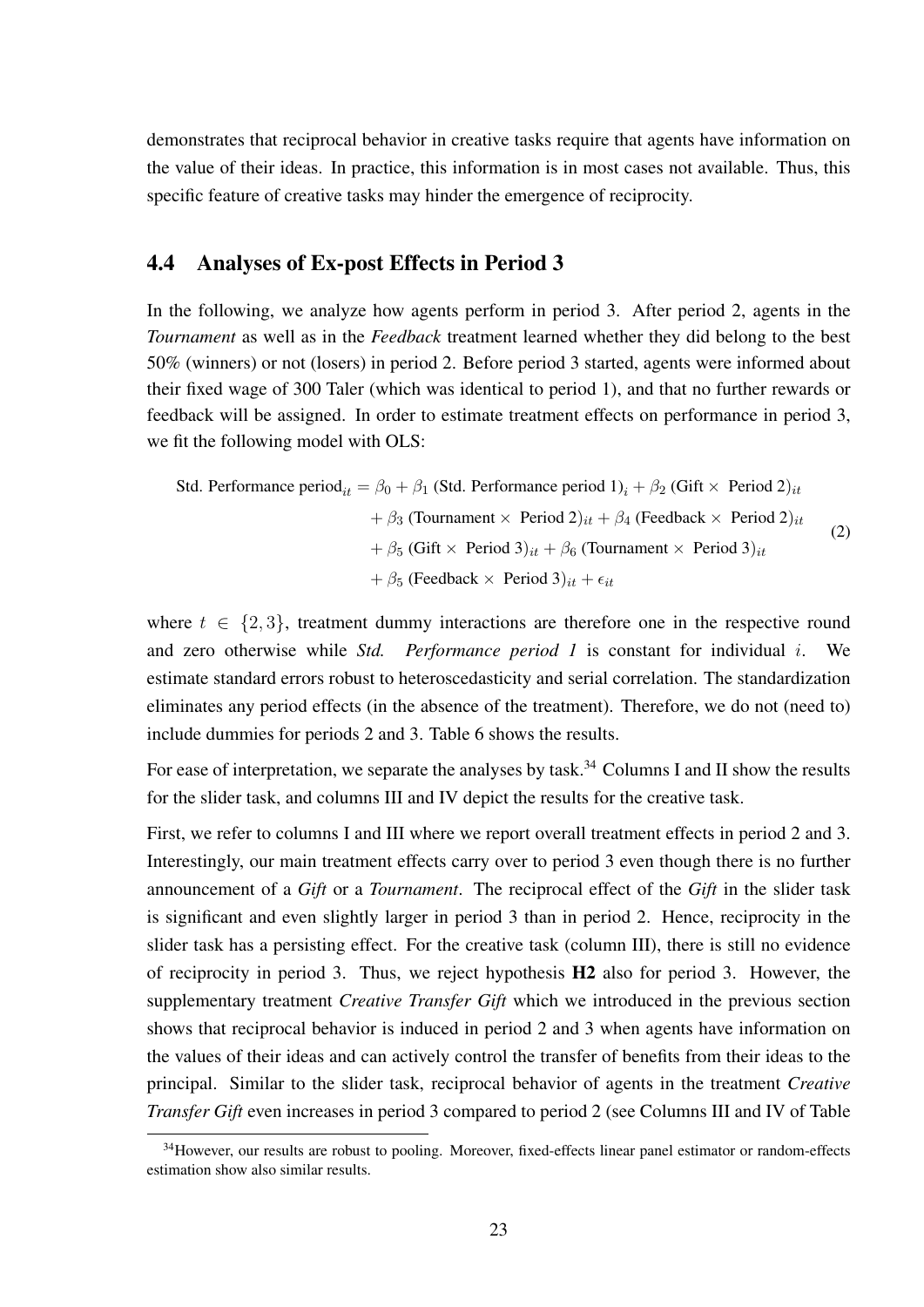#### 6).

In line with standard economic theory, performance in the *Tournament* treatment decreases in period 3 compared to period 2, as no incentive is at stake anymore. Nevertheless, performance is still larger in period 3 than in the baseline period 1 for both tasks. Learning cannot explain this finding since the performance of the control group is not significantly different between periods 1 and period 3 in any task (see Figure 3). Hence, the *Tournament* has a sustainable performance-enhancing ex-post effect. This finding speaks in favor of a crowding-in of intrinsic motivation and is inconsistent with theories on crowding-out of intrinsic motivation for the creative task. Therefore, we have to reject the hypothesis H1b that subjects' performance after the participation in the *Tournament* (period 3) returns to the baseline performance of period 1. The *Feedback* treatment, in comparison, does not have a lasting impact on performance. In both tasks, performance of agents in this treatment is statistically indistinguishable from the control group's performance.<sup>35</sup>

After period 2 ended, subjects in the *Tournament* and the *Feedback* treatment were informed whether they belonged to the best 50% of their group or not. In the *Tournament* treatment, winners were additionally informed about winning the tournament prize. As briefly discussed in Section 3, the information about own relative performance may have an effect on the performance in period 3, even in the absence of a monetary reward, due to enhanced (or lowered) feelings of competence (for instance, Deci et al., 1999) Therefore, we investigate a further specification where we look at the ex-post performance in period 3 of winners and losers of the *Tournament* and the *Feedback* treatment, separately. In Columns II and IV, we add dummy variables indicating whether subjects were informed to belong (not belong) to the best 50% of their group. The informational content about relative performance is identical in both treatments and they only differ with respect to the monetary consequence of belonging to the best 50%. Results show that positive ex-post effects in the *Tournament* are driven by winners of the *Tournament* in both tasks. The latter exhibit a significantly higher performance in period 3 than the control group. Individuals who received positive relative performance feedback in the *Feedback* treatment also show a higher performance compared to the control group. However, their increase in performance is only approximately half as big as the one of tournament winners. This indicates that positive relative performance feedback seem to enhance intrinsic motivation in both tasks whereas the effect is particularly strong when subjects additionally received a monetary prize on top of the positive feedback.<sup>36</sup> Recipients of negative performance feedback (in the *Feedback* as well as the *Tournament* treatment) did not change their effort in period 3 substantially compared to baseline performance. Only in the creative

<sup>35</sup>The coefficients of the *Tournament* and the *Feedback* treatment are marginally significantly different only in the creative task (Z-test, one-sided,  $p < 0.1$ ).

<sup>36</sup>However, the coefficients for *Tournament* winners and *Feedback* winners is neither significant in the creative task nor in the slider task.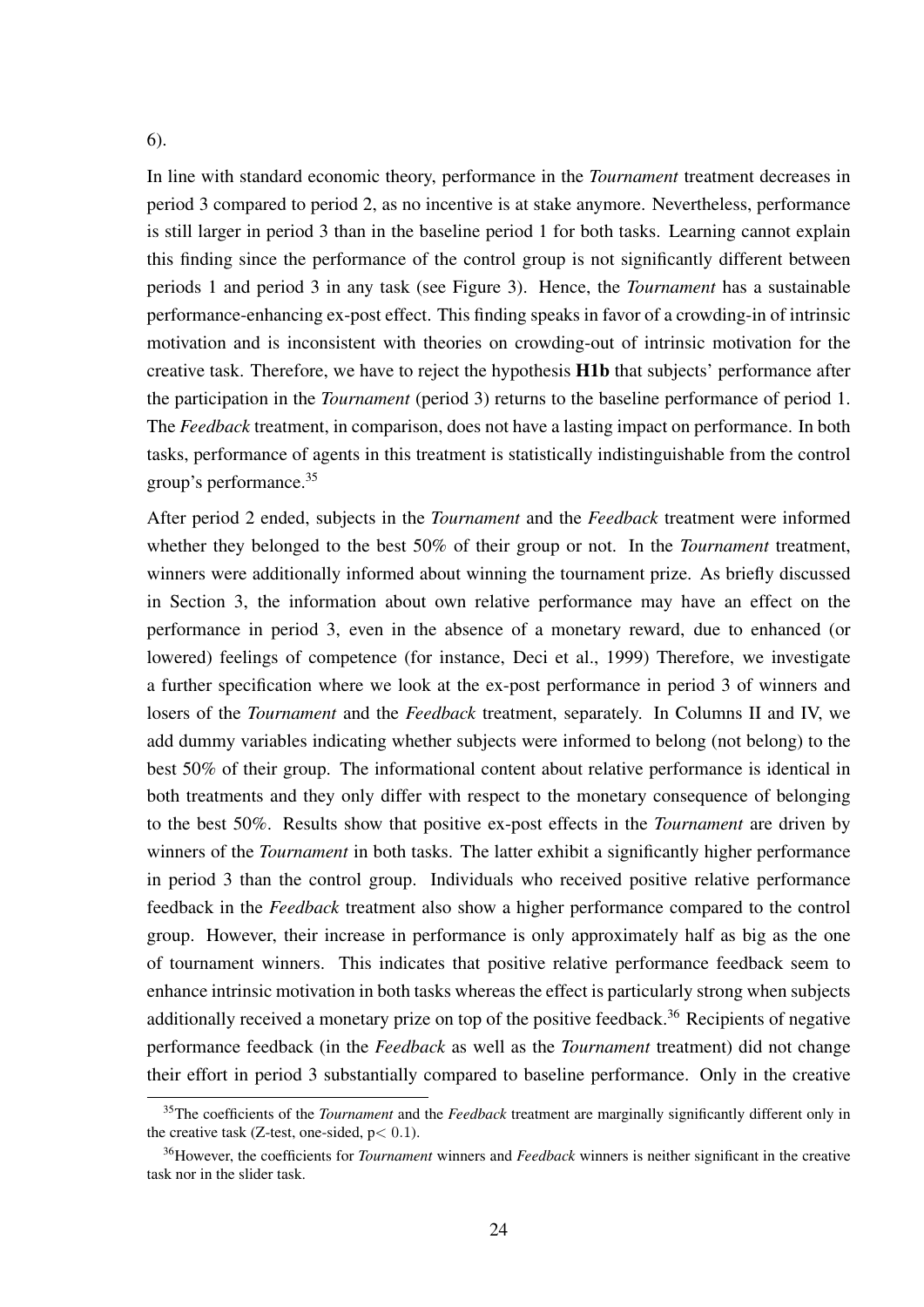task, losers in the *Tournament* show a larger performance level in period 3 compared to their baseline.

There are several possible explanations for the positive "winner effect". A likely candidate is a heightened task-specific self-confidence which in turns increases intrinsic motivation in the respective task. This has been discussed in the psychological literature where substantial evidence show that performance-dependent rewards can crowd-in intrinsic motivation (for instance, Eisenberger et al., 1999; Eisenberger and Shanock, 2003; Vansteenkiste and Deci, 2003). Moreover, it has been argued that tangible rewards, compared to pure performance feedback, make the signal of recognizing extraordinary performance more salient. Thus, tangible rewards may be even more powerful in triggering feelings of competence, and hence, intrinsic motivation than mere positive feedback (Eisenberger et al., 1999). Alternatively, the effect could be driven by learning on the task as winners worked by definition more on the task and, hence, have gained more experience. As already mentioned, learning is unlikely to explain the effect as there is no indication in the control group that learning plays an important role for performance in these tasks. Another natural candidate to explain the positive ex-post effects is the fact that winning a tournament puts individuals in a positive mood.<sup>37</sup> This could affect individuals' general sense of competence and induce an heightened intrinsic motivation which is more general and should also spillover to a different task in period 3. In contrast, a crowding-in effect, as discussed in the literature, should be limited to the particular task, and hence, only affect intrinsic motivation in the same task. Since this distinction is important for the managerial implications of this study, we conducted two supplementary tournament treatments investigating spillover effects. Here, subjects worked on both tasks, the routine and the creative task, in varying order. Subjects faced one of the following task order: slider task (period 1) - creative task (period 2) - slider task (period 3), which we refer to as *SCS*, or creative task (period 1) - slider task (period 2) - creative task (period 3), which we refer to as *CSC*. Identical to the *Tournament* treatments for the creative or the slider task, agents received a fixed wage in period 1 and 3 and the principal could implement a tournament for the task in period 2. The supplementary treatments allow to study whether the positive ex-post effect of winning in the tournament only occurs in the same task or spills over to different tasks, too. Thus, we can disentangle whether observed effects are driven by changes in task-specific intrinsic motivation or stem from a general increase in intrinsic motivation which could be induced, for instance, by mood effects.

In total, 55 subjects participated in the *Tournament* treatment with the mixed tasks *Slider-Creative-Slider (SCS)*, and 46 subjects with mixed tasks *Creative-Slider-Creative (CSC)*.

 $37$ For a review of mood effects on performance see, for instance, Lane et al. (2005). Related to mood effects, Kräkel (2008) discuss that tournaments may induce a "joy of winning" which affects motivation.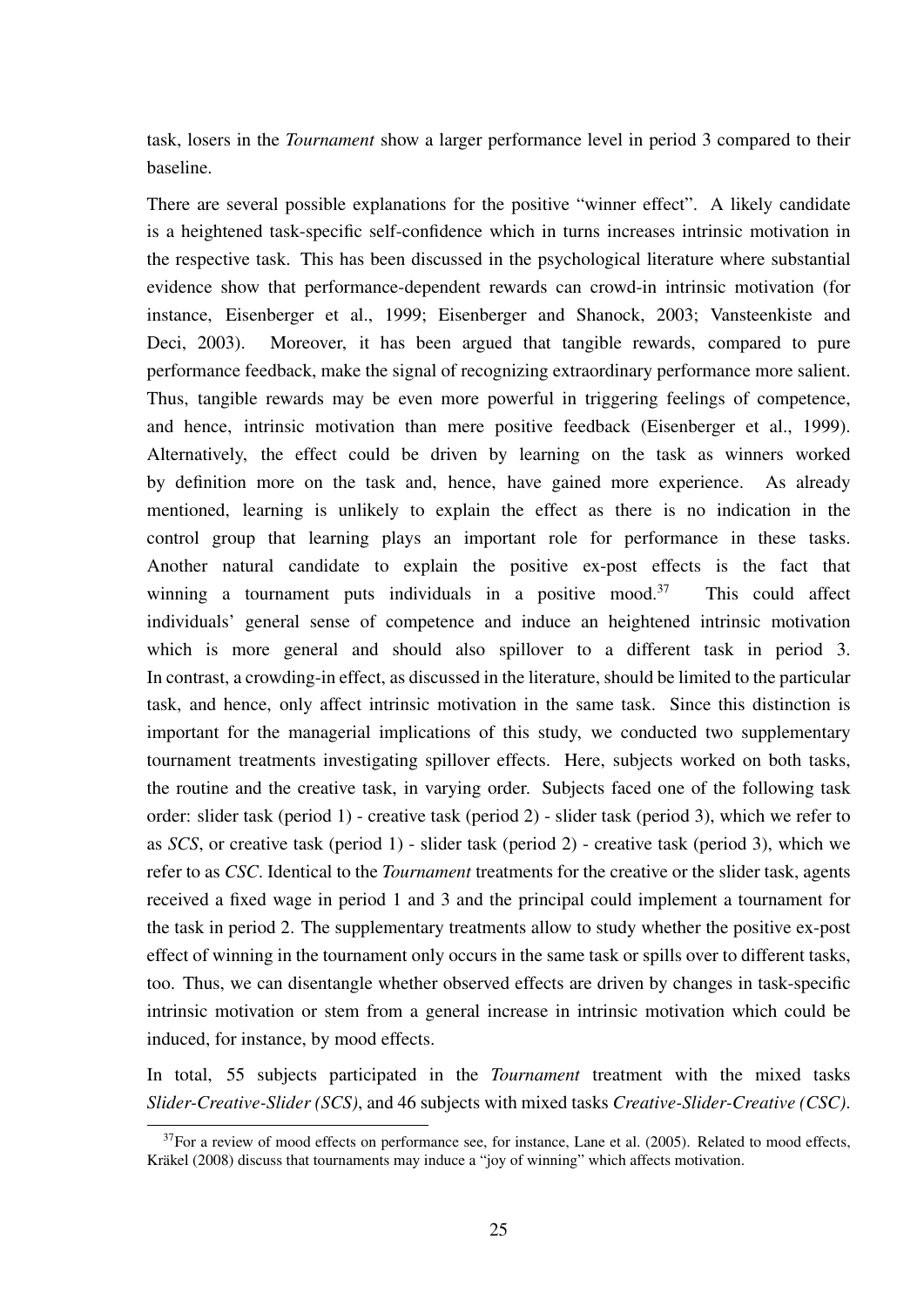The right columns of Table 3 shows summary statistics for these observations. There are no significant differences in baseline performance between the supplementary *Tournament* treatments and the respective control group of the main treatments.<sup>38</sup>

Table 7 shows the results from separate regressions for the effect of the *Tournament*, as well as of tournament winners and losers, on performance in period 3 (ex-post effect) for the slider task (Columns I and II), the creative task (Columns III and IV) and the mixed tasks, *SCS* and *CSC* (Columns V-VIII). In each regression, we include baseline performance and compare effects to the respective control group. We find no evidence for positive spillover effects compared to the control group in any of the tasks – neither an overall treatment effect nor effects for winners or losers separately. The treatment effects in the mixed tasks, *SCS* and *CSC* (Columns V-VIII), are positive but small and insignificant. That is, winning the *Tournament* does not lead to increased performance in a different task. This result supports the notion that winning a tournament leads to task-specific subsequent performance increases, for instance, via increased self-confidence and intrinsic motivation on that particular task. In contrast, more general and task-unspecific effects on intrinsic motivation, for instance via mood effects, are not supported by our data.

### 5 Conclusion

In today's society many routine tasks are computerized and employees increasingly face tasks that involve creative thinking. This raises the question of how to design reward schemes that foster creativity. Traditionally, economic theory on the impact of rewards abstracts from context and type of task. Hence, the large body of research on incentives for simple and routine tasks also speaks to the question of how to enhance creativity. In contrast, a comprehensive psychological literature assumes that reward effectiveness depends on the type of task, in particular on the intrinsic motivation involved in a task (Shalley et al., 2004). In this literature, opposing arguments have been discussed how intrinsic motivation involved in creative tasks is affected by monetary rewards. On the one hand, crowding-out theory (Deci, 1975; Frey, 1997) suggests that performance-dependent rewards are likely to decrease intrinsic motivation while performance independent rewards should not affect intrinsic motivation, and thus creative performance. On the other hand, a contrary approach on "crowding-in" effects (for instance, Eisenberger and Cameron, 1996; Eisenberger and Shanock, 2003) argues that performance-dependent rewards may even foster feelings of self-determination and thereby

<sup>38</sup>We compare the supplementary tournament treatments, *SCS* and *CSC*, to the control group from the main treatments where subjects worked on the same task in period 1 and 3. That is, we use the control group of the creative task for the treatment *CSC*, and the control group of the slider task for the treatment *SCS*. As we did not conduct additional control groups with varying tasks, we cannot control for changes in performance in period 3 which are caused by a change in the tasks per se.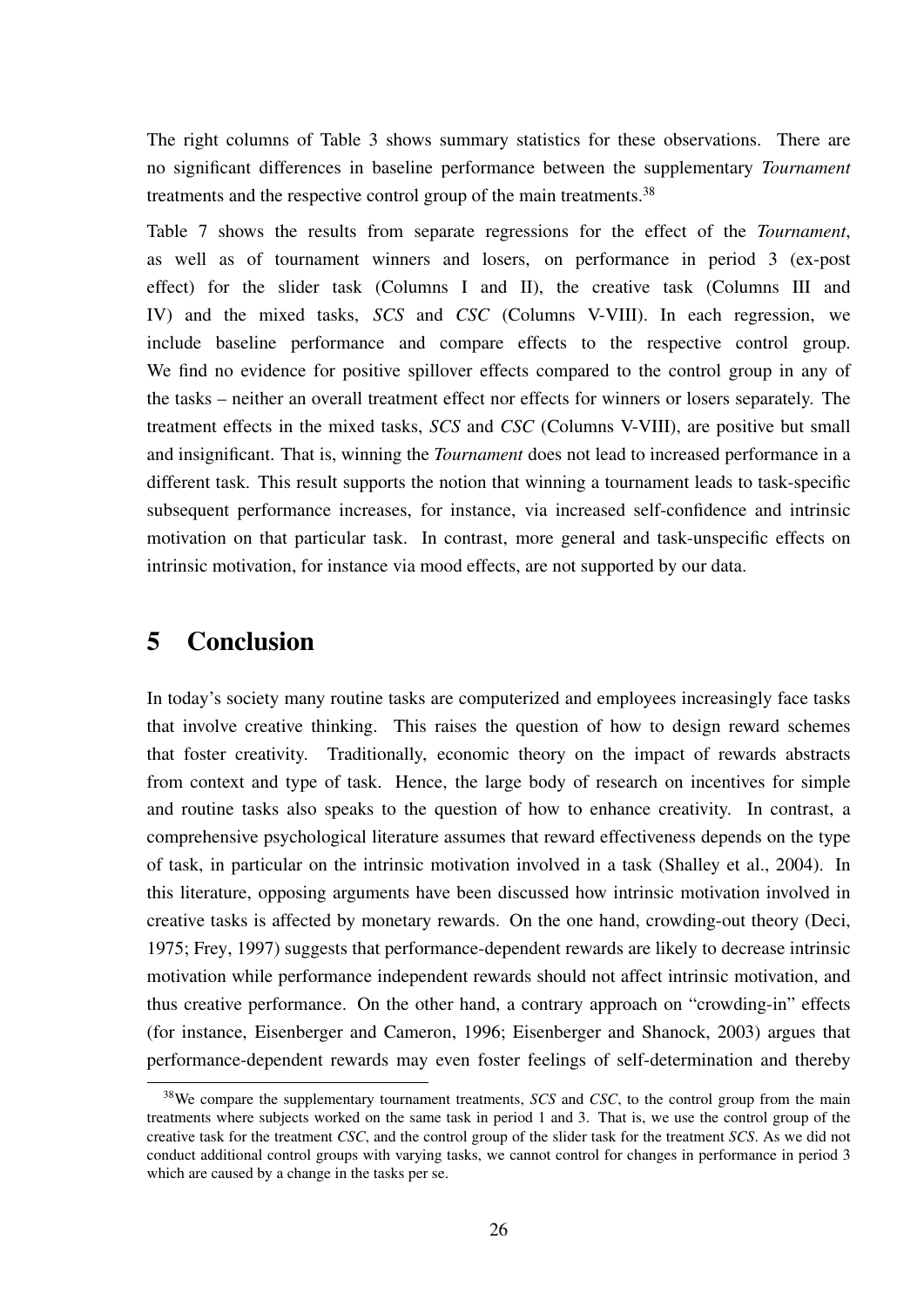increase intrinsic motivation and creative performance. In contrast, wage gifts have been reported to have detrimental effects on intrinsic motivation as they signal that average performance or inadequate performance is rewarded (Eisenberger and Rhoades, 2001). Both theories offer opposing predictions on how performance dependent or performance-independent rewards affect creative performance. Further, this raises the question whether rewards do in fact have different effects on routine and creative tasks.

This paper reports the results from a large-scale experiment that addresses these questions. We investigate the effect of both a performance-dependent tournament incentive as well as a performance-independent gift in both a creative and a routine task. We use a laboratory setting which allows us to hold constant factors that inhibit a comparison of effect sizes between tasks and rewards in the field. We observe performance over three periods, which gives us a measure of baseline performance, of performance directly after reward announcement (incentive stage in case of the tournament), and of ex-post performance. Our results suggest that a tournament prize for above average performance has a substantial positive incentive effect in both types of tasks. The effect size is similar in both the creative and the routine task. This indicates that intrinsic motivation is not crowded out in the creative task. Only about one fourth of this effect is driven by a concern for relative rank, as shown in a treatment where rank information is provided but comes without financial consequences. Thus, the monetary incentive of the tournament is largely driving the positive effects as predicted by standard economic theory. Further, the increase of creative performance by the *Tournament* can be observed in a quantitative as well as a qualitative manner, and do not come at the expense of the originality of ideas. Losers of the tournament do not show a demotivated effect in neither of the tasks. That is their performance after the tournament returns to the baseline performance level prior to the tournament announcement. In contrast, tournament winners still show a larger performance after the tournament already ended. We investigate and discuss several mechanisms which could explain this result. We conclude that this is most likely driven by a crowding-in of task-specific intrinsic motivation as suggested in the psychological literature (Eisenberger and Cameron, 1996).

Interestingly, we find an asymmetry in the effectiveness of a monetary gift between the two tasks. In line with the existing literature on reciprocity, the *Gift* successfully triggers reciprocity in the simple routine task. However, we do not observe reciprocal behavior of agents in the creative task.

A potential reason for this finding is an intransparency of generated surplus for the principal between the tasks. Agents can easily observe their score in the routine task. In contrast, the value of their creative ideas depends on their evaluation and is not perfectly observable to agents. Therefore, we conducted an additional treatment where agents receive the information on their generated surplus for the principal after each period, and are subsequently able to decide how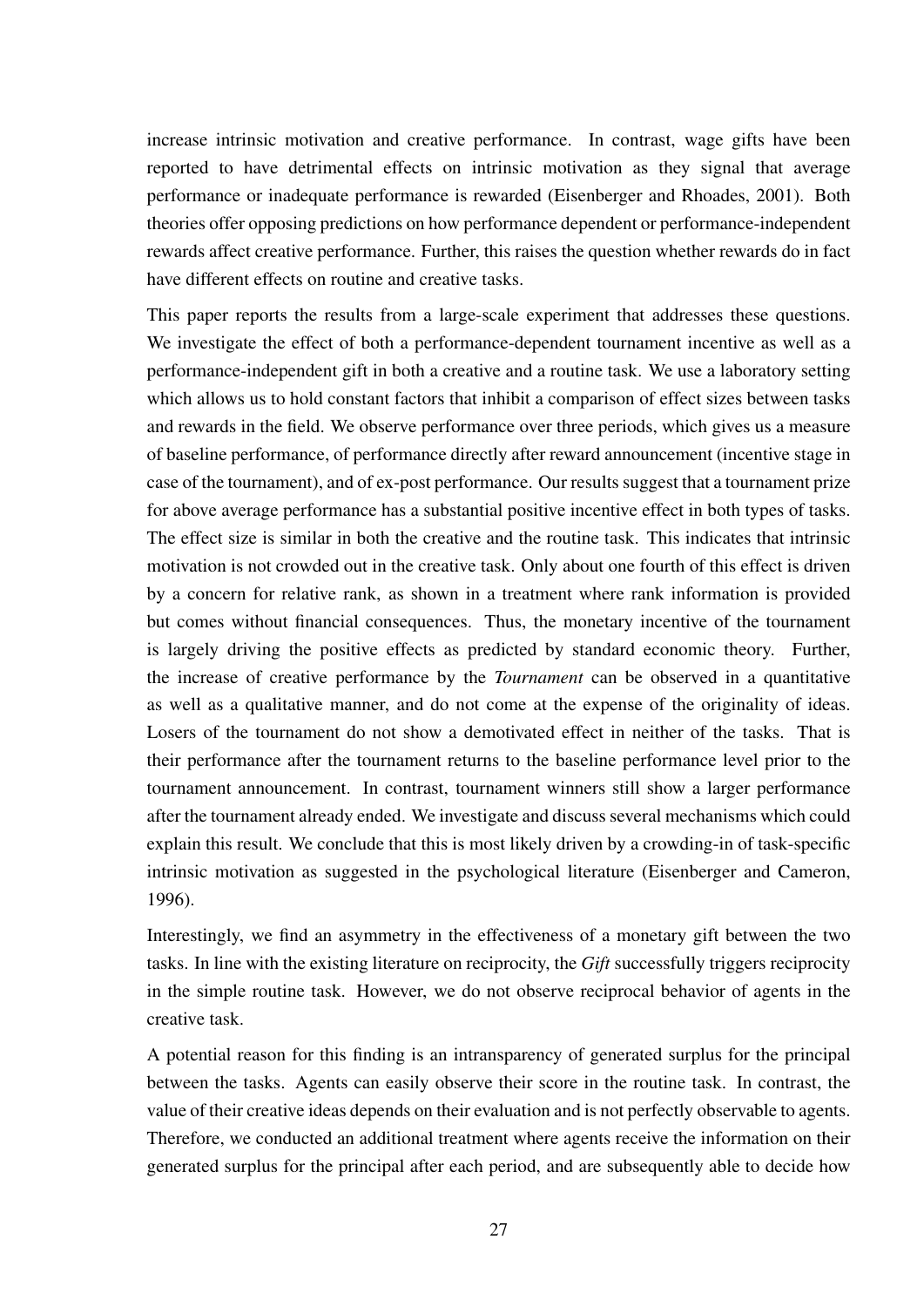much of this surplus they want to transfer to the principal. We find that introducing transparency on principals' surplus in this way triggers reciprocal behavior also in the creative task. The effect size is similarly large as of the *Gift* in the routine task. It has already been demonstrated by other studies that missing information on how agents' effort translates into benefit for the principal hinders reciprocal behavior in the field (Hennig-Schmitt et al., 2010). This study provides evidence that this seems to be particularly important to consider for creative tasks where employees can generally not quantifiable the value of their ideas in an easy manner.

However, even if potential benefits from ideas are transparent, our study suggests that wage gifts are less efficient than a tournament in triggering agents creative performance. Compared to the control group, the assignment of the *Gift* did not pay-off for the principal, neither in the slider task nor in the creative task (*Creative Transfer Gift* treatment). Instituting the *Tournament*, on the other hand, was payoff-increasing in comparison to the control group in both tasks.<sup>39</sup> Our results imply that tournaments appear as a preferred incentive scheme to trigger creative performance as compared to wage gifts. However, strong caveats such as sabotage, high risk aversion among employees or early give-ups of low performers are issues, a firm should consider when trading these rewards types against each other.

Future work also needs to address whether the positive tournament effect, that we find, also holds for contests with high-stakes. Previous studies indicate that high stakes cause choking under pressure and, hence, a non-linear relationship between reward size and effort, and that this is particularly true for cognitively challenging tasks (Ariely et al., 2009; Bracha and Fershtman, 2012). Further, different types of creative tasks may show different effects of rewards. As we studied in particular divergent thinking as one specific type of creativity, a tournament reward might work less well for other forms of creative performance.

<sup>&</sup>lt;sup>39</sup>The payoff consequences of the *Gift* in comparison to the control group (difference in average effort per work group minus costs of the gift) are -0.27 Euro in the slider task, -1.82 Euro in the creative *Gift* treatment and -0.29 Euro in the treatment *Creative Transfer Gift*. In the *Tournament*, principals payoff increased by 1.39 Euro in the slider and 1.45 Euro in the creative task.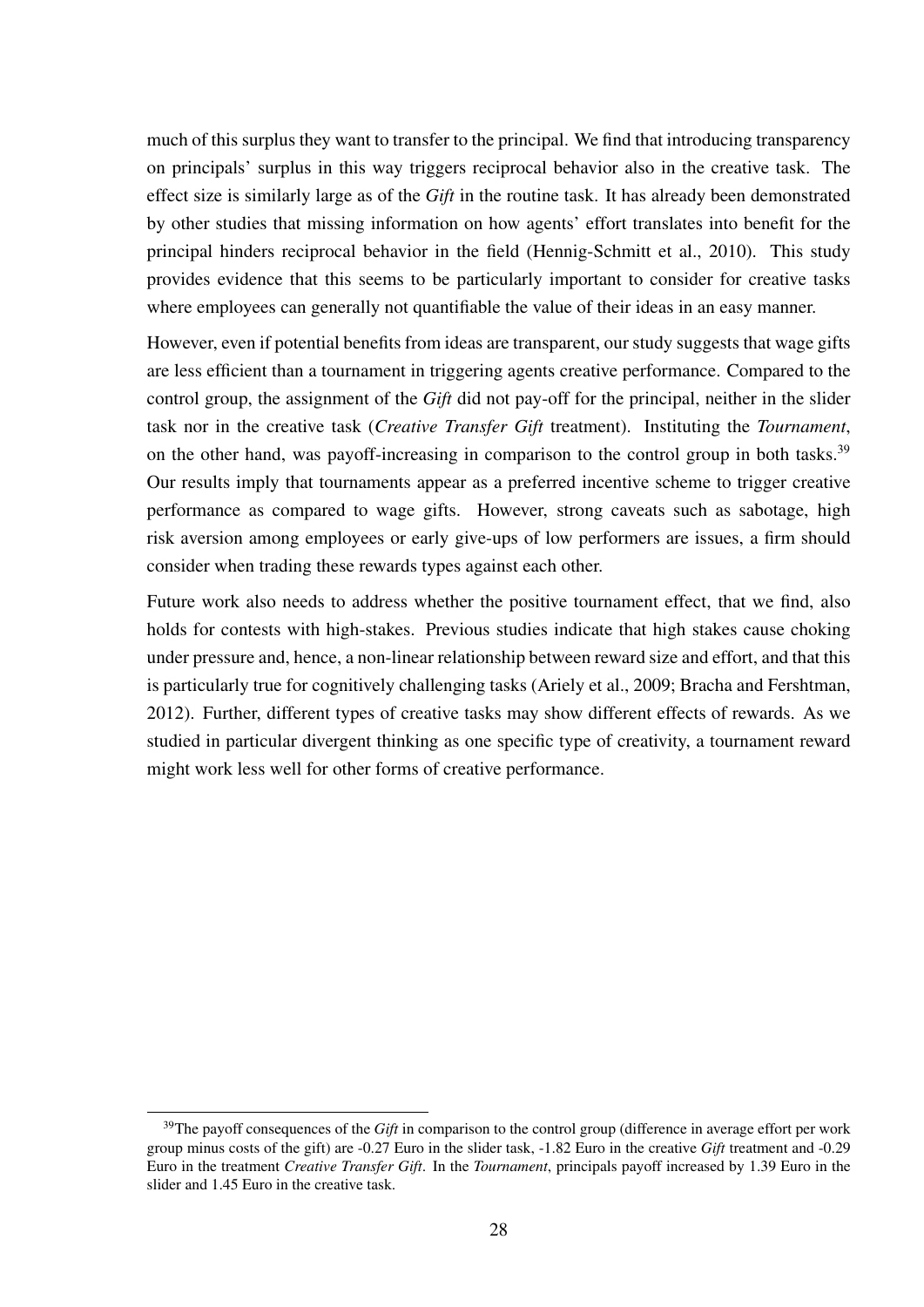### References

- Abeler, J., Falk, A., Götte, L., Huffman, D., 2011. Reference points and effort provision. The American Economic Review 101 (2), 470–492.
- Akerlof, G. A., 1982. Labor contracts as partial gift exchange. Quarterly Journal of Economics 97 (4), 543–69.
- Alchian, A. A., Demsetz, H., 1972. Production, information costs, and economic organization. American Economic Review 62 (5), 777–795.
- Amabile, T., 1988. Children's artistic creativity: Detrimental effects of competition in a field setting. Personality and Social Psychology Bulletin 8, 573–Ű578.
- Amabile, T., 1996. Creativity in context: Update to "The Social Psychology of Creativity.". Westview Press, New York.
- Amabile, T. M., 1979. Effects of external evaluations on artistic creativity. Journal of Personality and Social Psychology 37, 221–233.
- Amabile, T. M., 1997. Motivating creativity in organizations: On doing what you love and loving what you do. California Management Review 40(1), 39–58.
- Ariely, D., Gneezy, U., Loewenstein, G., Mazar, N., 2009. Large stakes and big mistakes. Review of Economic Studies 76 (2), 451–469.
- Autor, D. H., Levy, F., Murnane, R., 2003. The skill content of recent technological change: An empirical exploration. The Quarterly Journal of Economics 118 (4), 1279–1333.
- Azmat, G., Iriberri, N., 2010. The importance of relative performance feedback information: Evidence from a natural experiment using high school students. Journal of Public Economics 94 (7-8), 435–452.
- Bandiera, O., Barankay, I., Rasul, I., 2005. Social preferences and the response to incentives: Evidence from personnel data. The Quarterly Journal of Economics 120 (3), 917–962.
- Barankay, I., 2011. Gender differences in productivity responses to performance rankings: Evidence from a randomized workplace experiment. Working Paper.
- Barnett, A., Van Der Pols, J., Dobson, A., 2005. Regression to the mean: what it is and how to deal with it. International Journal of Epidemiology 34 (1), 215–220.
- Bellemare, C., Shearer, B., 2009. Gift giving and worker productivity: Evidence from a firm-level experiment. Games and Economic Behavior 67 (1), 233–244.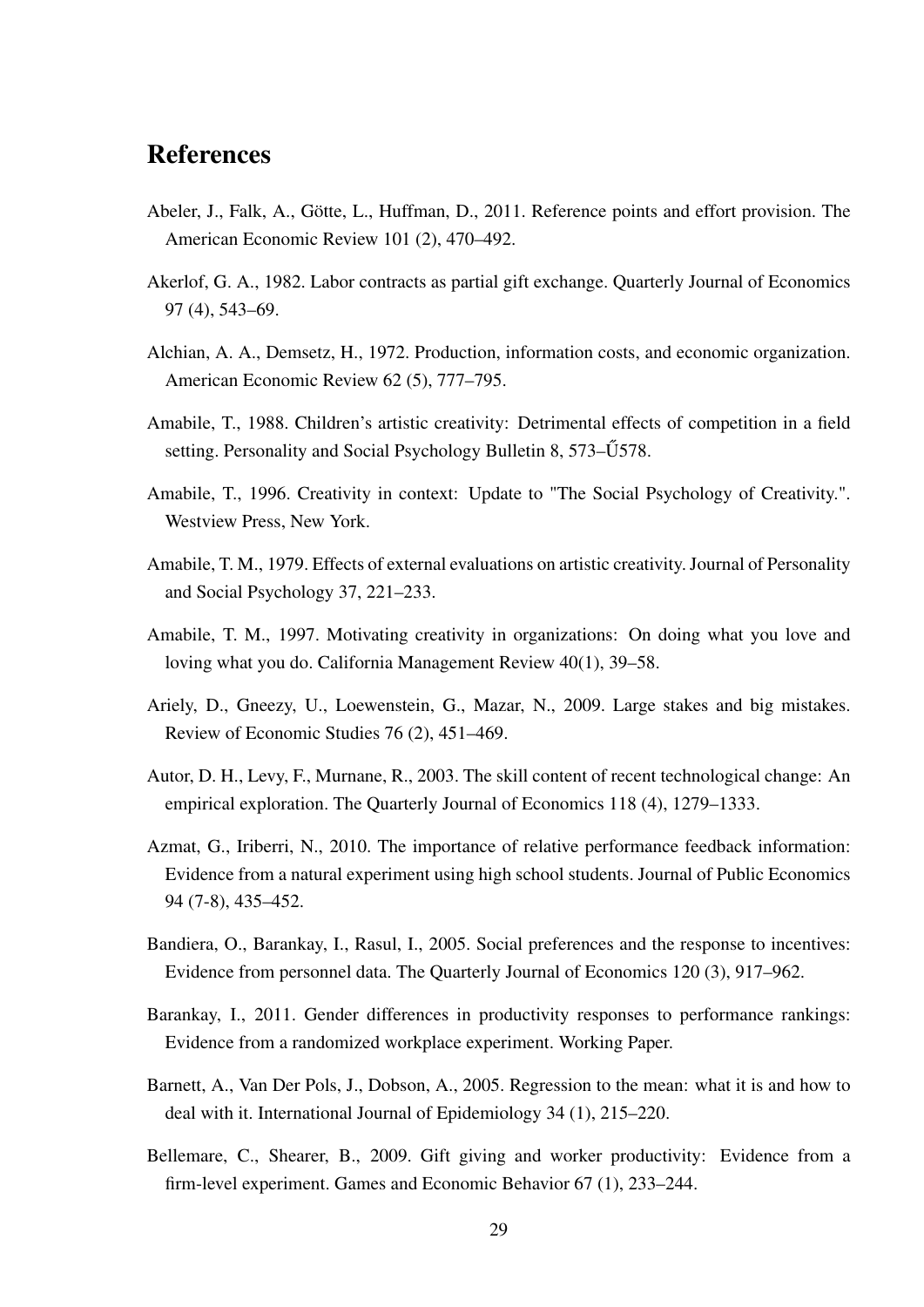- Bem, D. J., 1972. Self-perception theory. In: Berkowitz, L. (Ed.), Advances in Experimental Social Psychology. Vol. 6. Academic Press, New York, pp. 1–62.
- Blanes i Vidal, J., Nossol, M., 2011. Tournaments without prizes: Evidence from personnel records. Management Science 57 (10), 1721–1736.
- Bonner, S. E., Hastie, R., Sprinkle, G. B., Young, S. M., 2000. A review of the effects of financial incentives on performance in laboratory tasks: Implications for management accounting. Journal of Management Accounting Research 12 (1), 19–64.
- Boudreau, K. J., Lacetera, N., Lakhani, K. R., 2011. Incentives and problem uncertainty in innovation contests: An empirical analysis. Management Science 57 (5), 843–863.
- Bowles, S., Polania-Reyes, S., 2012. Economic incentives and social preferences: Substitutes or complements? Journal of Economic Litera 50 (2), 368–425.
- Bracha, A., Fershtman, C., 2012. Competitive incentives: Working harder or working smarter? Management Science, 1–11.
- Bradler, C., 2009. Social preferences under risk, ZEW Discussion Paper No. 09-077, Mannheim.
- Brandts, J., Charness, G., 2004. Do labour market conditions affect gift exchange? some experimental evidence\*. The Economic Journal 114 (497), 684–708.
- Brueggen, A., Strobel, M., 2007. Real effort versus chosen effort in experiments. Economics Letters 96, 232–236.
- Brunt, L., Lerner, J., Nicholas, T., 2012. Inducement prizes and innovation. The Journal of Industrial Economics 60 (4), 657–696.
- Byron, K., Khazanchi, S., 2012. Rewards and creative performance: A meta-analytic test of theoretically derived hypotheses. Psychological Bulletin 138 (4), 809–830.
- Camerer, C., Hogarth, R., 1999. The effects of financial incentives in experiments: A review and capital-labor-production framework. Journal of Risk and Uncertainty 19 (1), 7–42.
- Charness, G., 2004. Attribution and reciprocity in an experimental labor market. Journal of Labor Economics 22 (3), 665–688.
- Charness, G., Gneezy, U., 2009. Incentives to exercise. Econometrica 77 (3), 909–931.
- Charness, G., Grieco, D., 2012. Individual creativity, ex-ante goals and financial incentives, mimeo.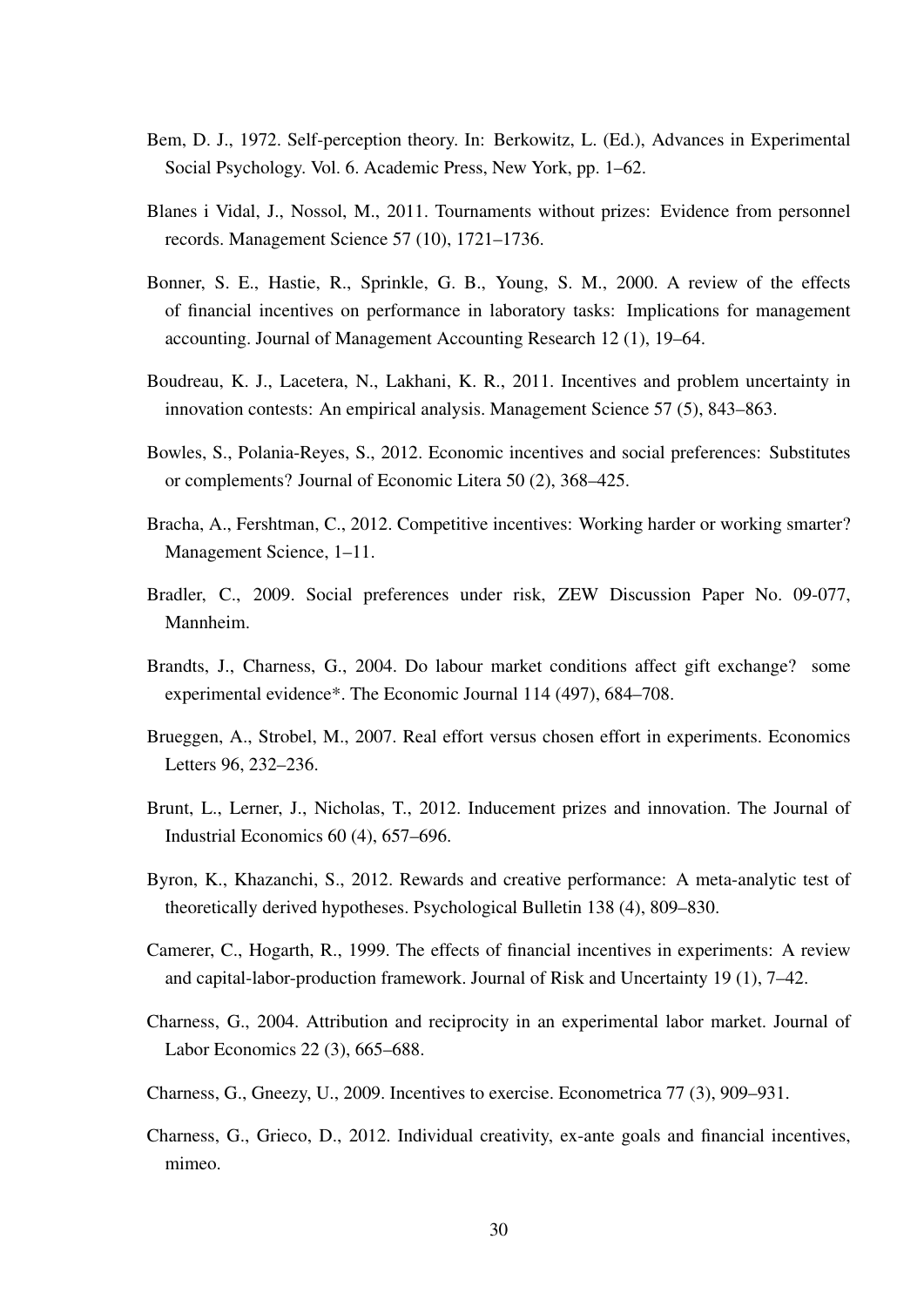- Croson, R., Gneezy, U., 2009. Gender differences in preferences. Journal of Economic Literature, 448–474.
- Deci, E. L., 1971. Effects of externally mediated rewards on intrinsic motivation. Journal of Personality and Social Psychology 18 (1), 105–115.
- Deci, E. L., 1972. Intrinsic motivation, extrinsic reinforcement and inequity. Journal of Personality and Social Psychology 22(1), 113–120.
- Deci, E. L., 1975. Intrinsic motivation. Plenum Press, New York.
- Deci, E. L., Koestner, R., Ryan, R. M., 1999. A meta-analytic review of experiments examining the effects of extrinsic rewards on intrinsic motivation. Psychological Bulletin 125 (6), 627–668.
- Deci, E. L., Ryan, R. M., 1980. The empirical exploration of intrinsic motivational processes. In: Berkowitz, L. (Ed.), Advances in Experimental Social Psychology. Vol. 13. Academic Press, New York, pp. 39–80.
- Deci, E. L., Ryan, R. M., 1985. Intrinsic Motivation and Self-Determination in Human Behavior. Plenum Press, New York.
- Dickinson, 1999. An experimental examination of labor supply and work intensities. Journal of Labor Economics 17 (4), 638–670.
- Dufwenberg, M., Kirchsteiger, G., 2004. A theory of sequential reciprocity. Games and Economic Behavior 47, 268–298.
- Eckartz, K., Kirchkamp, O., Schunk, D., 2012. How do incentives affect creativity? Working Paper.
- Ederer, F., Manso, G., 2012. Is pay-for-performance detrimental to innovation? Management Science Forthcoming.
- Eisenberger, R., Cameron, J. A., 1996. Detrimental effects of reward: Reality or myth? American Psychologist 51 (11), 1153–1166.
- Eisenberger, R., Pierce, W., Cameron, J., 1999. Effects of reward on intrinsic motivation–negative, neutral and positive: Comment on deci, koestner, and ryan (1999). Psychological Bulletin 125 (6), 677–691.
- Eisenberger, R., Rhoades, L., 2001. Incremental effects of reward on creativity. Journal of personality and social psychology 81 (4), 728–741.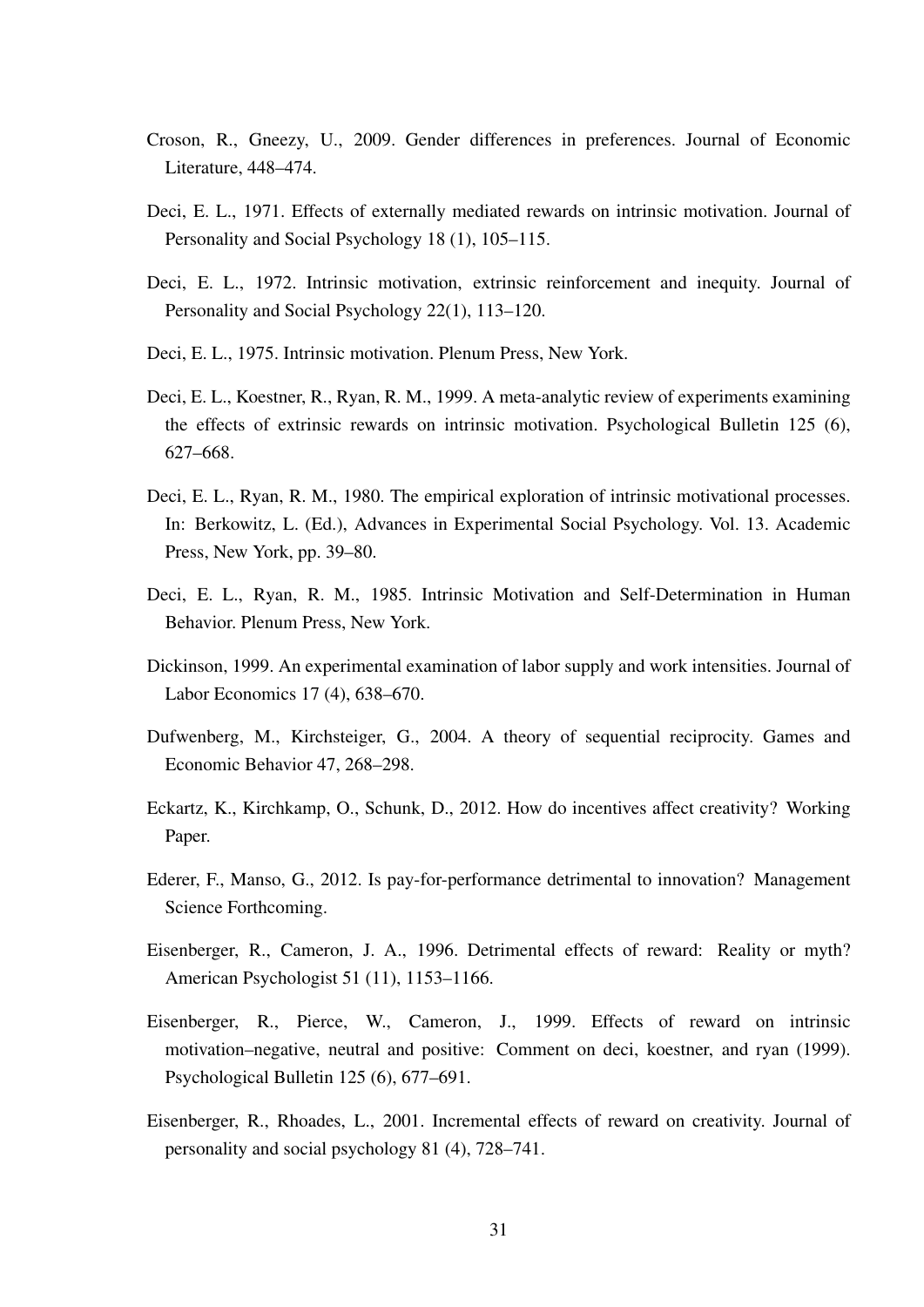- Eisenberger, R., Shanock, L., 2003. Rewards, intrinsic motivation, and creativity: A case study of conceptual and methodological isolation. Creativity Research Journal 15 (2-3), 121–130.
- Englmaier, F., Leider, S., 2010. Gift exchange in the lab it is not (only) how much you give ..., CESifo Working Paper No. 2944.
- Fahr, R., Irlenbusch, B., 2000. Fairness as a constraint on trust in reciprocity: earned property rights in a reciprocal exchange experiment. Economics Letters 66 (3), 275–282.
- Falk, A., Fischbacher, U., 2006. A theory of reciprocity. Games and Economic Behavior 54 (2), 293–314.
- Falk, A., Ichino, A., 2006. Clean evidence on peer effects. Journal of Labor Economics 24 (1), 39–58.
- Fang, M., Gerhart, B., 2012. Does pay for performance diminish intrinsic interest? The International Journal of Human Resource Management  $23(6)$ ,  $1176\tilde{U}1196$ .
- Fehr, E., Falk, A., 2002. Psychological foundations of incentives. European Economic Review 46 (4-5), 687–724.
- Fehr, E., Gächter, S., 2000. Fairness and retaliation: The economics of reciprocity. Journal of Economic Perspectives 14 (3), 159–181.
- Fehr, E., Gächter, S., 2002. Do incentive contracts undermine voluntary cooperation? IEW Working Paper No. 34.
- Fehr, E., Gächter, S., Kirchsteiger, G., 1997. Reciprocity as a contract enforcement device: Experimental evidence. Econometrica: Journal of the Econometric Society 65 (4), 833–860.
- Fehr, E., Schmidt, K., 1999. A theory of fairness, competition, and cooperation. The Quarterly Journal of Economics 114 (3), 817–868.
- Fischbacher, U., 1999. z-Tree experimenter's manual. Working Paper No. 21.
- Florida, R., 2002. The Rise of the Creative Class. Basic Books New York.
- Frey, B. S., 1997. Not Just for the Money: An Economic Theory of Personal Motivation. Edward Elgar, Cheltenham, UK.
- Frey, B. S., Jegen, R., 2001. Motivation crowding theory. Journal of Economic Surveys 15 (5), 589–611.
- Gerlitz, J.-Y., Schupp, J., 2005. Zur erhebung der big-five-basierten persönlichkeitsmerkmale im soep. Tech. rep., DIW Berlin, research Notes 4.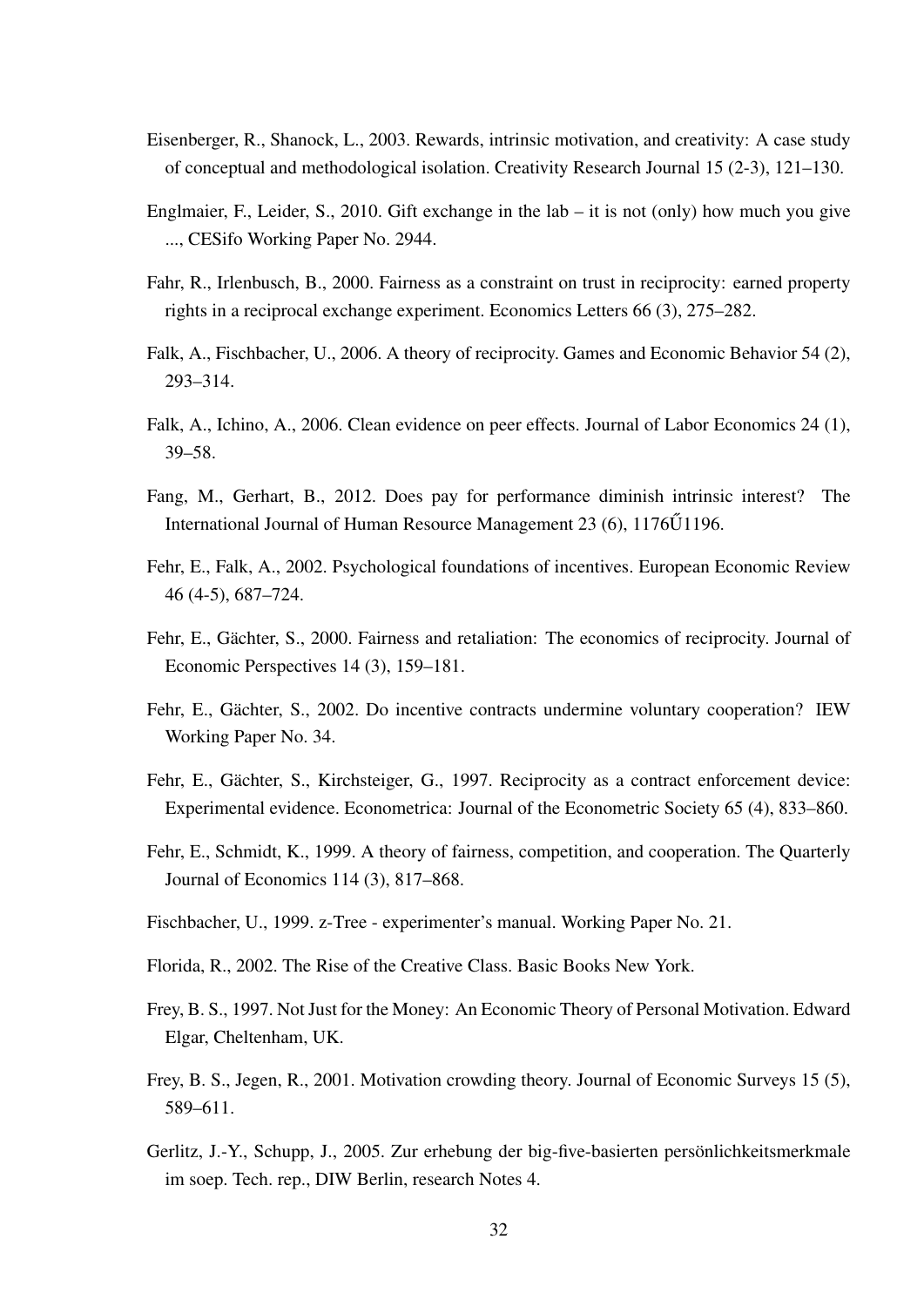- Gill, D., Prowse, V., 2012. A structural analysis of disappointment aversion in a real effort competition. The American Economic Review 102 (1), 469–503.
- Gneezy, U., Meier, S., Rey-Biel, P., 2011. When and why incentives (don't) work to modify behavior. The Journal of Economic Perspectives, 191–209.
- Gough, H. G., 1979. A creative personality scale for the adjective check list. Journal of Personality and Social Psychology 37 (8), 1398.
- Greiner, B., 2004. An online recruitment system for economic experiments. In: Forschung und wissenschaftliches Rechnen 2003. Vol. 63. GWDG Bericht, pp. 79–93.
- Guilford, J., 1967. The nature of human intelligence. New York: McGraw-Hill.
- Guilford, J. P., 1959. Personality. McGraw-Hill, New York.
- Harbring, C., Irlenbusch, B., 2003. An experimental study on tournament design. Labour Economics 10 (4), 443–464.
- Hennig-Schmitt, H., Rockenbach, B., Sadrieh, A., 2010. In search of worker's real effort reciprocity – A field and a laboratory experiment. Journal of the European Economic Association 8 (4), 817–837.
- Holmstrom, B., Milgrom, P., 1991. Multitask principal-agent analyses: Incentive contracts, asset ownership, and job design. Journal of Law, Economics, and Organization 7 (2), 24–52.
- Imbens, G. W., Wooldridge, J. M., 2009. Recent developments in the econometrics of program evaluation. Journal of Economic Literature 47 (1), 5–86.
- Joussemet, M., Koestner, R., 1999. Effect of expected rewards on children's creativity. Creativity Research Journal 12 (4), 231–239.
- Kim, K., 2006. Can we trust creativity tests? a review of the torrance tests of creative thinking (ttct). Creativity research journal 18 (1), 3–14.
- Kräkel, M., 2008. Emotions in tournaments. Journal of Economic Behavior & Organization 67 (1), 204–214.
- Kremer, M., Williams, H., 2010. Incentivizing innovation: Adding to the tool kit. In: Innovation Policy and the Economy, Volume 10. University of Chicago Press, pp. 1–17.
- Kube, S., Maréchal, M. A., Puppe, C., 2013. Do wage cuts damage work morale? Evidence from a natural field experiment. Journal of the European Economic Association 11(4), 853–870.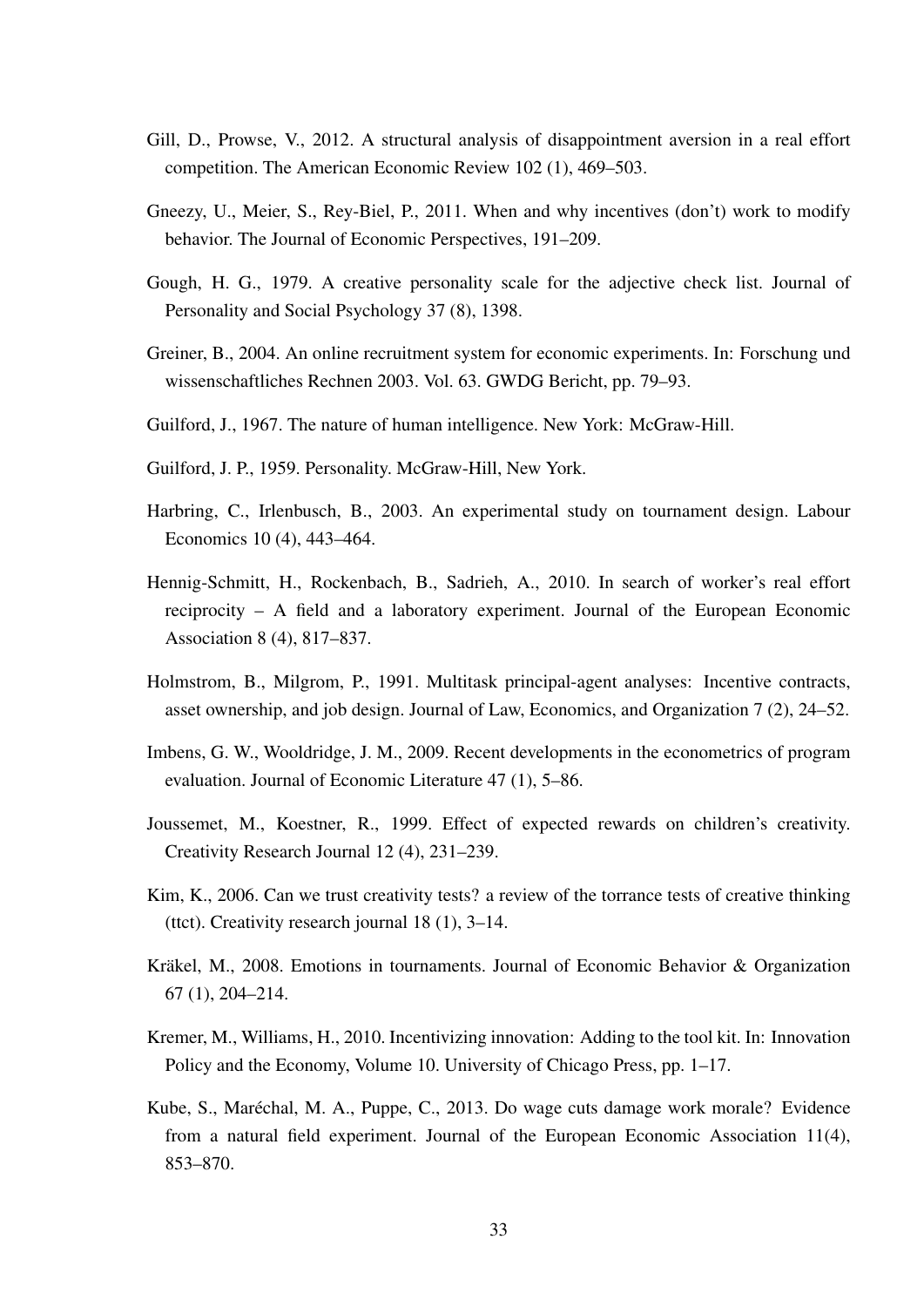- Lane, A. M., Whyte, G. P., Terry, P. C., Nevill, A. M., 2005. Mood, self-set goals and examination performance: The moderating effect of depressed mood. Personality and individual differences 39 (1), 143–153.
- Lazear, E. P., 2000. Performance pay and productivity. American Economic Review 90 (5), 1346–1361.
- Lazear, E. P., Rosen, S., 1981. Rank-order tournaments as optimum labor contracts. Journal of Political Economy 89 (5), 841–64.
- Lepper, M. R., Greene, D., Nisbett, R. E., 1973. Undermining children's intrinsic interest with extrinsic rewards: A test of the over-justification hypothesis. Journal of Personality and Social Psychology 28 (1), 129–137.
- Levine, D. K., 1998. Modeling altruism and spitefulness in experiments. Review of Economic Dynamics 1 (3), 593–622.
- Mohnen, A., Pokorny, K., Sliwka, D., 2008. Transparency, inequity aversion, and the dynamics of peer pressure in teams: Theory and evidence. Journal of Labor Economics 26 (4), 693–720.
- Murphy, R. O., Ackermann, K. A., Handgraaf, M. J. J., 2011. Measuring social value orientation. Judgment and Decision Making 6(8), 771–781.
- Prendergast, C., 1999. The provision of incentives in firms. Journal of Economic Literature 37 (1), 7–63.
- Runco, M., 1991. Divergent thinking. Ablex Publishing, Norwood, N J.
- Shalley, C., Zhou, J., Oldham, G., 2004. The effects of personal and contextual characteristics on creativity: where should we go from here? Journal of management 30 (6), 933–958.
- Shearer, B., 2004. Piece rates, fixed wages and incentives: Evidence from a field experiment. The Review of Economic Studies 71 (2), 513–534.
- Simonton, D. K., 2004. Creativity in Science: Chance, logic, genius, and zeitgeist. Cambridge University Press.
- Torrance, E., 1968. Torrance tests of creative thinking. Personnel Press, Incorporated.
- van der Weele, J., Kulisa, J., Kosfeld, M., Friebel, G., 2010. Resisting moral wiggle room: How robust is reciprocity? IZA Discussion Paper No. 5374.
- Vansteenkiste, M., Deci, E. L., 2003. Competitively contingent rewards and intrinsic motivation: Can losers remain motivated? Motivation and Emotiond 27 (4), 273–299.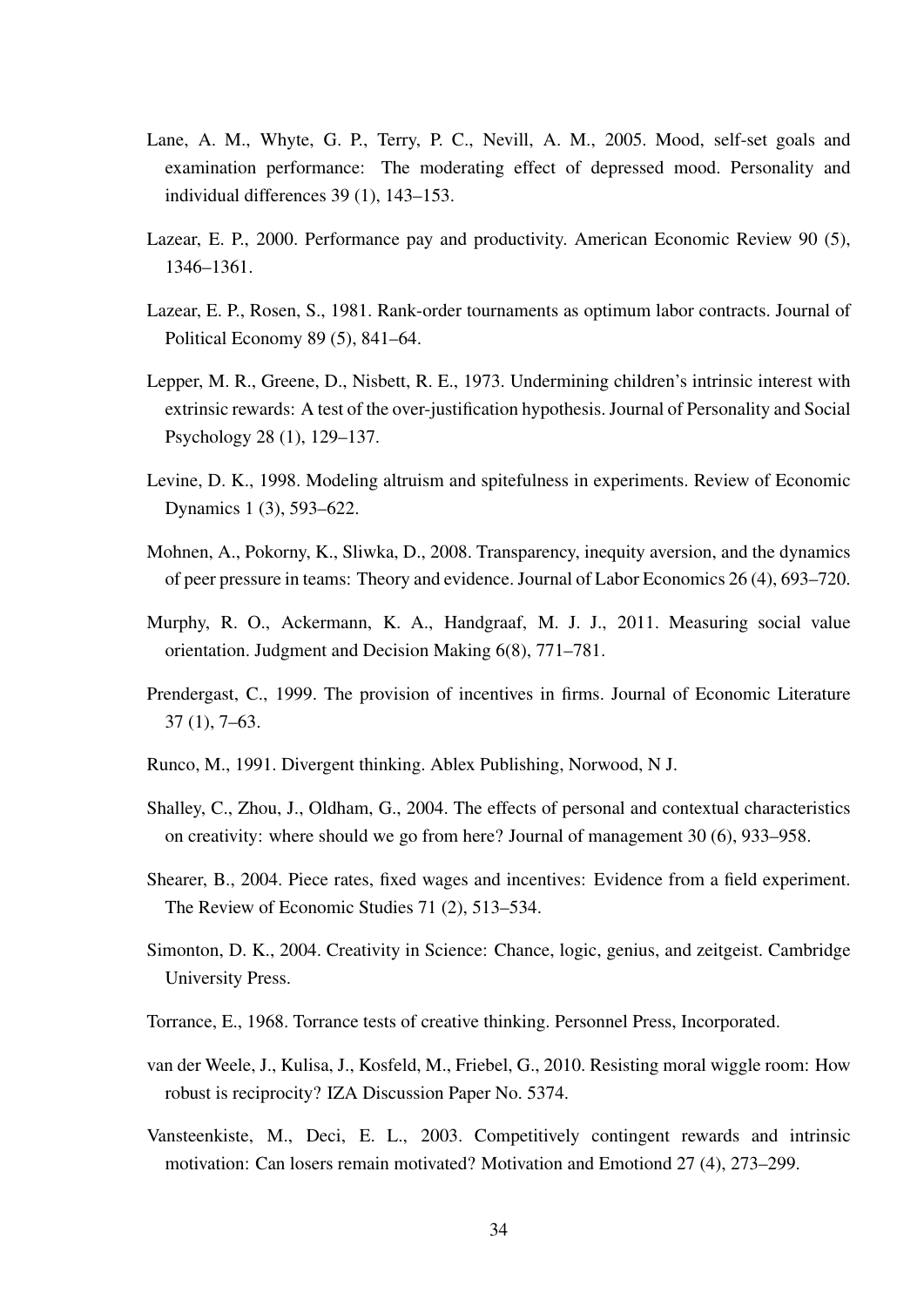Weitzman, M. L., 1998. Recombinant growth. The Quarterly Journal of Economics 113 (2), 331–360.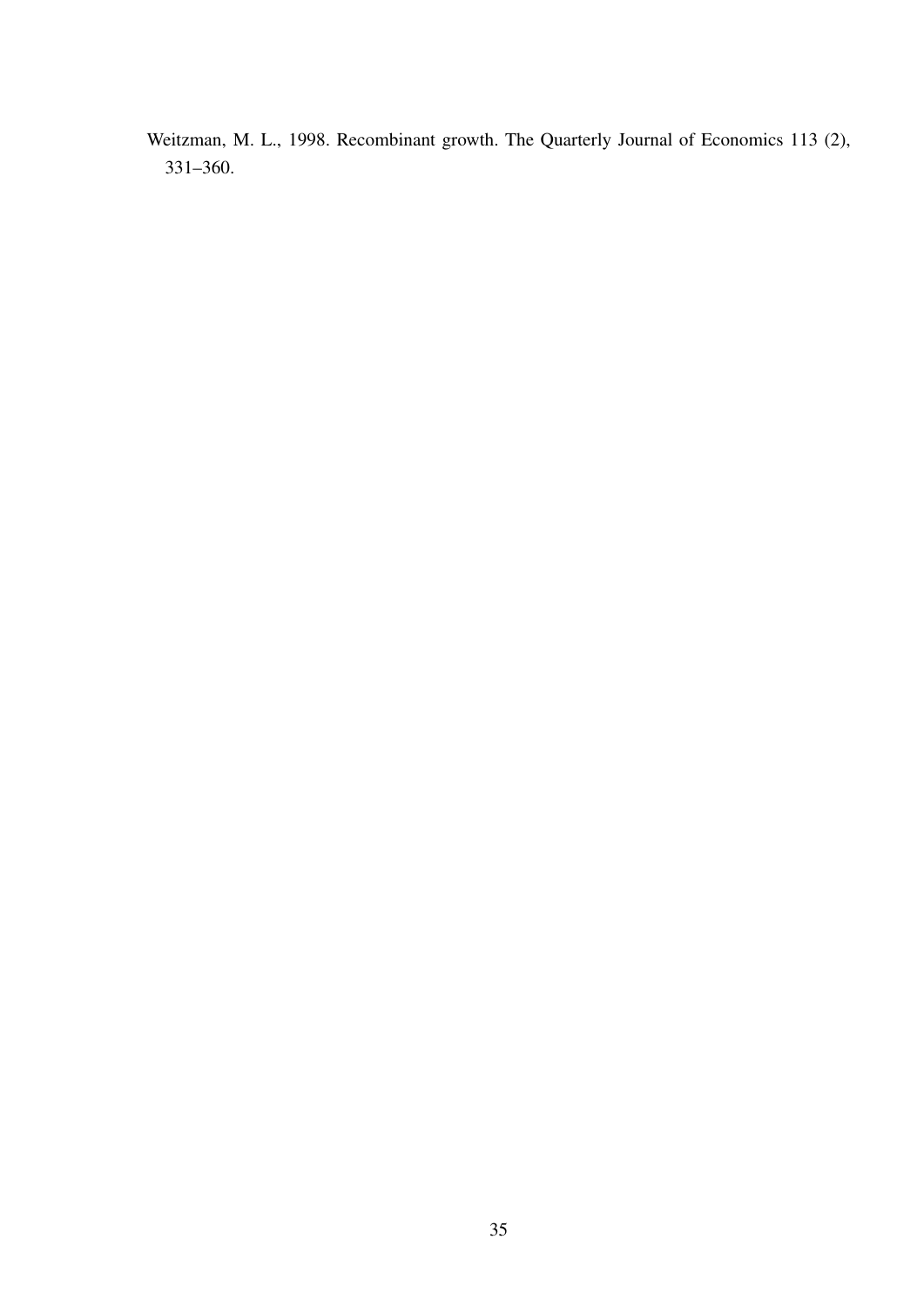# Figures and Tables



|                                                   |                                                                                                                                                                                                                                                                                                                                                                                            | Verbleibende Zeit [sec]: 35                                                                                                                                                                                                                             |
|---------------------------------------------------|--------------------------------------------------------------------------------------------------------------------------------------------------------------------------------------------------------------------------------------------------------------------------------------------------------------------------------------------------------------------------------------------|---------------------------------------------------------------------------------------------------------------------------------------------------------------------------------------------------------------------------------------------------------|
|                                                   | Die aktuelle Anzahl korrekt positionierter Schieberegler beträgt.<br>$\overline{3}$                                                                                                                                                                                                                                                                                                        |                                                                                                                                                                                                                                                         |
| 50<br>$\frac{1}{2}$                               | 50<br>$\overline{a}$ $\overline{a}$ $\overline{a}$ $\overline{a}$ $\overline{a}$ $\overline{a}$ $\overline{a}$ $\overline{a}$ $\overline{a}$ $\overline{a}$ $\overline{a}$ $\overline{a}$ $\overline{a}$ $\overline{a}$ $\overline{a}$ $\overline{a}$ $\overline{a}$ $\overline{a}$ $\overline{a}$ $\overline{a}$ $\overline{a}$ $\overline{a}$ $\overline{a}$ $\overline{a}$ $\overline{$ | $\,0\,$<br><b>Contract Contract</b><br>F -                                                                                                                                                                                                              |
| 50<br>$\sqrt{1-\frac{1}{2}}$                      | $\boldsymbol{0}$<br>$\overline{\phantom{a}}$<br>г                                                                                                                                                                                                                                                                                                                                          | $\,0\,$<br>г<br><b>Table 19</b>                                                                                                                                                                                                                         |
| $0^\circ$<br>┍<br>- 78                            | $\mathbf 0$<br>$\sqrt{2}$<br>т.                                                                                                                                                                                                                                                                                                                                                            | $\boldsymbol{0}$<br>$\sqrt{2}$<br>- 7                                                                                                                                                                                                                   |
| $\boldsymbol{0}$<br>Ε<br>- 5                      | $\,0\,$<br>$\overline{\phantom{a}}$<br>$\overline{a}$                                                                                                                                                                                                                                                                                                                                      | $\bf 0$<br>$\sqrt{2}$<br>mark of the second series and content of the second series in the second series in the second series in the second series in the second series in the second series in the second series in the second series in the second se |
| $\,0\,$<br>$\sim$ $\sim$ $\sim$<br>F              | $_{\rm 0}$<br>$\sqrt{2}$                                                                                                                                                                                                                                                                                                                                                                   | $\,0\,$<br><b>The Contract State</b><br>F -                                                                                                                                                                                                             |
| $\mathbf{0}$<br>- 7                               | $\bf{0}$<br>$\overline{\phantom{a}}$                                                                                                                                                                                                                                                                                                                                                       | $\boldsymbol{0}$<br>$\overline{\phantom{a}}$<br>Ε                                                                                                                                                                                                       |
| $\bf 0$<br>$\sqrt{2}$<br><b>Contract Contract</b> | $\mathbf 0$<br>$\sqrt{2}$<br>$\sim$ 100 $\mu$                                                                                                                                                                                                                                                                                                                                              | $\,$ 0<br>$\sqrt{2}$<br>$\sim$                                                                                                                                                                                                                          |
| $\,$ 0<br>Ε<br>- 7                                | $\mathbf{0}$<br>$\sqrt{2}$<br>- 1                                                                                                                                                                                                                                                                                                                                                          | $\boldsymbol{0}$<br>=<br>Γ                                                                                                                                                                                                                              |
| $\overline{\phantom{a}}$<br>$\sim$ $\sim$         | $\overline{\phantom{a}}$<br>$\overline{\phantom{a}}$<br>F 1                                                                                                                                                                                                                                                                                                                                | $\mathbb O$<br>$\overline{\phantom{a}}$<br>$\overline{z}$                                                                                                                                                                                               |
| $\,$ 0<br>- 50                                    | $\,0\,$<br>Ε<br><u>та</u>                                                                                                                                                                                                                                                                                                                                                                  | $\,0\,$<br>т.<br>Г                                                                                                                                                                                                                                      |
| $\mathbf{0}$<br>$\sqrt{2}$                        | $\,0\,$<br>Γ<br><b>The Contract of Street</b>                                                                                                                                                                                                                                                                                                                                              | $\mathbf{0}$<br>$\sqrt{2}$<br>$-1$                                                                                                                                                                                                                      |
| $\bf 0$<br>- 50                                   | $\bf 0$<br>$\overline{\phantom{a}}$<br>Е                                                                                                                                                                                                                                                                                                                                                   | $\mathbb O$<br>$\vec{v}$                                                                                                                                                                                                                                |
| $\mathbf{0}$<br>$\sqrt{2}$<br>т.                  | $\mathbf{0}$<br>$\sqrt{2}$<br>$\overline{\mathcal{N}_{\bullet}}$                                                                                                                                                                                                                                                                                                                           | $\mathbf{0}$<br>Е<br>т.                                                                                                                                                                                                                                 |
| $\,$ 0<br>$\overline{\phantom{a}}$<br>$\sqrt{2}$  | $\,$ 0<br>- 7<br>$\sqrt{2}$                                                                                                                                                                                                                                                                                                                                                                | $\mathbf 0$<br>т,                                                                                                                                                                                                                                       |
| $\,$ 0<br>$\sqrt{2}$                              | $\mathbf{0}$<br>$\overline{a}$                                                                                                                                                                                                                                                                                                                                                             | $\,0$<br>$\sqrt{2}$                                                                                                                                                                                                                                     |
| $\,0\,$<br>$\overline{r}$ .                       | $\bf 0$<br>$\sqrt{2}$                                                                                                                                                                                                                                                                                                                                                                      | $\mathbf{0}$<br>$\sqrt{2}$                                                                                                                                                                                                                              |
|                                                   | <b>AUSZEIT</b>                                                                                                                                                                                                                                                                                                                                                                             |                                                                                                                                                                                                                                                         |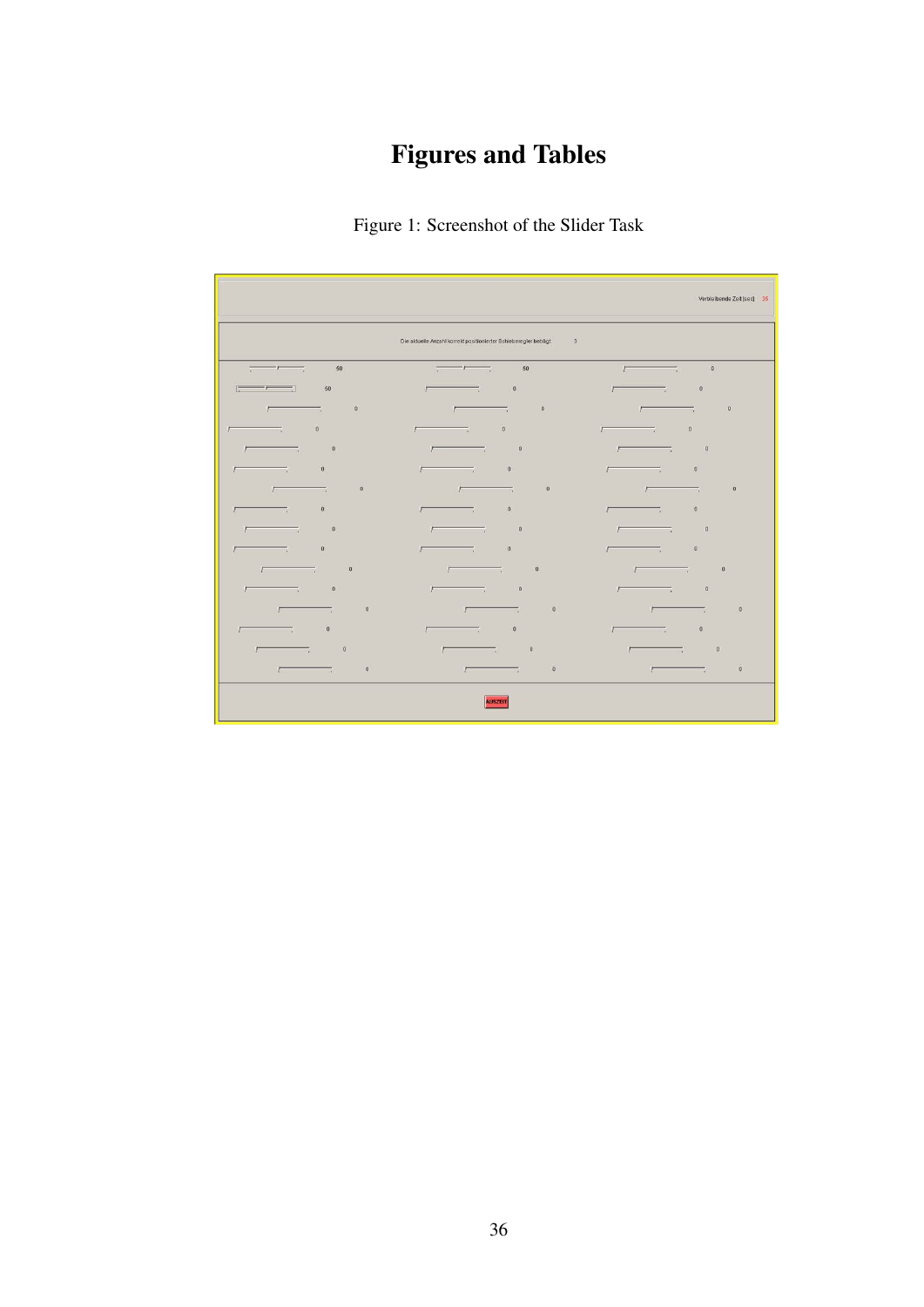

Figure 2: Difference in Performance between Period 2 and 1 by Treatment and Task

Figure 3: Difference in Performance between Period 3 and 1 by Treatment and Task



*Note:* The bars show the difference in mean performance between period 2 and period 1, or between period 3 and period 1, respectively. The whiskers depict 90% confidence intervals of a paired t-test.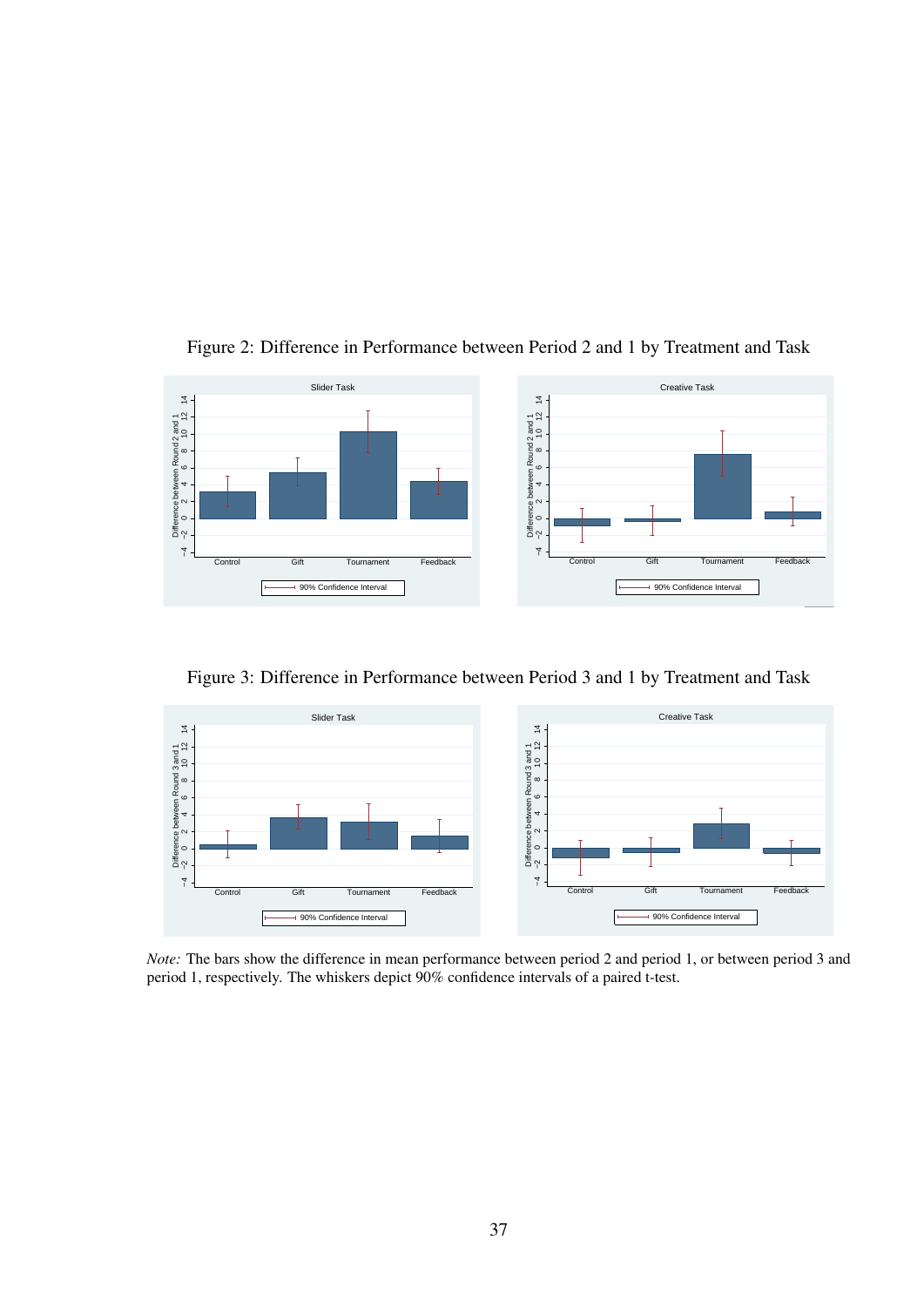



Stat. significance compared to control group: \* p < 0.1, \*\* p < 0.05, \*\*\* p < 0.01

*Note:* The bars show the estimated regression coefficients in a joint OLS regression controlling for baseline performance (for implemented rewards comparable to Table 4 Column 2). Principals are excluded from this graph.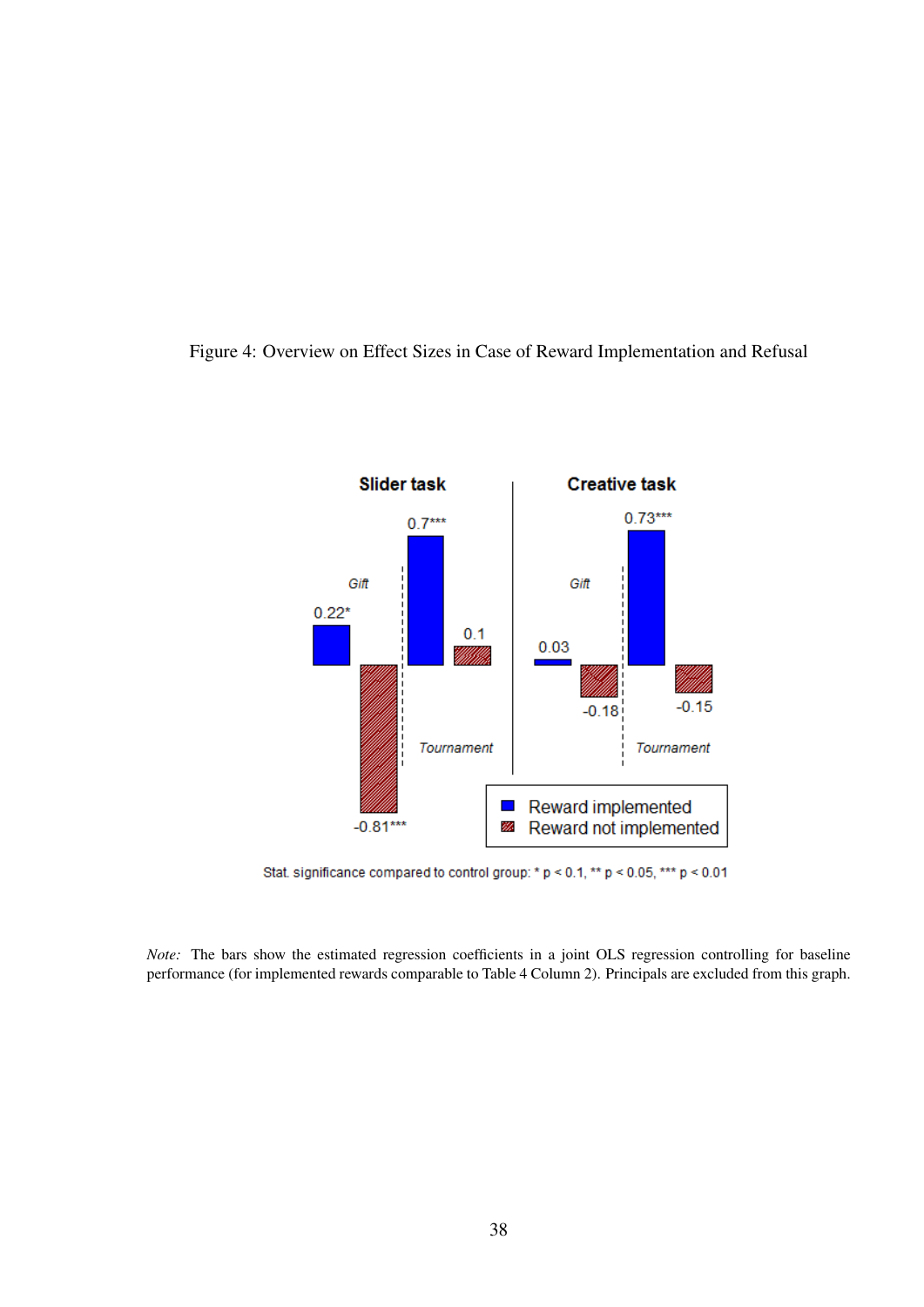

Figure 5: Overview on Effect Sizes for All Gift Treatments

*Note:* The bars show the estimated regression coefficients of separate OLS regressions on standardized effort (transfer) in period 2 compared to the control group and controlling for baseline performance. The whiskers depict 90% confidence intervals of coefficients. Principals are excluded from this graph.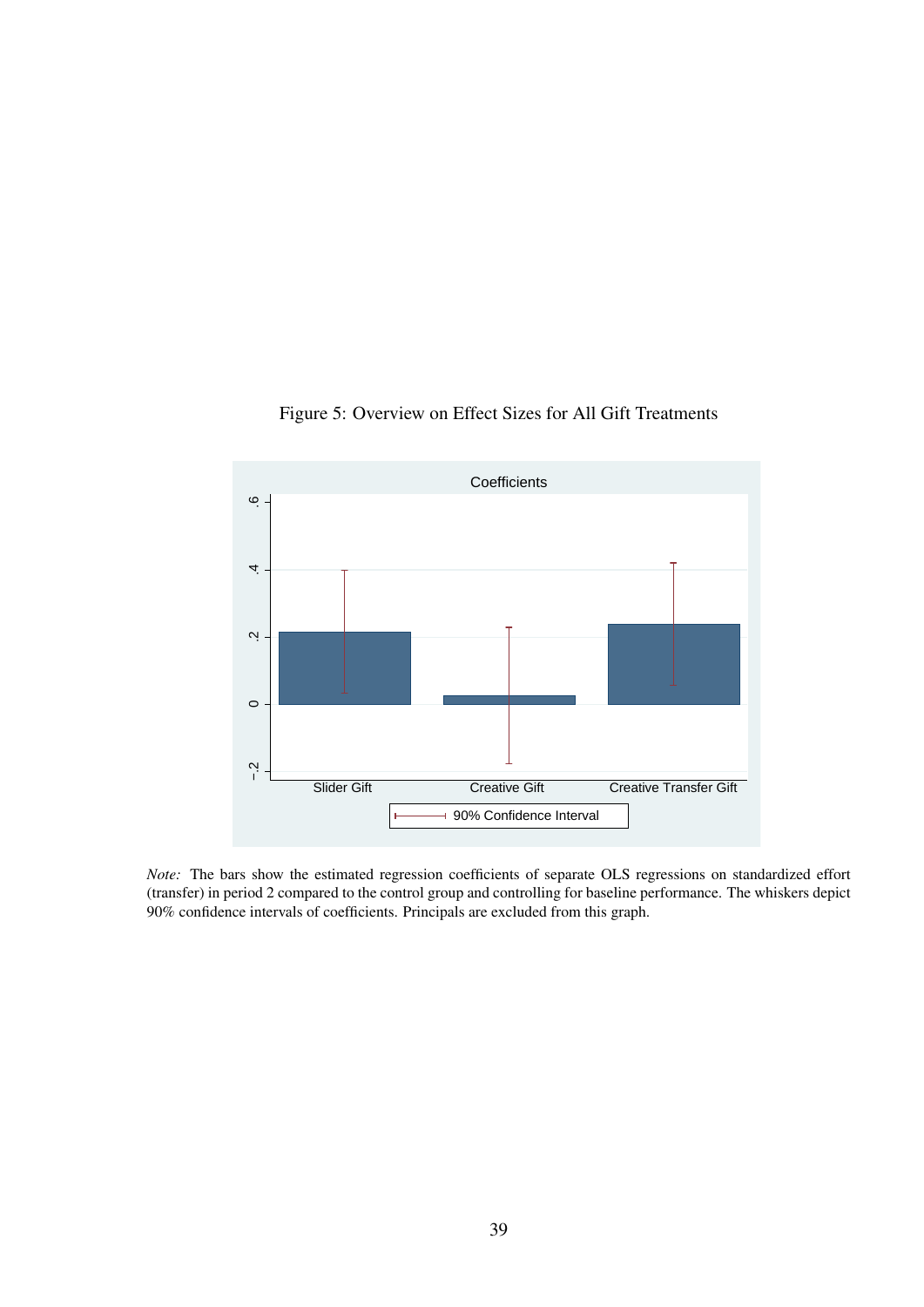| Answers<br>Invalid       | Television<br>Pencil          | Surfboard                        | Computer            | Window        | Shoes          | Glasses                | Electric conductor        | Rope for bungee jumping |
|--------------------------|-------------------------------|----------------------------------|---------------------|---------------|----------------|------------------------|---------------------------|-------------------------|
| Very original<br>Answers | Sound amplifier<br>Wind wheel | Artificial snow (for decoration) | Scarecrow           | Shower head   | Treasure chest | Trap (to play a trick) | Straightening of acreages | To cut a cake           |
| Answers<br>Original      | Lampshade<br>Filter           | Playing cards                    | Bedstead            | Animal house  | Insect trap    | Pulley block           | Rope bridge               | Bowstring               |
| ategories<br>Frequent    | Clothing<br>Toys              | Hygiene/Cleaning                 | Non-food Container  | Communication | Sport devices  | Fixation (Clothing)    | Leashes                   | Fishing                 |
| Frequent<br>Answers      | Paper airplane<br>Paper hat   | Toilet paper                     | Pen container       | Tin can phone | $B$ all        | Shoestrings            | Dog leash                 | Fishing line            |
|                          | Paper                         |                                  | $\lim \mathrm{can}$ |               |                | Cord                   |                           |                         |

| .<br>.<br>.                                                                |
|----------------------------------------------------------------------------|
| ֧֦֧֦֧֦֦֦֧֦֧֦֧֦֧֦֧֦֧֧֝֝֝֝֬֝֝֬֝֬֝֬֝֬֝֬֝֬֝֬֝֓֝֬֝<br>$\ddot{\phantom{0}}$<br>l |
| l<br>I                                                                     |
| <br> <br>                                                                  |
| )<br>}<br>יי מעשי שנגש                                                     |
| l                                                                          |
| Hyamplactor Appropriate and Catagorian torthon Lin<br>3                    |
|                                                                            |
| l<br>ļ<br>:<br>ľ                                                           |
|                                                                            |
| ľ<br>l                                                                     |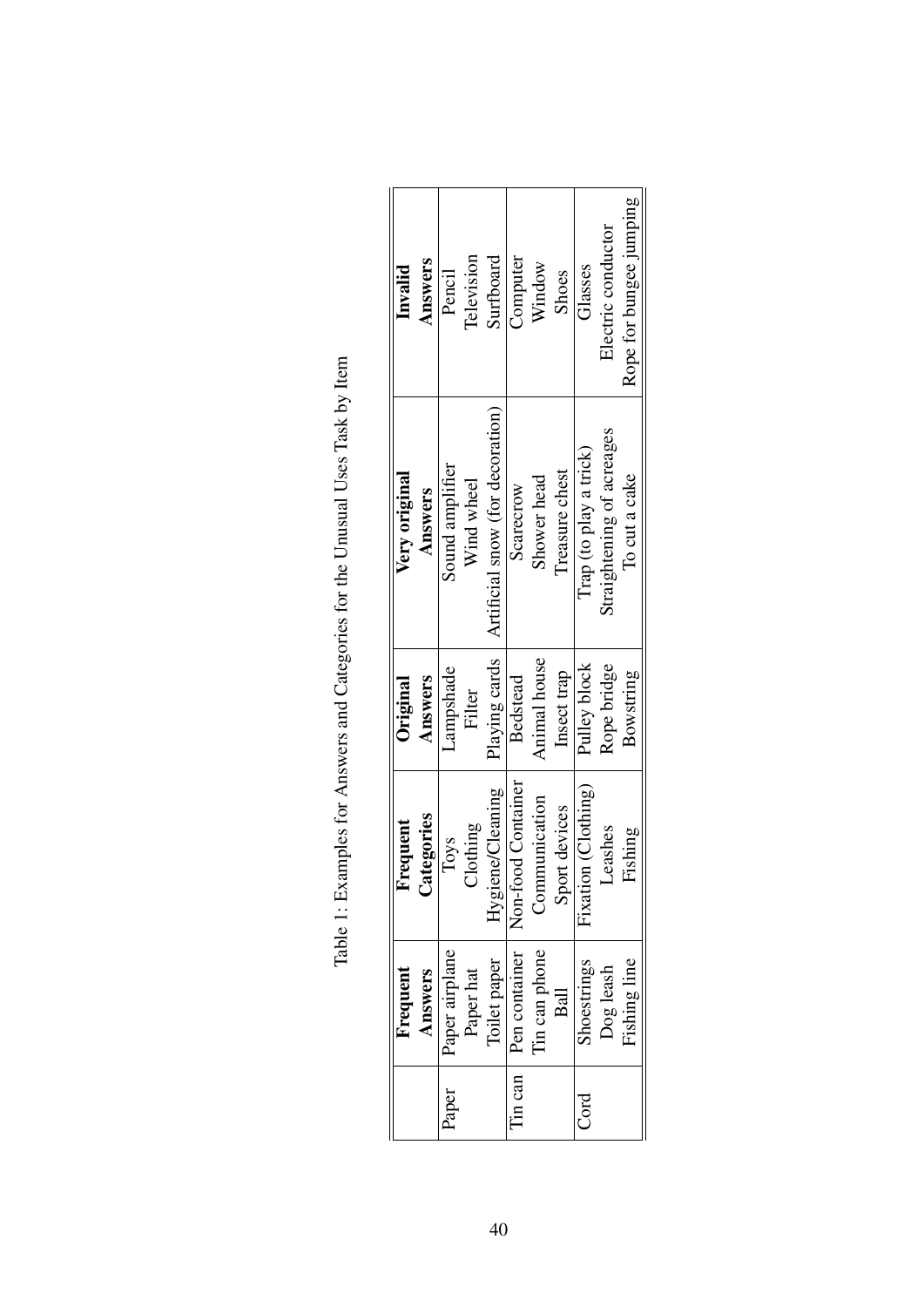| Fixed and Treatment-specific Payments in Taler |                  |                  |                   |                           |                   |                            |                  |                  |
|------------------------------------------------|------------------|------------------|-------------------|---------------------------|-------------------|----------------------------|------------------|------------------|
|                                                | Control          |                  | Gift              |                           | Tournament        |                            | Feedback         |                  |
|                                                | Principal        | Agent            | hincipal          | Agent                     | Principal         | $\frac{\text{Agent}}{300}$ | $\rho$ rincipal  | Agent            |
| Period 1 - Fixed Wage                          | 300              | 300              | 300               | 300                       | 300               |                            | 300              | 300              |
| Period <sub>2</sub>                            |                  |                  |                   |                           |                   |                            |                  |                  |
| Fixed Wage                                     | $\Xi$            | 600              |                   |                           |                   |                            | $\Xi$            | 600              |
| Reward Costs(-)/Benefits(+                     |                  |                  | $\frac{200}{100}$ | $300$<br>$+300$<br>$+300$ | $\frac{200}{200}$ | $\frac{300}{-600^{a}}$     |                  |                  |
| Total (Expected) Payoff                        | $\overline{100}$ | $\overline{600}$ |                   |                           |                   |                            | $\overline{100}$ | $\overline{600}$ |
| Period 3 - Fixed Wage                          | 300              | 300              | 300               | 300                       | 300               | $\frac{1}{300}$            | 300              | $\frac{1}{300}$  |
|                                                |                  |                  |                   |                           |                   |                            |                  |                  |

Table 2: Overview of Pay-offs by Treatment and Role Table 2: Overview of Pay-offs by Treatment and Role

*Note*: a Tournament winners (best 50%) receive a bonus of 600 Taler and tournament losers (worst 50%) receive nothing.

*Note*:  $^a$  Tournament winners (best 50%) receive a bonus of 600 Taler and tournament losers (worst 50%) receive nothing.<br>(b) Assuming risk neutrality and a 50% chance to win, a subject's expected earnings in the tournam (b) Assuming risk neutrality and a 50% chance to win, a subject's expected earnings in the tournament treatment at the beginning of the second period as well as average earnings at the end of the second period are 600 Taler. The experimental currency unit "Taler" was converted into Euros at an exchange rate of 100 Taler = 1 Euro.

| Variable Payments (in Taler): |             |
|-------------------------------|-------------|
| Principal:                    |             |
| Per Slider                    |             |
| Per Valid Answer              |             |
| Per Category                  |             |
| Per Original Answer           |             |
| Per Very Original Answer      | $\subseteq$ |
| <b>Agent:</b>                 |             |
| Per Time-out                  | ∽           |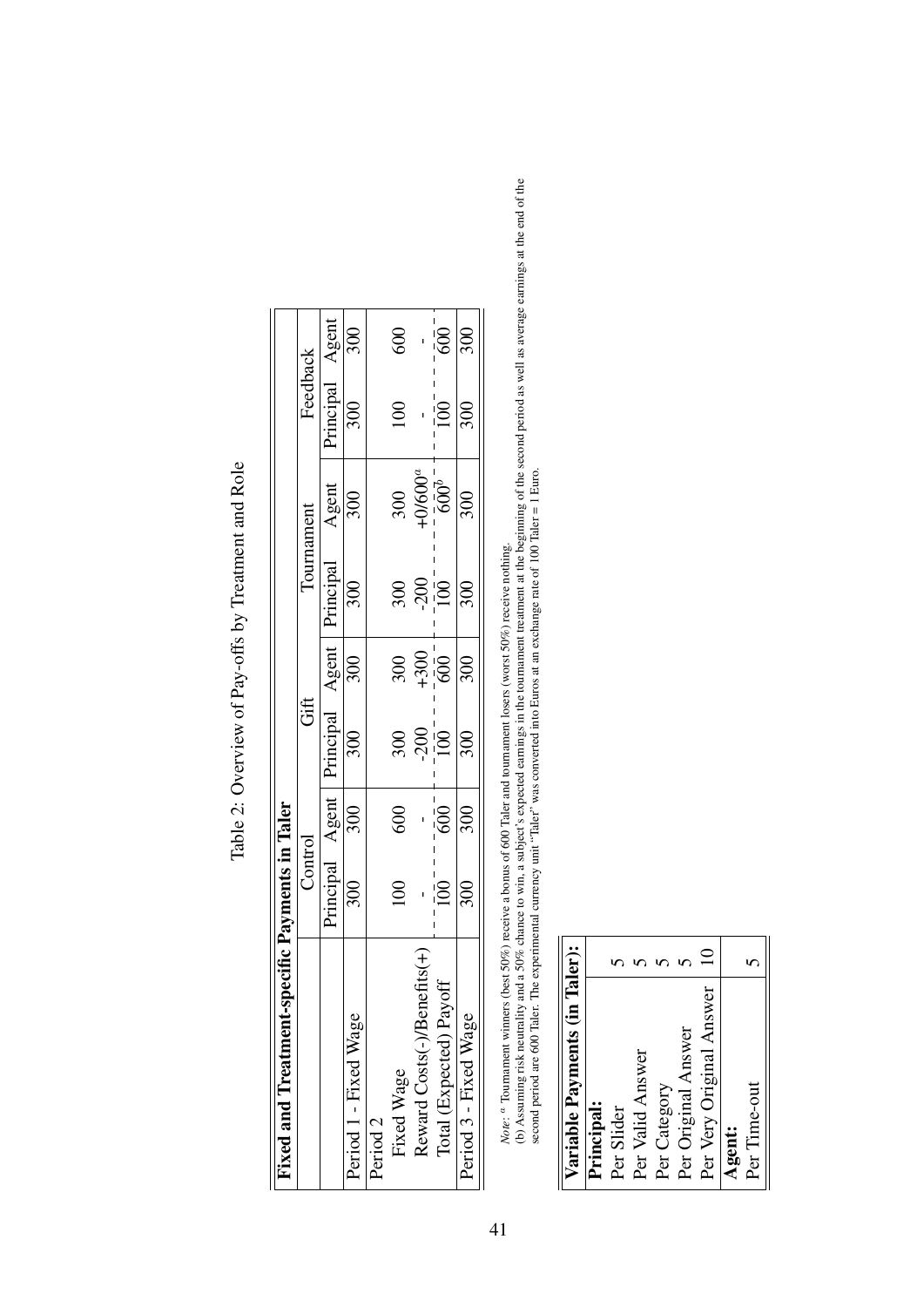| م<br>م<br>Į           |  |
|-----------------------|--|
| ç<br>ć<br>ļ<br>ಸ<br>≃ |  |
| ڝۭ<br>ĭ               |  |

|                          |                    |       | Total        |                       | 1126<br>899<br>712 |                   | Mean |          | $\frac{23}{53\%}$           |                 |          |           |                     |                                  | $58\%$<br>$34\%$<br>$7\%$<br>$18.8$<br>$11.8$            |        |
|--------------------------|--------------------|-------|--------------|-----------------------|--------------------|-------------------|------|----------|-----------------------------|-----------------|----------|-----------|---------------------|----------------------------------|----------------------------------------------------------|--------|
|                          | Mixed Task         | (CSC) | $\vdash$     |                       | <b>SF46</b>        |                   |      |          | $\frac{22***}{50\%}$<br>50% |                 |          | $26\%***$ | 22%                 | 52%***                           | $17.9$<br>(10.4)                                         |        |
| Supplementary Treatments | Mixed Task         | (SCS) | $\vdash$     |                       | <b>3555</b>        |                   |      |          | 22**<br>58%<br>49%          |                 |          | $27%***$  | 22%                 |                                  | $51\%***$<br>19.5<br>19.5                                |        |
|                          | Creative Transfer  |       | O            |                       | $88 - 98$          |                   |      |          | 23<br>59%<br>53%            |                 |          |           |                     |                                  | $54%$<br>$46%$<br>$0$<br>$21.0$<br>$(10.9)$              |        |
|                          |                    |       |              |                       | $\frac{8}{71}$     |                   |      |          | $\frac{22}{56\%}$           |                 |          |           |                     |                                  | 56%<br>44%<br>50.7                                       | (12.0) |
|                          |                    |       | $\mathbf{L}$ |                       | <b>923</b>         |                   |      |          | 23<br>38%<br>49%            |                 |          |           |                     |                                  | $\begin{array}{c} 59\% \\ 41\% \\ 0 \\ 17.9 \end{array}$ | (10.4) |
|                          | Creative Task      |       |              |                       | $\frac{105}{25}$   |                   |      |          | $23*$<br>53%<br>68%         |                 |          |           |                     |                                  | $73\% 27\% 017.8(10.9)$                                  |        |
|                          |                    |       | G            |                       | $rac{135}{108}$    |                   |      |          | $\frac{23}{57\%}$<br>57%    |                 |          |           |                     | $\frac{71\%}{29\%}$<br>0<br>16.0 |                                                          | (10.7) |
| reatments                |                    |       |              |                       | 788                |                   |      |          | 24<br>52%<br>59%            |                 |          |           |                     | $71\%$<br>29%<br>0<br>16.8       |                                                          | (11.7) |
| Main T                   |                    |       | $\mathbf{L}$ |                       | 226                |                   |      | 23       | 57%<br>64%                  |                 |          | 64%       | $36\%$ 0            |                                  | 20.3                                                     | (11.4) |
|                          | <b>Slider Task</b> |       |              | 95                    | 76                 | 56                |      | $23*$    | 52%<br>55%                  |                 |          |           | 64%<br>36%          | $\circ$                          | $22.0**$                                                 | (12.8) |
|                          |                    |       |              | $\Xi$                 | 80                 | 60                |      |          | 23<br>43%<br>57%            |                 |          |           | $\frac{40\%}{10\%}$ |                                  | 18.9                                                     | (14.1) |
|                          |                    |       |              | 75                    | $\Im$              | $\infty$          |      | 25       |                             | $58%$<br>$50%$  |          | 67%       | 33%                 | $\circ$                          | 16.6                                                     | (12.5) |
|                          |                    |       |              | Total $#$ of Subjects | # Agents           | # Rewarded Agents |      | Mean Age | Share of Women              | Economics major | Location | Frankfurt | Mannheim            | Heidelberg                       | <b>Baseline Performance</b>                              |        |

Note: Abbreviations: C = Control Treatment; G = Gift Treatment; T = Tournament Treatment; F = Feedback Treatment; SCS = Slider-Creative-Slider Treatment; CSC = *Note: Abbreviations*: C = Control Treatment; G = Gift Treatment; T = Tournament Treatment; F = Feedback Treatment; SCS = Slider-Creative-Slider Treatment; CSC = Creative-Slider-Creative Treatment. Creative-Slider-Creative Treatment.

# Rewarded Agents reports the number of agents with a positive reward decision by the principal, hence, the number of subjects that we use in the statistical analysis. All stated means and percentages refer to the number of rewarded agents. 32 Observations were dropped because of problems wthin the sessions (SCS = 13; CSC = 2; Creative *# Rewarded Agents* reports the number of agents with a positive reward decision by the principal, hence, the number of subjects that we use in the statistical analysis. All stated means and percentages refer to the number of rewarded agents. 32 Observations were dropped because of problems wthin the sessions (SCS = 13; CSC = 2; Creative Transfer Control = 1; Creative Transfer Gift =  $16$ ). Transfer Control = 1; Creative Transfer Gift =  $16$ ).

*Baseline performance* reports the mean (standard deviations in parentheses) of the number of correctly positioned sliders or of the unusual uses score in working period 1 - prior to any treatment intervention. Stars indicate the results from a two-sample Wilcoxon-Mann-Whitney test on the difference between performance in the respective Baseline performance reports the mean (standard deviations in parentheses) of the number of correctly positioned sliders or of the unusual uses score in working period 1 – prior to any treatment intervention. Stars indicate the results from a two-sample Wilcoxon-Mann-Whitney test on the difference between performance in the respective reatment and control group. Significance levels are denoted as follows: \*  $p < 0.1$ , \*\*  $p < 0.05$ , \*\*\*  $p < 0.01$ . treatment and control group. Significance levels are denoted as follows: \*  $p < 0.1$ , \*\*  $p < 0.05$ , \*\*\*  $p < 0.01$ .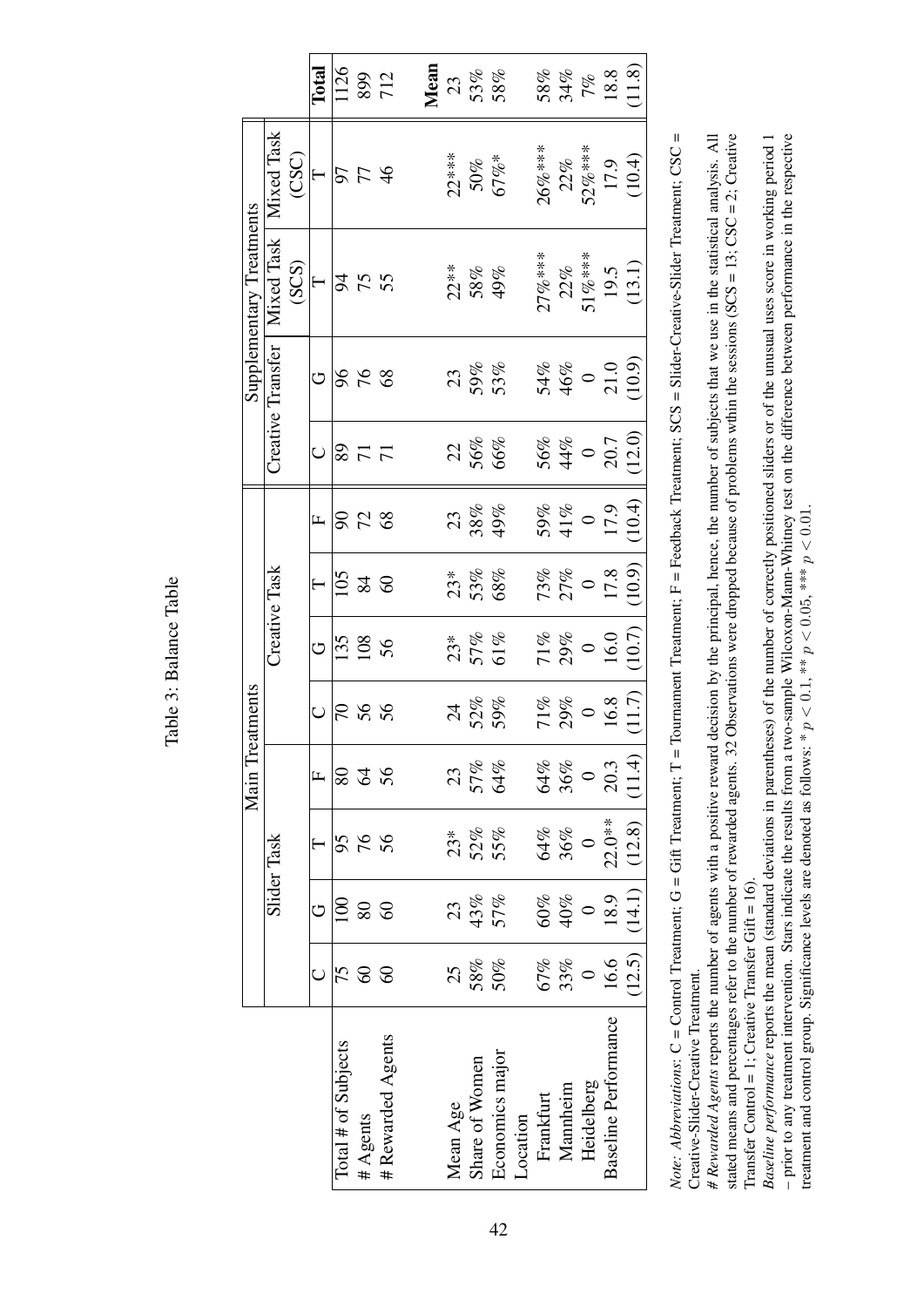|                                    | $\mathbf I$ | $\mathbf{I}$   | III        | IV         |
|------------------------------------|-------------|----------------|------------|------------|
| <b>Gift Treatment</b>              | $-0.021$    | 0.023          | $-0.002$   | 0.017      |
|                                    | (0.144)     | (0.099)        | (0.102)    | (0.100)    |
| <b>Tournament Treatment</b>        | $0.791***$  | $0.734***$     | $0.731***$ | $0.727***$ |
|                                    |             |                |            |            |
|                                    | (0.173)     | (0.142)        | (0.142)    | (0.142)    |
| <b>Feedback Treatment</b>          | $0.235*$    | $0.172*$       | $0.181*$   | $0.177*$   |
|                                    | (0.131)     | (0.094)        | (0.106)    | (0.103)    |
| Gift x Slider-Task                 |             |                |            |            |
|                                    | $0.377**$   | $0.200*$       | $0.197*$   | $0.180*$   |
|                                    | (0.170)     | (0.107)        | (0.108)    | (0.108)    |
| Tournament x Slider-Task           | 0.170       | $-0.085$       | $-0.059$   | $-0.060$   |
|                                    | (0.178)     | (0.166)        | (0.167)    | (0.167)    |
|                                    |             |                |            |            |
| Feedback x Slider-Task             | 0.145       | $-0.007$       | $-0.009$   | 0.008      |
|                                    | (0.169)     | (0.107)        | (0.114)    | (0.112)    |
| <b>Creative Transfer Treatment</b> |             |                |            | 0.083      |
|                                    |             |                |            | (0.105)    |
|                                    |             |                |            |            |
| Creative Transfer x Gift           |             |                |            | $0.249**$  |
|                                    |             |                |            | (0.115)    |
| <b>Baseline</b>                    |             | $0.632***$     | $0.629***$ | $0.654***$ |
|                                    |             | (0.063)        | (0.062)    | (0.046)    |
|                                    |             |                |            |            |
| <b>Baseline x Slider-Task</b>      |             | 0.095          | 0.102      | 0.072      |
|                                    |             | (0.079)        | (0.080)    | (0.067)    |
|                                    | 0.000       | 0.000          | 0.581      | 0.180      |
| Intercept                          |             |                |            |            |
|                                    | (0.093)     | (0.062)        | (0.496)    | (0.451)    |
| Controls                           | NO          | N <sub>O</sub> | <b>YES</b> | <b>YES</b> |
| Observations                       | 472         | 472            | 472        | 611        |
| $\mathbb{R}^2$                     | 0.117       | 0.554          | 0.563      | 0.553      |

Table 4: Treatment Effects in Period 2

*Note:* This table reports the estimated OLS coefficients from Equation 1. The dependent variable is the standardized performance in period 2 for both tasks. Heteroscedastic-robust standard errors including a degree of freedom correction are reported in parentheses. Additional control variables are age, age squared, sex, location, field of study as well as for specific time effects (semester period, semester break, exam period). Significance levels are denoted as follows: \*  $p < 0.1$ , \*\*  $p < 0.05$ , \*\*\*  $p < 0.01$ . All estimates contain data from agents in groups where the principal implemented the reward.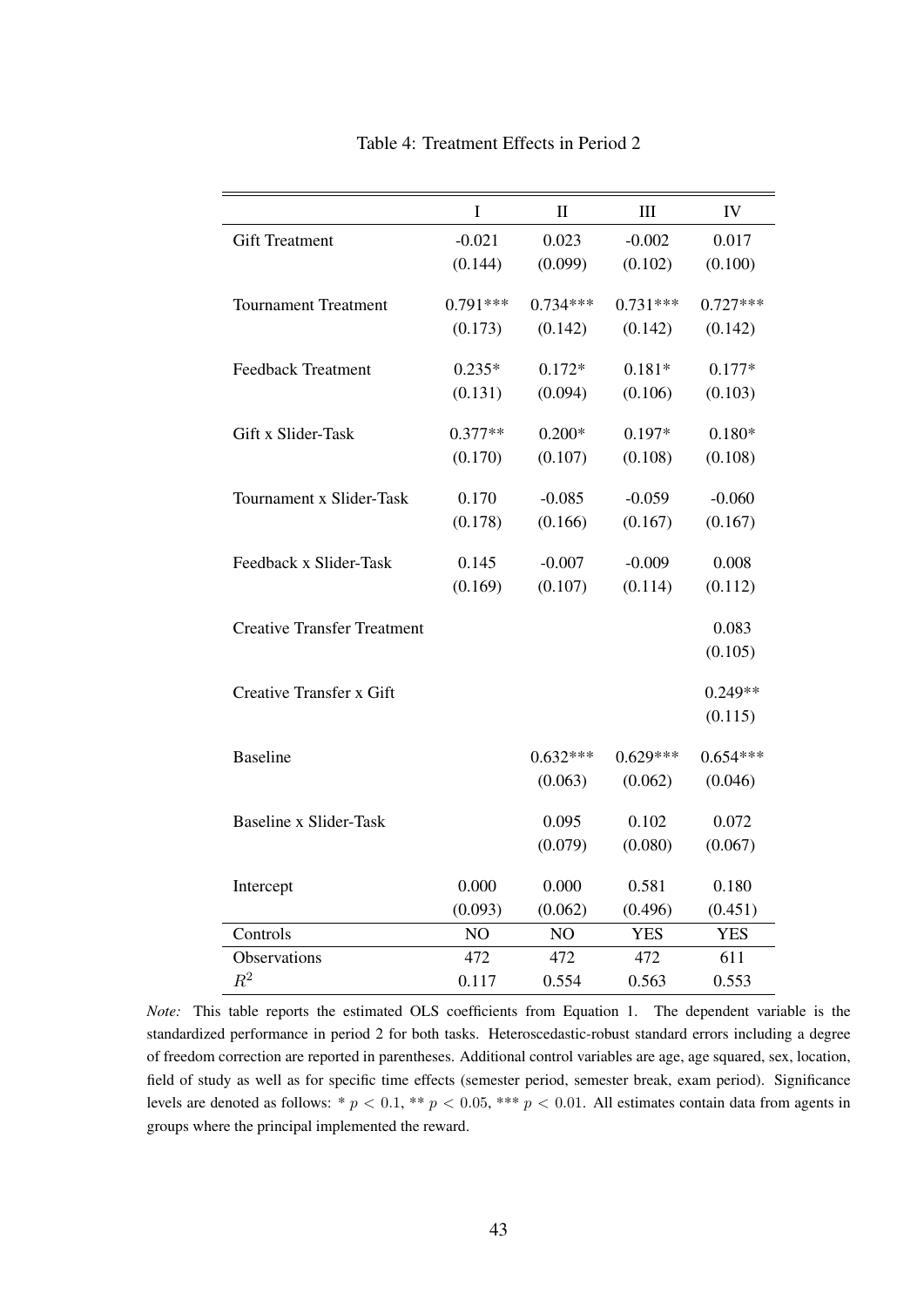|                     |            |               | <b>Creative Task</b> |                   |                               |
|---------------------|------------|---------------|----------------------|-------------------|-------------------------------|
|                     | Aggregated | Validity<br>Н | Flexibility<br>Ш     | Originality<br>IV | Originality Rate <sup>1</sup> |
| Gift                | 0.028      | 0.049         | 0.055                | $-0.058$          | $-0.015$                      |
|                     | (0.122)    | (0.126)       | (0.116)              | (0.146)           | (0.023)                       |
| Tournament          | $0.734***$ | $0.781***$    | $0.590***$           | $0.725***$        | $0.046**$                     |
|                     | (0.160)    | (0.168)       | (0.144)              | (0.182)           | (0.020)                       |
| Feedback            | 0.172      | 0.151         | 0.162                | 0.177             | 0.015                         |
|                     | (0.118)    | (0.121)       | (0.113)              | (0.147)           | (0.021)                       |
| Period 1            | $0.632***$ | $0.615***$    | $0.620***$           | $0.537***$        | $0.186**$                     |
|                     | (0.063)    | (0.064)       | (0.050)              | (0.077)           | (0.072)                       |
| Intercept           | 0.000      | 0.000         | 0.000                | 0.000             | $0.154***$                    |
|                     | (0.094)    | $(-0.099)$    | (0.092)              | (0.109)           | (0.023)                       |
| <b>Observations</b> | 240        | 240           | 240                  | 240               | 215                           |
| $R^2$               | 0.463      | 0.44          | 0.498                | 0.267             | 0.072                         |

Table 5: Dimensions of Creativity: Treatment Effects on Standardized Performance in Period 2

*Note:* This table reports OLS estimates of Equation 1, where we regress standardized performance in period 2 on baseline performance and treatment dummies. Column I reports results on the aggregated creativity score. Columns II to IV report the results on the different sub-dimensions of the creativity score. In Column V, we show the effect of the treatments on the originality rate, that is, the percentage of points earned for originality of the overall creativity points of an individual. Heteroscedastic-robust standard errors are reported in parentheses. Significance levels are denoted as follows: \*  $p < 0.1$ , \*\*  $p < 0.05$ , \*\*\*  $p < 0.01$ . All estimates contain data from agents in groups where the principal implemented the reward.

<sup>1</sup> The originality rate equals achieved originality points divided by the total number of points for a subject's answers. The sample size is reduced to 215 observations because we cannot calculate the originality rate (or it's baseline) for individuals who do not provide any answers in either period 1 or period 2.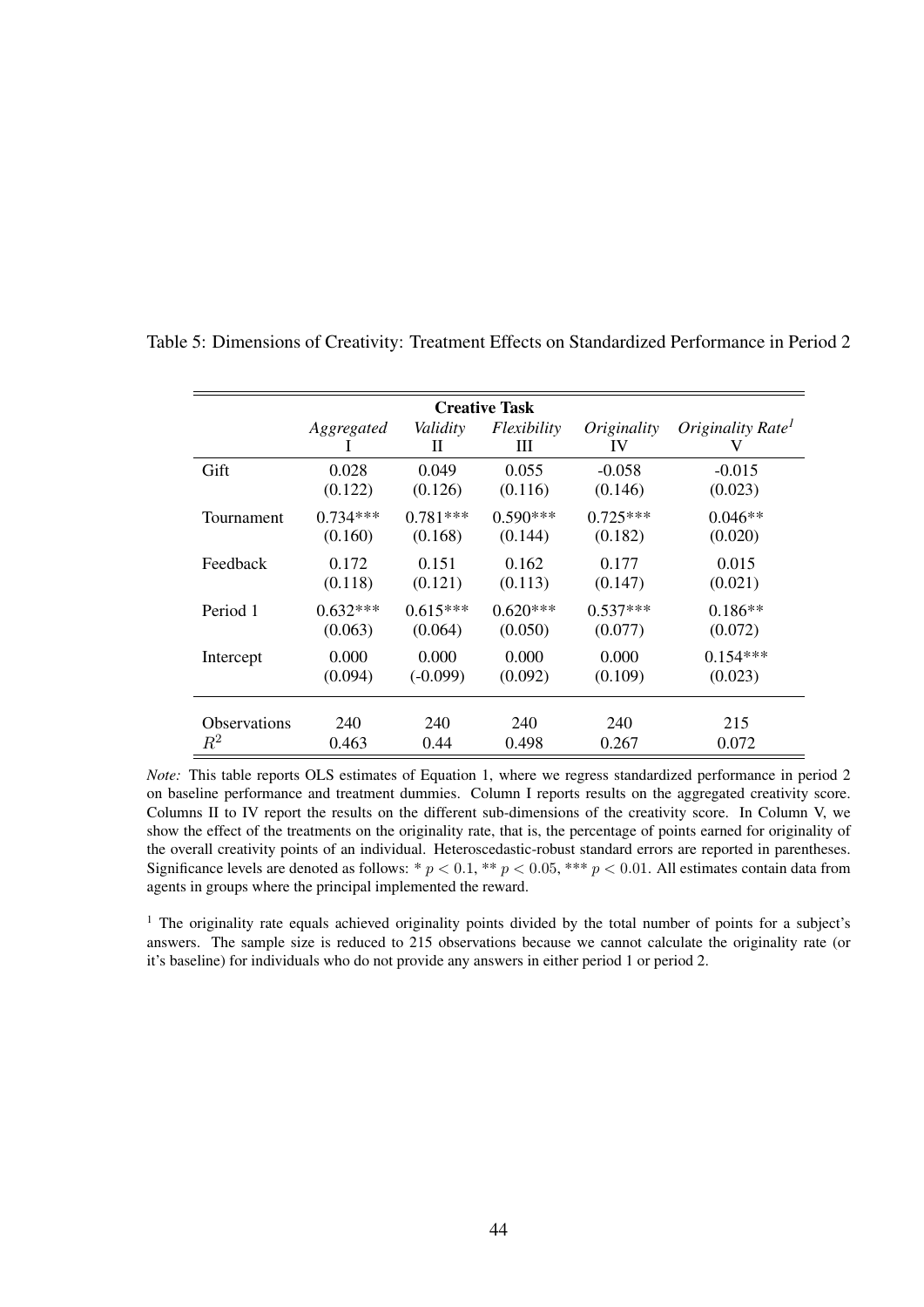|                                         |                       | <b>Slider</b>            |                             | <b>Creative</b>          |
|-----------------------------------------|-----------------------|--------------------------|-----------------------------|--------------------------|
|                                         | $\mathbf I$           | $\mathbf{I}$             | $\mathop{\rm III}\nolimits$ | IV                       |
| Period 3: Gift                          | $0.262**$<br>(0.101)  | $0.267***$<br>(0.102)    | 0.028<br>(0.104)            | 0.028<br>(0.104)         |
| Period 3: Tournament                    | $0.307**$<br>(0.139)  |                          | $0.356***$<br>(0.116)       |                          |
| Period 3: Feedback                      | 0.132<br>(0.125)      |                          | 0.128<br>(0.118)            |                          |
| Period 3: Creative Transfer             |                       |                          | $-0.028$<br>(0.115)         | $-0.027$<br>(0.115)      |
| Period 3: Creative Transfer x Gift      |                       |                          | $0.358***$<br>(0.108)       | $0.356***$<br>(0.108)    |
| Period 3: Tournament Winner             |                       | $0.600***$<br>(0.172)    |                             | $0.474***$<br>(0.148)    |
| Period 3: Tournament Loser              |                       | 0.025<br>(0.152)         |                             | $0.240*$<br>(0.132)      |
| Period 3: Positive Relative<br>Feedback |                       | $0.350**$<br>(0.175)     |                             | $0.263*$<br>(0.136)      |
| Period 3: Negative Relative<br>Feedback |                       | $-0.063$<br>(0.133)      |                             | $-0.002$<br>(0.133)      |
| Period 2: Gift                          | $0.187*$<br>(0.103)   | $0.192*$<br>(0.102)      | 0.020<br>(0.110)            | 0.020<br>(0.110)         |
| Period 2: Tournament                    | $0.642***$<br>(0.137) | $0.659***$<br>(0.135)    | $0.744***$<br>(0.151)       | $0.746***$<br>(0.151)    |
| Period 2: Feedback                      | 0.146<br>(0.108)      | 0.158<br>(0.110)         | $0.227*$<br>(0.116)         | $0.229**$<br>(0.116)     |
| Period 2: Creative Transfer             |                       |                          | 0.081<br>(0.116)            | 0.083<br>(0.117)         |
| Period 2: Creative Transfer x Gift      |                       |                          | $0.285**$<br>(0.118)        | $0.284**$<br>(0.118)     |
| Controls<br><b>Baseline</b>             |                       | <b>YES</b><br><b>YES</b> |                             | <b>YES</b><br><b>YES</b> |
| Intercept                               |                       | <b>YES</b>               |                             | <b>YES</b>               |
| N x T                                   | 464                   | 464                      | 758                         | 758                      |
| $R^2$                                   | 0.672                 | 0.684                    | 0.508                       | 0.511                    |

#### Table 6: Ex-post Treatment and Spillover Effects

*Note:* This table reports OLS estimates of standardized performances in periods 2 and 3 according to Equation 2. Performance is measured as the number of correctly positioned sliders and the score achieved in the unusual uses, creativity task. Cluster-robust standard errors (by participant) are reported in parentheses. Additional control variables are age, age squared, sex, location, field of study as well as specific time periods (semester period, semester break, exam period). Significance levels are denoted as follows: \*  $p < 0.1$ , \*\*  $p < 0.05$ , \*\*\*  $p < 0.01$ . All estimates contain data from agents in groups where the principal implemented the reward.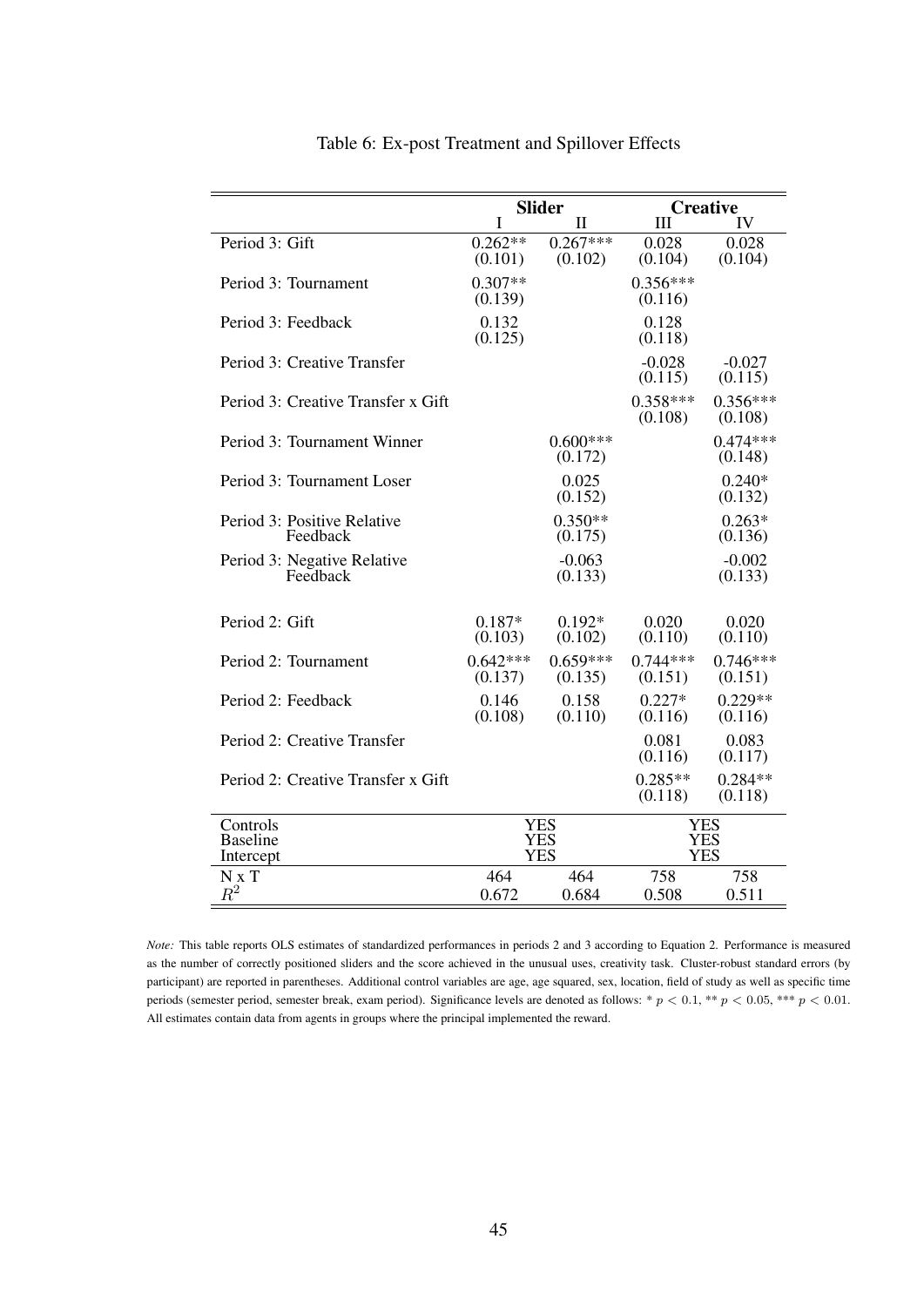|                                         |                       |                       |                       |                       |                       |                                 | <b>Mixed Tasks</b>      |                                   |
|-----------------------------------------|-----------------------|-----------------------|-----------------------|-----------------------|-----------------------|---------------------------------|-------------------------|-----------------------------------|
|                                         |                       | <b>Slider Task</b>    |                       | <b>Creative Task</b>  |                       | ilider-Creative-Slider<br>(SCS) |                         | Creative-Slider-Creative<br>(CSC) |
|                                         |                       |                       |                       | $\geq$                | $\triangleright$      | $\nabla$                        | JЦ                      | ΣЩ                                |
| Tournament                              | (0.137)<br>$0.245*$   |                       | 1.340 ***<br>(0.126)  |                       | $\frac{0.111}{0.109}$ |                                 | $\frac{0.055}{(0.121)}$ |                                   |
| Tournament Winner                       |                       | $0.534***$<br>(0.180) |                       | $0.449***$<br>(0.170) |                       | $0.064$<br>$(0.122)$            |                         | $0.091$<br>$(0.146)$              |
| Tournament Loser                        |                       | $-0.030$<br>(0.146)   |                       | $0.236*$<br>(0.134)   |                       | $\frac{0.158}{(0.142)}$         |                         | $\frac{0.007}{(0.132)}$           |
| Standardized Performance<br>in Period 1 | $0.888***$<br>(0.060) | $0.848***$<br>(0.063) | $0.693***$<br>(0.080) | $0.670***$<br>(0.086) | $0.888***$<br>(0.052) | $0.891***$<br>(0.053)           | $.648***$<br>(0.089)    | $0.648***$<br>(0.090)             |
| Intercept                               | (0.073)<br>0.000      | (0.000)               |                       |                       |                       | $(0.000)$<br>$(0.073)$          |                         | (0.0000)                          |
| Observations<br>R-squared               | 0.679<br>116          | 0.708<br>116          | 0.529<br>116          | 0.535<br>116          | 0.734<br>115          | 0.735<br>115                    | 0.503<br>102            | 0.504<br>102                      |

| I                                                                                                                                         |
|-------------------------------------------------------------------------------------------------------------------------------------------|
| J                                                                                                                                         |
|                                                                                                                                           |
|                                                                                                                                           |
|                                                                                                                                           |
| $\sim$ 120 $\sim$ 120 $\sim$ 120 $\sim$ 120 $\sim$ 120 $\sim$ 140 $\sim$<br>l                                                             |
|                                                                                                                                           |
| )<br>}                                                                                                                                    |
|                                                                                                                                           |
| $\frac{1}{2}$<br>؟<br>ا<br>I<br>こくら こう<br>l<br>֧֧֧֧֦֧֧֦֧֦֧֦֧֧֪֧֪֪֛֛֛֛֛֛֛֛֛֖֧֪֪֪֦֖֛֚֚֚֚֚֚֚֚֚֚֚֚֚֚֚֚֚֡֓֡֓֓֕֓֡֟֓֡֬֓֓֝֓֝֬֝֓֓֓֓֓֓֝֬֓֓֓֓֓֓<br>ļ |
| l<br>)<br>1<br>1<br>1<br>;<br>י<br>ד                                                                                                      |

Note: This table reports OLS estimates of standardized performances in periods 3. Performance is measured as the number of correctly positioned sliders and the score in the unusual uses task for the creative task, respectively. Heteroscedastic-robust standard errors including a degree of freedom correction are reported in parentheses. Significance levels are denoted as follows: \*  $p < 0.1$ , \*\* *Note:* This table reports OLS estimates of standardized performances in periods 3. Performance is measured as the number of correctly positioned sliders and the score in the unusual uses task for the creative task, respectively. Heteroscedastic-robust standard errors including a degree of freedom correction are reported in parentheses. Significance levels are denoted as follows:  $* p < 0.1$ ,  $**$  $p < 0.05$ , \*\*\*  $p < 0.01$ . All estimates contain data from agents in groups where the principal implemented the reward.  $p < 0.05$ , \*\*\*  $p < 0.01$ . All estimates contain data from agents in groups where the principal implemented the reward.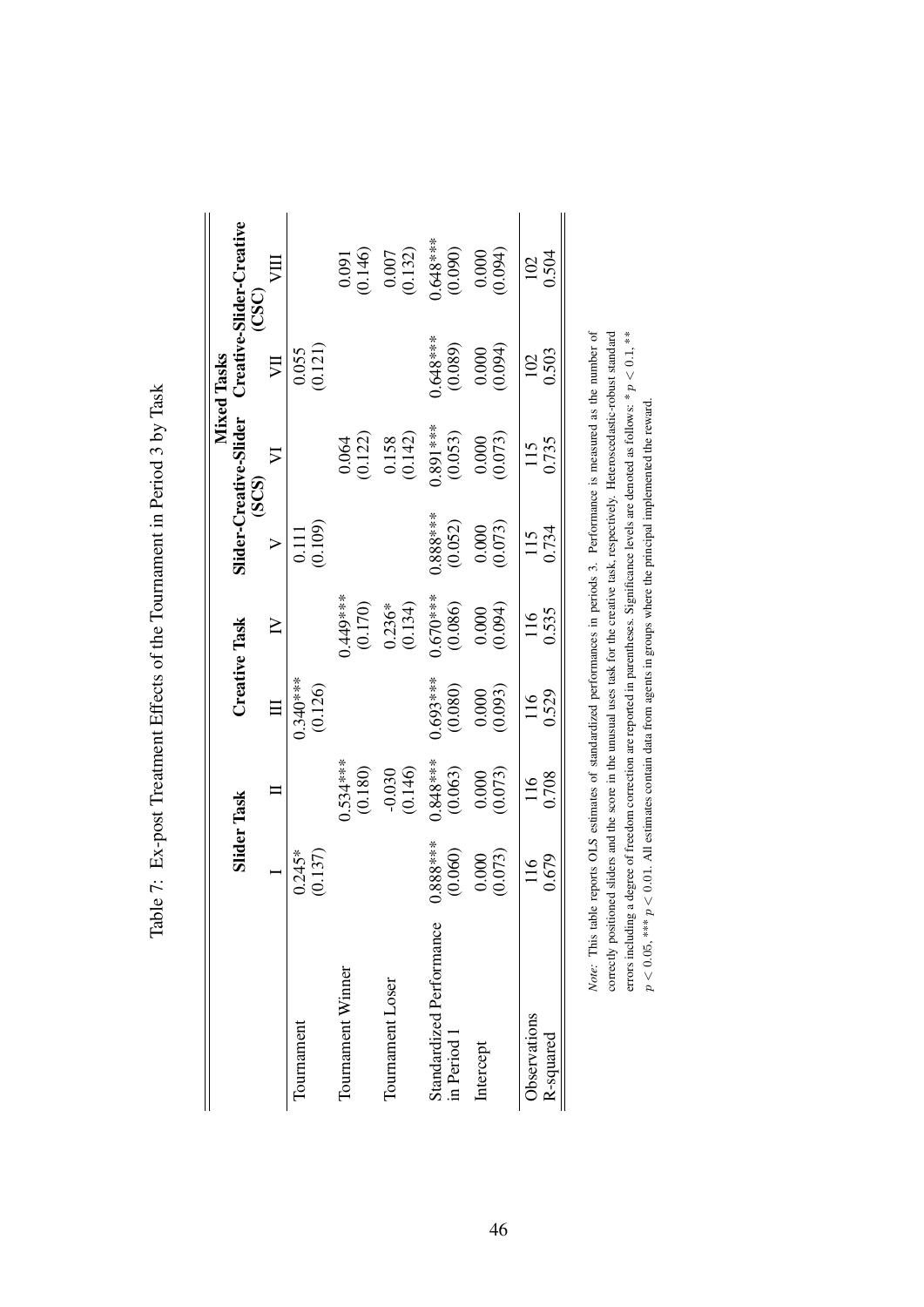# Appendix A - Instructions (Translated from German)

#### General Instructions

Please read the instructions carefully.<sup>40</sup> If you have any questions, please raise your hand. Keep in mind that communication among participants is prohibited during the experiment. Please turn off your mobile phone and other electronic devices for the entire duration of the experiment. During the experiment, you have the opportunity to earn money in the form of Taler. How many Taler you will earn, depends on a random draw as well as your decisions and the decisions of other participants. All Taler that you earn in the experiment will be exchanged into Euros at the end of the experiment. The exchange rate is

$$
100
$$
 Taler =  $1$  Euro

At the end of the experiment you will receive the amount of money that you have earned during the experiment in cash. Your earnings will be rounded up to full 10-cent amounts. We would like to point out that your name is only required for the settlement of payments at the end of the experiment. Your name will not be connected to any decisions you make during the experiment. You act completely anonymously.

#### Assignment of roles

At the beginning of the experiment a random draw by the computer will decide whether you are assigned the role an "employer" or an "employee". You will keep this role for the entire experiment. Further, you will be randomly assigned to groups of 5 participants. One employer and four employees form one group. The groups will also remain the same for the entire experiment.

#### Structure of the experiment

The experiment consists of two parts. Part 1 is the actual experiment. Employees will only interact with the employer in Part 1. In Part 2, only employees will go through further decision tasks. The instructions for this part of the experiment will later be shown on the computer screens. Subsequent to Part 1 and 2 of the experiment, you will be asked to fill out a questionnaire, which both employers and employees will receive. Please find the instructions for Part 1 below.

<sup>&</sup>lt;sup>40</sup>In order to improve readability, we refrain from the simultaneous use of the feminine and the masculine form of speech. All denotations which refer to persons apply to both sexes.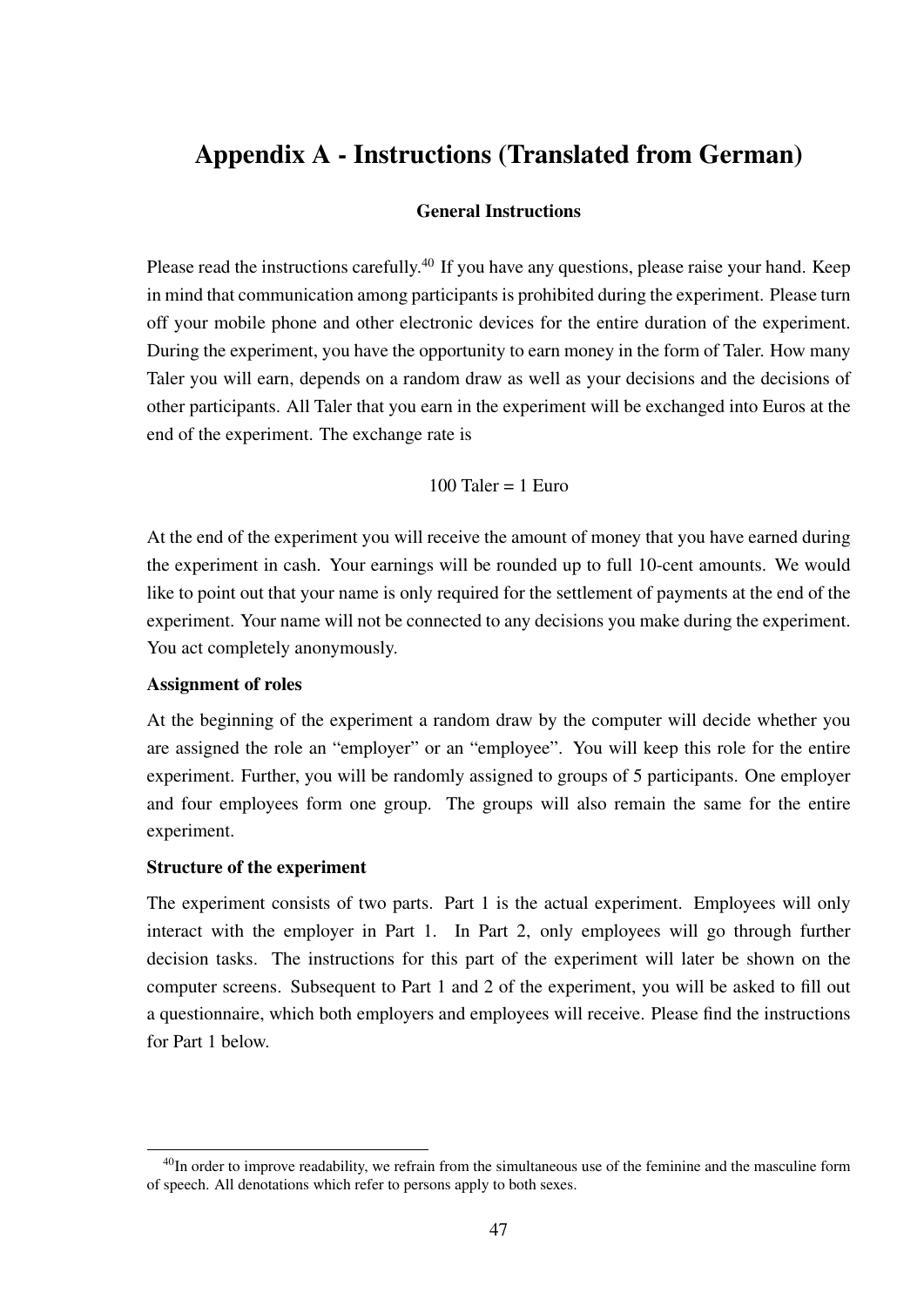### Instructions Part 1

#### Fixed payment

Part 1 of the experiment will be carried out in three rounds. In the first round employers and employees will receive a fixed payment of 300 Taler. The amount of the fixed payment for the second and third round will be displayed on the computer screen shortly before the rounds start.

#### Variable payment

Employers will receive an additional variable payment, which is calculated from the work performance of the four employees of his group. To that end, the employees will be asked to complete a simple task in every round. The task will be the same in every round. The employer's payment is calculated from the total work performance of all employees in all three tasks. Until the end of the experiment, the employer will not receive any information on how much his four employees of his group produced over the three work rounds and how much he will earn. The employees are free to decide how much effort they exert, and thus raise their employer's payment. The employees' payment will not be influenced by their work performance. Additionally, employees have the option to press a time-out button during their working time. This button will lock the screen for 20 seconds so no entries can be made during that time. The employee receives 5 Taler for each time-out. When less than 20 seconds remain, the button can no longer be pressed. The employer will be shown the same tasks in all three rounds as well. The employer's work performance, however, will not influence his payment or the employees' payment. The employer is able to press the time-out button, although activation has no influence on his payment. The employer cannot earn additional Taler during time-out.

[Task description on creative or simple routine task]

The employer will not receive any information on the amount of Taler each employee generated. Only the total payment will be announced to the employer at the end of the experiment. The employees will not be informed on the total amount of Taler which was generated by themselves or other participants, either. All participants will be called individually for payment. Please remain at your seat at the end of the experiment until your seat number has been called.

[Further instructions, depending on the treatment were displayed on the computer screen.]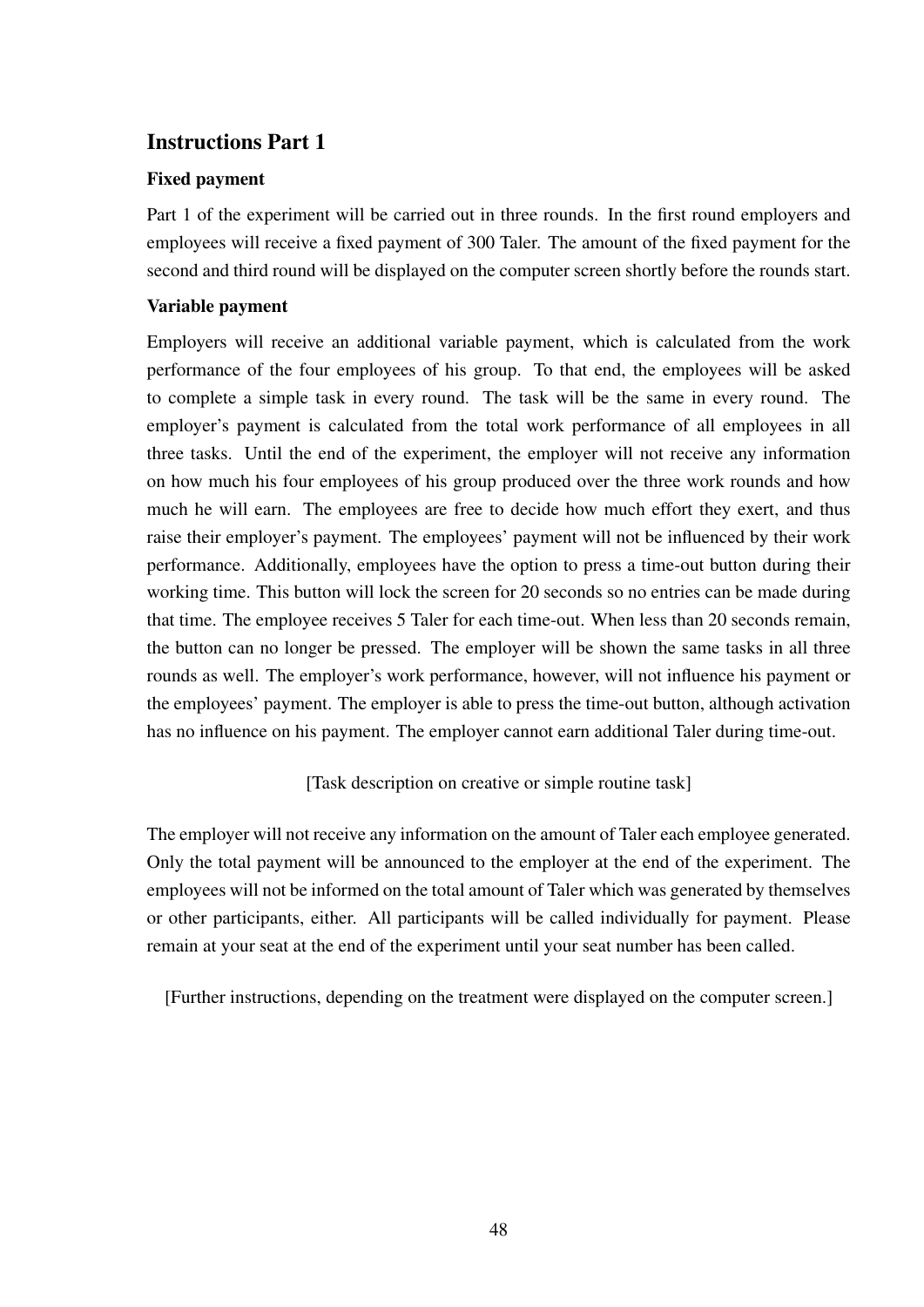### Task description [Creative task]:

As described above, the first part of the experiment consists of three rounds. In each round, participants receive a task which requires creativity.

### Example of the task:

Please list as many, as different and as unusual uses for a rubber tire as you can think of! Do not restrict yourself to a specific size of the tire. You can also list uses which require several tires. Do not restrict yourself to uses you are familiar with, but think of as many new uses as possible! You will receive the same task in each round with varying objects. You will have three minutes per task. There will be a break of a few minutes after every round.

### Task evaluation

The employer receives 5 Taler per valid answer. Answers are "valid" when they are practicable and their realization is at least vaguely conceivable. Please describe the possible use in a few words if necessary (Using the example of the rubber tire: "sled" or "flower box" are clear answers, whereas "target" would require further explanation such as "ball game with tire as target".).

For original (rare) answers, the employer receives 5 extra Taler. An answer is considered "original", if only few people think of it. For very original (very rare) answers, the employer receives 10 extra Taler. To this end, the answers are compared to a catalog of answers, which has been prepared using the answers of more than 100 test persons. Furthermore, the answers can be assigned to different categories. The employer receives 5 extra Taler for each category answers fall into. Using the example of the rubber tire: "car tire" and "bicycle tire" belong to the category "tires as a wheel" and results in 5 extra Taler. The answer "swing seat" is a different category (category "toys") and yields additional 5 Taler. At the end of the experiment, we will ask you to fill out a brief questionnaire while we evaluate the answers of all employees. We will calculate the employer's variable payment from the total score of all four employees across the three rounds.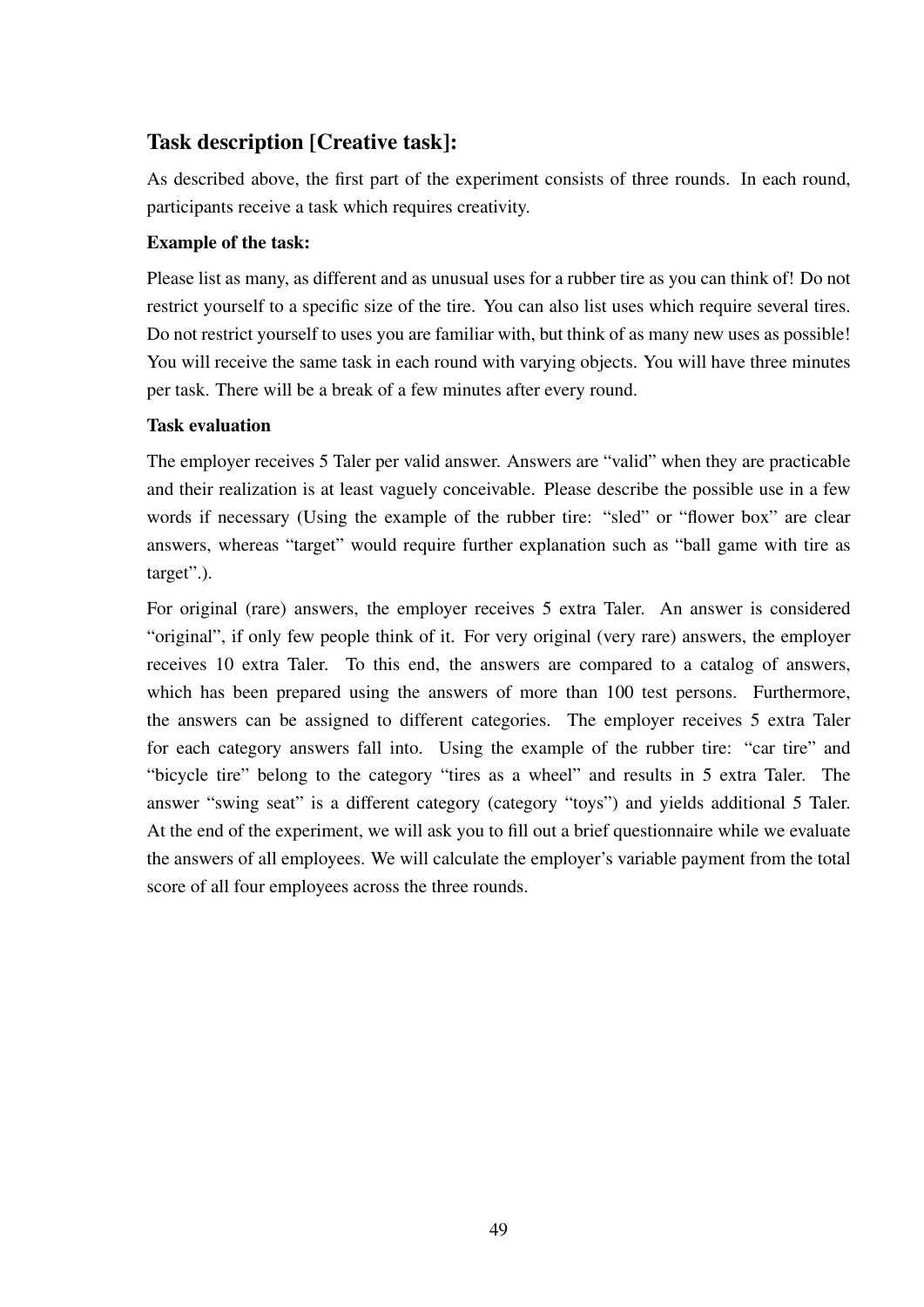### Task description [Simple routine task]:

Every round's task will be to move so-called sliders on the computer screen with the mouse. 48 sliders will be shown on each computer screen, which are to be moved to position 50. Each slider starts at position 0 and can be moved arbitrarily up to position 100. A number shown to the right of each slider indicates the current slider position. You can adjust the slider position as often as you like. Your working time is set to 180 seconds per round. If you have managed to move all sliders to the correct position, you can access a further screen, which shows another 48 sliders. Thus, you can move a maximum of 96 sliders in 180 seconds to the correct position. During each round, you will see some information at the top of your screen. You will see the round number, the remaining time for the current round and the number of sliders you have moved to position 50 in the current round so far. Before the first round starts, you will be able to test the task for 60 seconds. The test round does not have any influence on your or the employer's payment. For each slider which is correctly positioned in the three rounds, the employer received 5 Taler. At the end of the experiment, the correctly positioned sliders of all four employees of a group across all three rounds are summed up to calculate the variable payment of the employer.